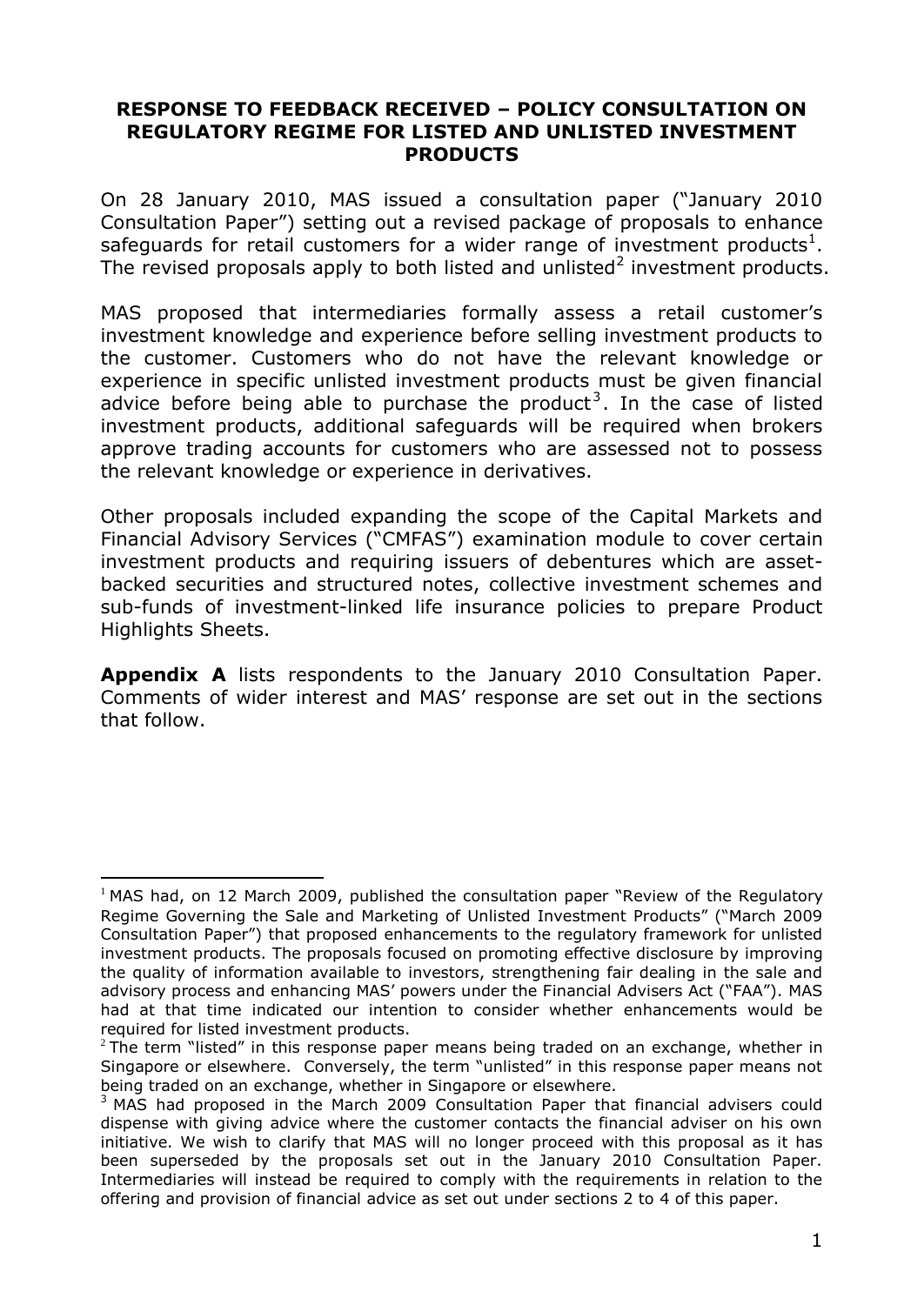### **1 CONSULTATION PAPER SECTION 1: INTRODUCTION TO THE REVISED PACKAGE OF PROPOSALS**

#### **1.1 Current Regime to Continue to Apply to List of Excluded Investment Products**

1.1.1 MAS considers the existing regime under the Financial Advisers Act ("FAA") to have worked well for a broad range of investment products. MAS intends for the existing regime under the FAA to continue to apply to a proposed list of these investment products ("excluded investment products" or "EIPs"). Such investment products are established in the market, and have terms and features generally understandable by retail investors.

1.1.2 For investment products that do not fall within the EIPs list, i.e. non-excluded investment products ("NEIPs"), intermediaries would be required to conduct a Customer Knowledge Assessment or Customer Account Review before proceeding with a sale.

#### General Feedback

 $\overline{a}$ 

1.1.3 Several respondents requested greater clarification on the criteria and principles relied on to classify products as EIPs. A few respondents suggested that the risk of a product should be taken into account in determining whether a product should be classified as an EIP. A few respondents were also of the view that classifying only some investment products as EIPs could create the false impression among customers that these products were less risky.

1.1.4 One respondent noted that it might not be meaningful to classify products as EIPs based on the criteria that these products were generally "well-understood". The respondent reasoned that there could always be new retail investors who would not understand a particular product even if it was generally well-understood. A few respondents asked if it would be possible to apply for individual products to be classified as EIPs on a case-by-case basis. One respondent suggested that MAS review the list of EIPs periodically as new products are introduced to the market.

1.1.5 A few respondents sought clarification on whether the Customer Knowledge Assessment and Customer Account Review requirements would apply to all offers made to retail investors, or if certain categories of investors such as high net worth individuals could be excluded from these requirements. Several respondents proposed that the Customer Knowledge Assessment and Customer Account Review requirements should not apply to persons outside Singapore as referred to in regulation 36 of the Financial Advisers Regulations<sup>4</sup>.

<sup>4</sup> Regulation 36 of the Financial Advisers Regulations provides that sections 25 to 29, 32, 34 and 36 of the FAA shall not apply to a licensed financial adviser or an exempt financial adviser when providing any financial advisory service to any person outside Singapore who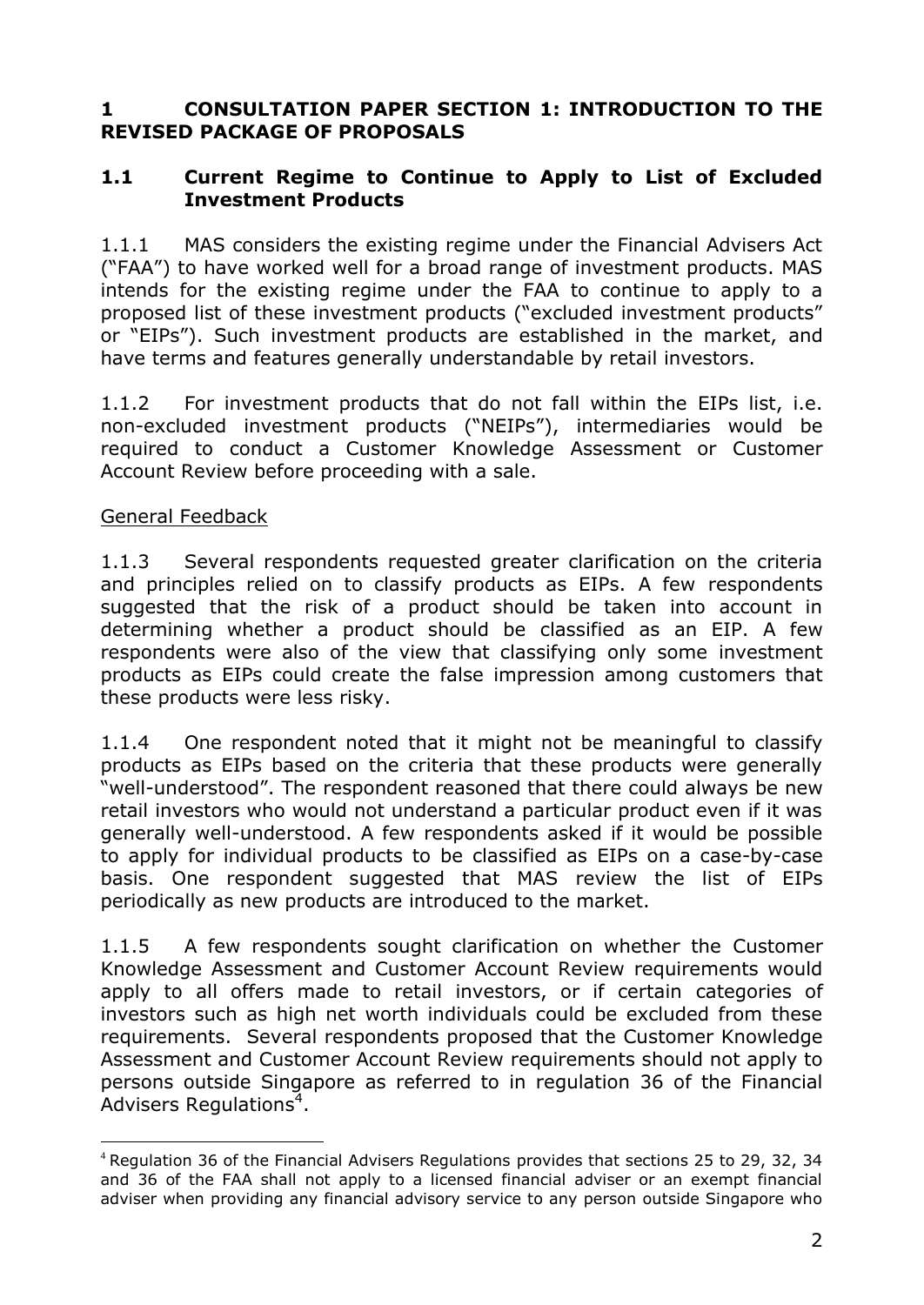1.1.6 A few respondents sought clarification on whether offers made pursuant to exemptions from prospectus requirements under the Securities and Futures Act ("SFA") would be subject to the requirement for intermediaries to conduct a Customer Knowledge Assessment or Customer Account Review before proceeding with a sale.

1.1.7 A few respondents sought clarification on whether products listed and traded on foreign exchanges would be classified as EIPs.

### MAS" Response

<u>.</u>

#### *Complexity versus Risk*

1.1.8 The complexity of the terms and features of an investment product is the main criterion MAS will use in determining whether an investment product should be classified as an EIP. We consider it important to have in place additional safeguards for retail investors who do not have the necessary knowledge or experience to understand investment products with complex terms and features.

1.1.9 While we will take into account the complexity of a product's risks, the risk level of a product should not be a criterion in determining whether a product should be classified as an EIP. There is a wide range of investors with different needs and risk appetites. A risky investment product may have demand from certain investors who can understand the nature of the investment product, the risks involved and who are prepared to accept the risks. The Customer Knowledge Assessment and Customer Account Review are intended to identify investors who might need advice or education to understand investment products, and not to measure the risk appetite of these investors. Distributors should remind customers that EIPs are not inherently less risky than other investment products.

1.1.10 In the January 2010 Consultation Paper, MAS noted that customers without the relevant knowledge or experience in investment products might not understand the features and consequently, the risks of investment products that are or contain derivatives, that contain innovative features, or which require customers to put up margins that vary depending on the market value of the investment. The classification of a product as an EIP is not dependent on the financing employed by a customer to invest in the product, even if the financing allows the customer to take up a leveraged position. This is because such a financing arrangement is not an integral feature of the product. It would therefore not be feasible to take such a financing feature into account. For example, an investor may purchase

is (a) an individual and (i) not a citizen or a permanent resident of Singapore; and (ii) not wholly or partly dependent on a citizen or permanent resident of Singapore; or (b) in any other case, a person with no commercial or physical presence in Singapore.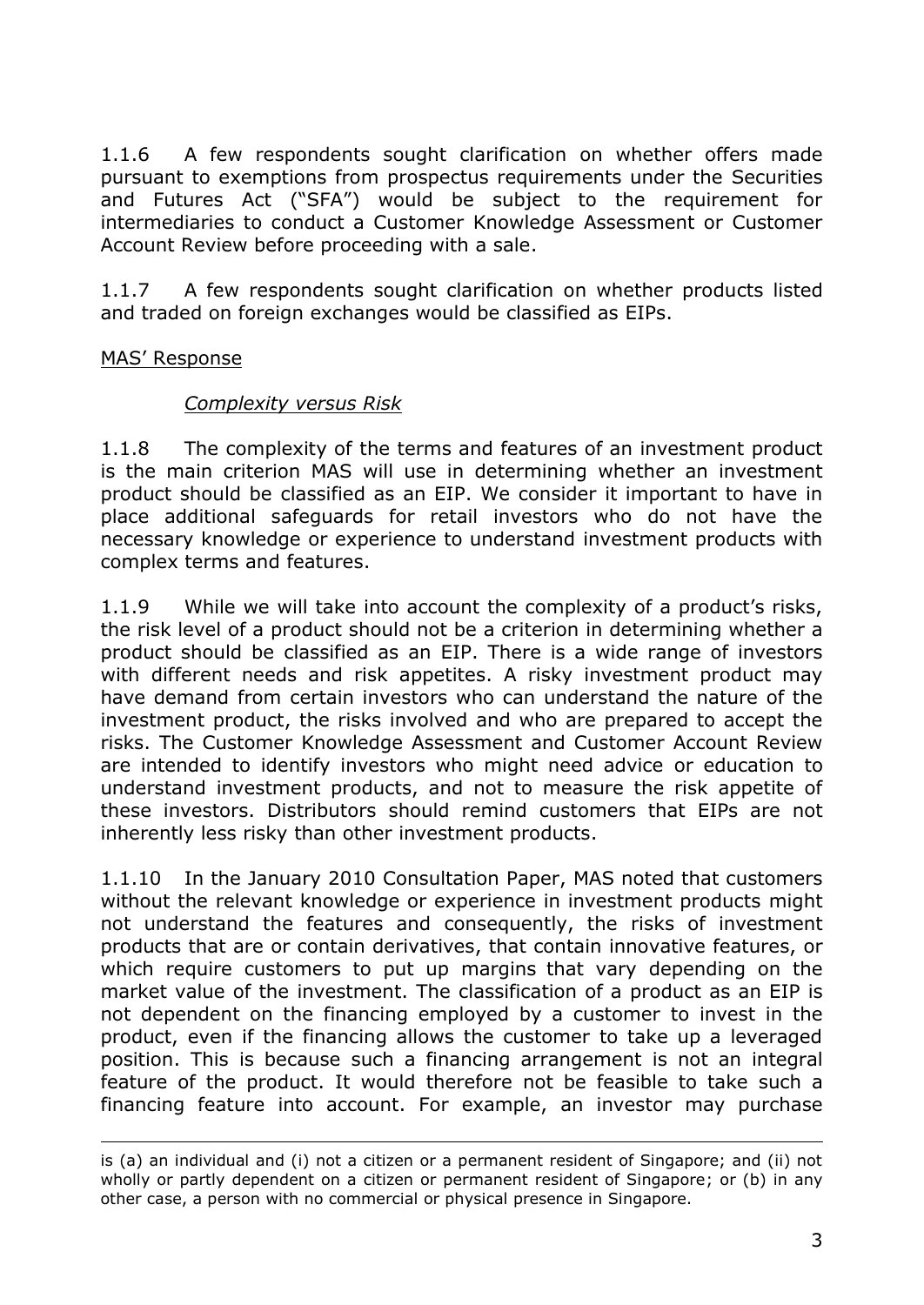shares through a share financing scheme. However, as the leveraged element of the investor's investment arises through his use of the share financing scheme and not because the shares themselves embed leverage, such shares would remain in the EIP category.

## *EIPs may not be understood by all investors*

1.1.11 While EIPs would be generally understandable by retail investors, we acknowledge that certain customers, such as some new retail investors, could still require assistance to understand the terms and features of these products. However, it would not be practical to subject all products to the enhanced safeguards because of this. Such customers have the option of seeking advice on the suitability of the product from their financial advisers and attending appropriate investor education programmes; and are urged to do so.

### *Inclusion of specific products as EIPs*

1.1.12 For consistency of treatment and ease of implementation, the list of EIPs will refer to product types and not specific products. MAS will continue to monitor market developments and review the list of EIPs where appropriate.

### *Scope of the requirements*

 $\overline{a}$ 

1.1.13 MAS would like to clarify that the Customer Knowledge Assessment and Customer Account Review requirements will apply to the sale of NEIPs made to retail investors who are natural persons, excluding accredited investors, institutional investors, expert investors, and high net worth individuals who are clients of private banks<sup>5</sup>. The requirements are not intended to apply to corporations, unincorporated entities, partnerships or trusts. The Customer Knowledge Assessment and Customer Account Review requirements will also not apply when the investors are persons outside Singapore who are not citizens or permanent residents of Singapore, and not wholly or partly dependent on citizens or permanent residents of Singapore. Where intermediaries do not conduct the Customer Knowledge Assessment or Customer Account Review, intermediaries would be required to inform these investors that the requirement to conduct the Customer Knowledge Assessment or Customer Account Review does not apply to them.

1.1.14 The current exemptions from prospectus requirements are based on whether a product is offered to the public, and not on the complexity of the product. Accordingly, the applicability of an exemption from prospectus requirements does not automatically obviate the need for intermediaries to conduct a Customer Knowledge Assessment or Customer Account Review

 $5$  The private banks referred to are specialised units serving high net worth individuals exempted under section 100(2) of the FAA.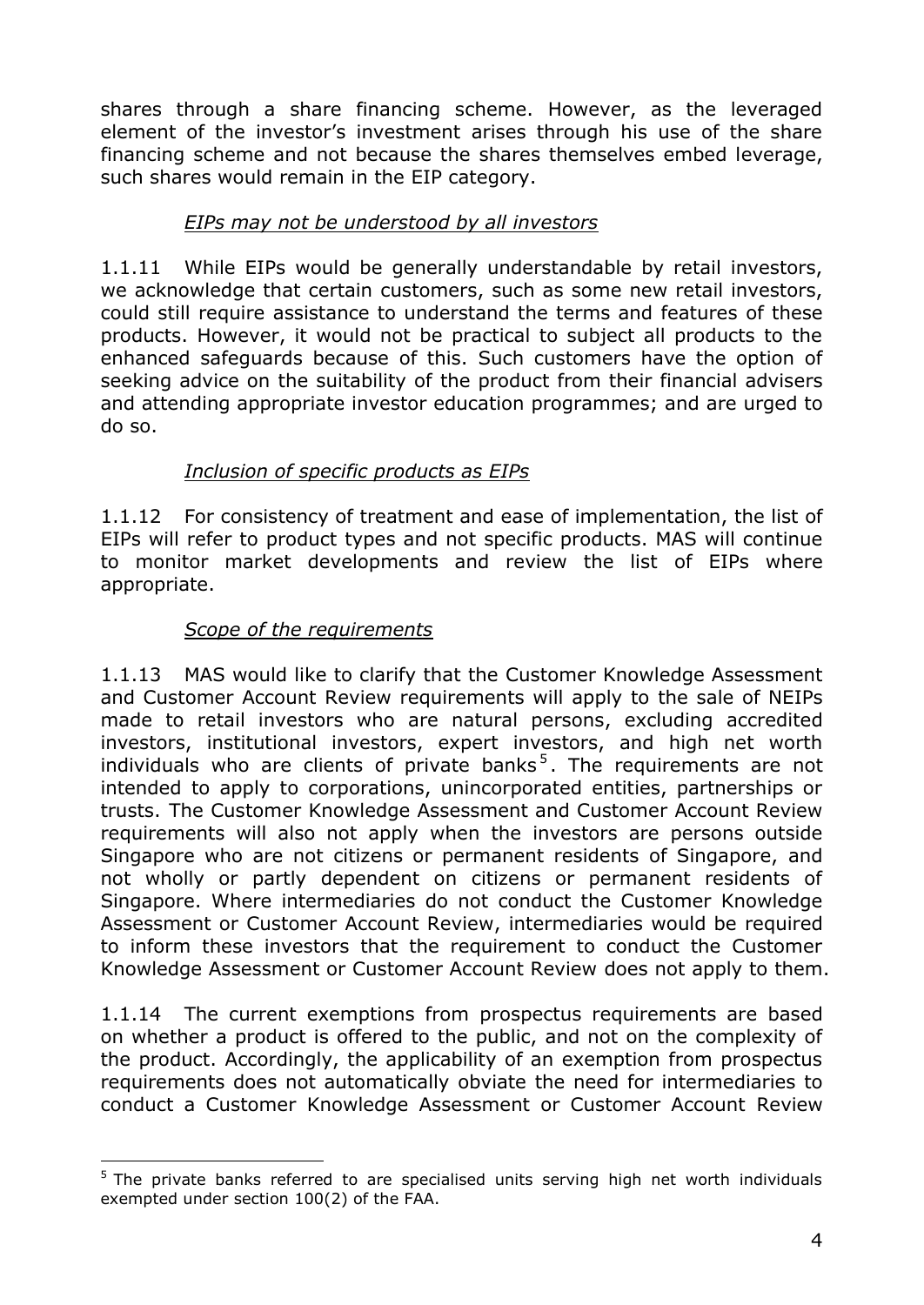before a sale. The Customer Knowledge Assessment and Customer Account Review requirements will apply when retail investors are offered NEIPs.

## *Products listed on foreign exchanges*

1.1.15 MAS notes that there could be practical difficulties faced by intermediaries in determining whether a given investment product listed on a foreign exchange should be classified as an EIP due to differences in legal and regulatory regimes. To overcome this uncertainty, and for better protection of Singapore retail investors, MAS will require intermediaries to conduct a Customer Account Review for retail investors seeking to purchase any product that is not listed on an exchange in Singapore but listed on foreign exchanges.

### Feedback on Products

1.1.16 Based on the proposed list of EIPs set out in the January 2010 Consultation Paper, many respondents requested that MAS re-classify particular products as EIPs or NEIPs. A few respondents sought clarification on the scope of selected investment products in relation to the list of EIPs.

### *Collective Investment Schemes*

1.1.17 Several respondents proposed that collective investment schemes ("CIS"), including exchange-traded funds, be classified as EIPs as they are an established class of investment products in the Singapore market. Other respondents commented that CIS are diverse and there are straightforward "plain vanilla" CIS which do not have complex structures or only use derivatives for hedging or efficient portfolio management purposes and not as a primary investment tool. Many respondents suggested that CIS with a mandate to invest in EIPs should be classified as EIPs. Several respondents also noted that CIS are already subject to other forms of regulation $<sup>6</sup>$  or</sup> screening criteria<sup>7</sup> by bodies such as the MAS, Singapore Exchange Ltd ("SGX") and the Central Provident Fund ("CPF") Board.

### *Structured Warrants*

 $\overline{a}$ 

1.1.18 Several respondents advanced arguments that structured warrants are already required to have standardised features under the SGX-ST Listing Manual. Market makers are also available to provide pricing transparency and liquidity. A few respondents noted that structured warrants are wellestablished in the Singapore market. A few other respondents pointed out the similarities between structured warrants and company warrants, and

 $6$  CIS are subject to regulations such as those in the SFA, and the legislation of the European Parliament, Council and individual European jurisdictions governing Undertakings for Collective Investment in Transferable Securities ("UCITS"). Listed CIS must, in addition, comply with the SGX-ST Listing Manual.

 $<sup>7</sup>$  The CPF Board requires funds on the CPFIS list to be among the top quartile of funds,</sup> among other criteria.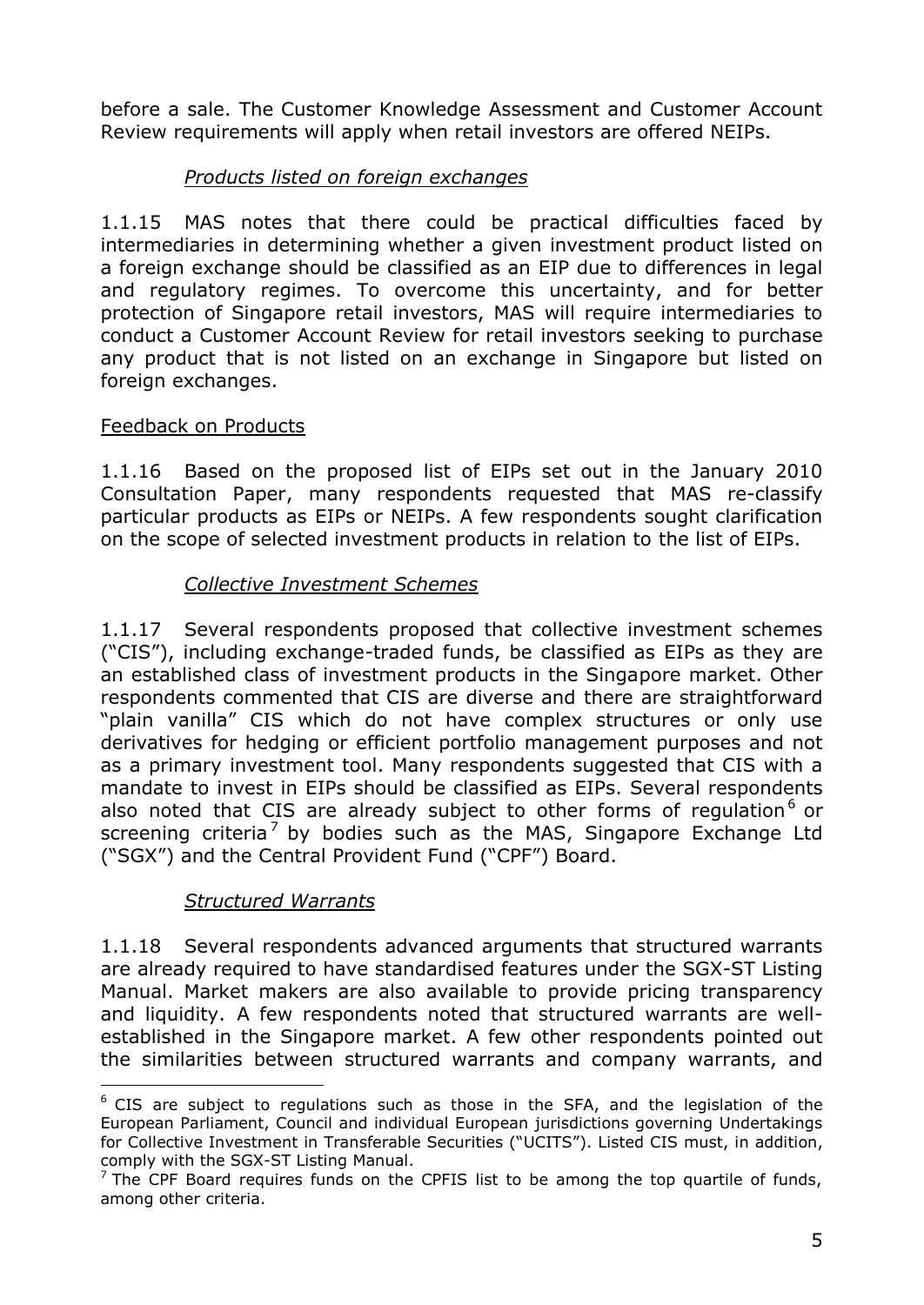requested that structured warrants be similarly classified as EIPs. One respondent noted that structured warrants are basic options, implying that they are less complex compared to structured deposits which can contain exotic derivative structures.

### *Futures*

1.1.19 A few respondents suggested that futures be classified as EIPs. They noted that futures have standardised contract specifications and risk disclosure statements associated with their offer. The respondents were of the view that futures are well established in the Singapore market and educational materials are available to assist investors in understanding the product.

# *Foreign Exchange Contracts*

1.1.20 A few respondents sought clarification on whether foreign exchange contracts would be classified as EIPs. They were of the view that foreign exchange contracts generally do not include complex structured products or arrangements, and would therefore be easy to understand.

## *Contracts for Differences*

1.1.21 A few respondents suggested that products that embed derivatives giving delta-one exposure<sup>8</sup> to an underlying reference asset should be classified as EIPs. Such products include contracts for differences.

## *Structured Deposits / Structured Notes*

1.1.22 Several respondents compared the features of structured deposits with those of structured notes, and suggested that both products could be structured in complex ways. These respondents suggested that the treatment for structured notes and structured deposits be aligned.

1.1.23 One respondent commented that dual currency investments, which are structured deposits, involve the investor writing an option. This has implications on expected returns that an investor may not fully appreciate. The respondent suggested that dual currency investments be removed from the list of EIPs.

# *Other Feedback*

 $\overline{a}$ 

1.1.24 A few respondents sought clarification on the definition of some terms in the January 2010 Consultation Paper, such as whether "shares" in the proposed list of EIPs include preference shares, and the definition of

 $8$  Delta refers to the relationship between a derivative's price and the price of the underlying asset. In a delta-one product, a change in the price of the underlying reference asset should lead to an equivalent change in the price in the derivative.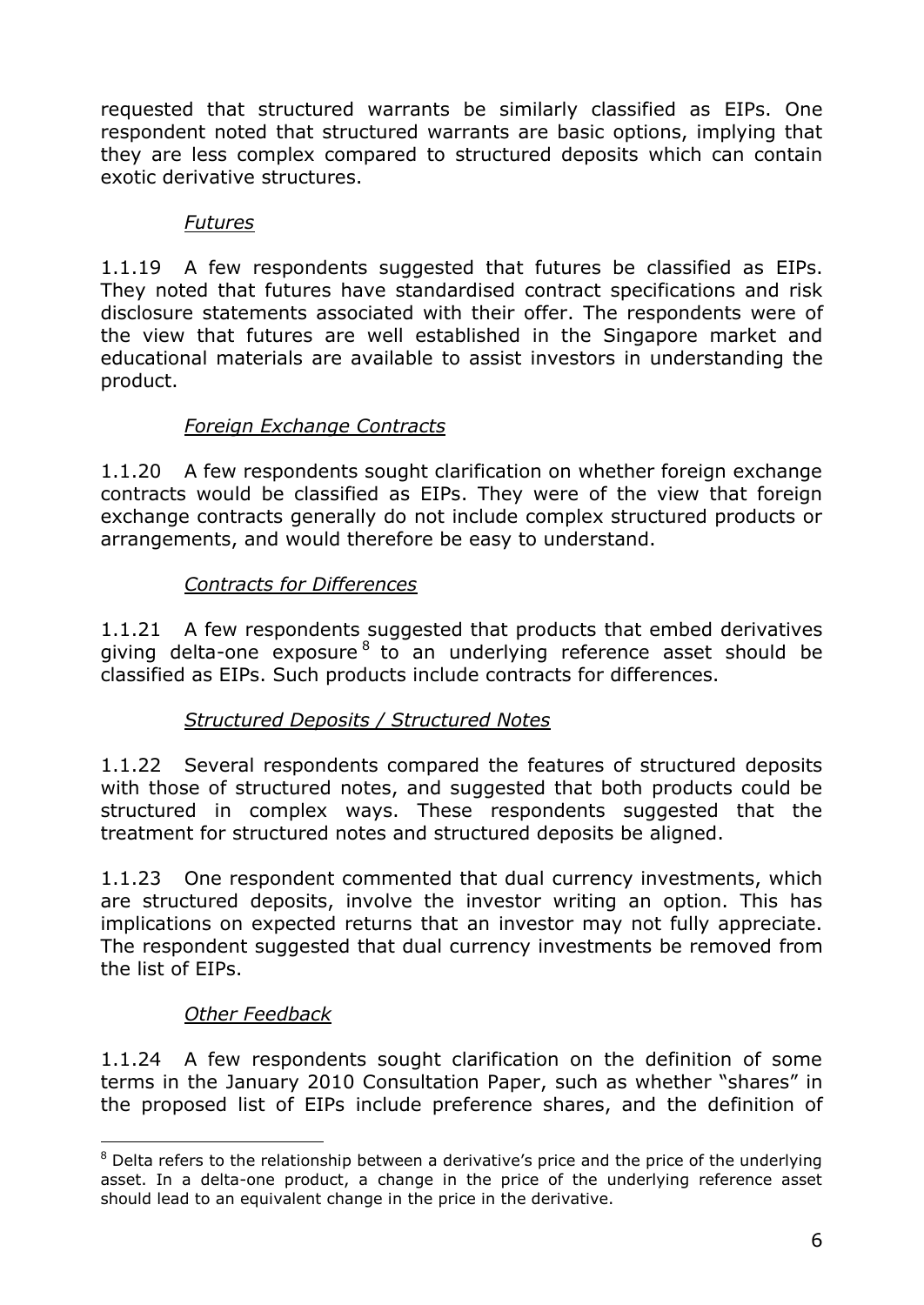"plain vanilla bonds". One respondent suggested that the category of "money market instruments" was too broad.

1.1.25 A respondent queried whether closed-end funds should be classified as EIPs.

### MAS" Response

#### *Collective Investment Schemes*

1.1.26 MAS recognises that CIS offered in Singapore have diverse structures and involve varying degrees of complexity. While CIS are subject to regulation, CIS fund managers may use complex structures and investment strategies that customers without the relevant knowledge or experience may not be able to readily understand. Similarly, CIS that have a mandate to invest in EIPs may use derivatives or a complex structure to fulfil this mandate. In addition, classifying only certain CIS as EIPs may lead to additional compliance costs for the industry. As the complexity of the underlying investments of a CIS may change, issuers and intermediaries would need to continually monitor whether the CIS can remain classified as an EIP. Another concern is in ascertaining a customer's previous investment experience. Should certain CIS be classified as EIPs, intermediaries may face practical difficulties in assessing a customer's prior investment experience for the purposes of the Customer Knowledge Assessment and Customer Account Review as they would need to identify whether the CIS the customer had invested in was an EIP or a NEIP. In view of these considerations, MAS will not classify any CIS, other than Real Estate Investment Trusts, as EIPs.

### *Structured Warrants*

1.1.27 MAS does not agree that structured warrants should be classified as EIPs. Structured warrants, being derivative products, can be based on a diverse range of reference assets. The potential factors affecting the payoffs of some of these reference assets may not be easily understood. Structured warrants on shares are also more complex compared to company warrants as investors are exposed to the additional possibility of the issuer being unable to fulfil its obligations under the structured warrant. Investors may not readily understand the considerations or impact of this.

1.1.28 Another difference between structured warrants and company warrants is that company warrants may be granted to shareholders of a company as part of a rights issue. MAS has classified company warrants as EIPs as it is not practical to impede shareholders from taking up warrants of companies of which they are shareholders.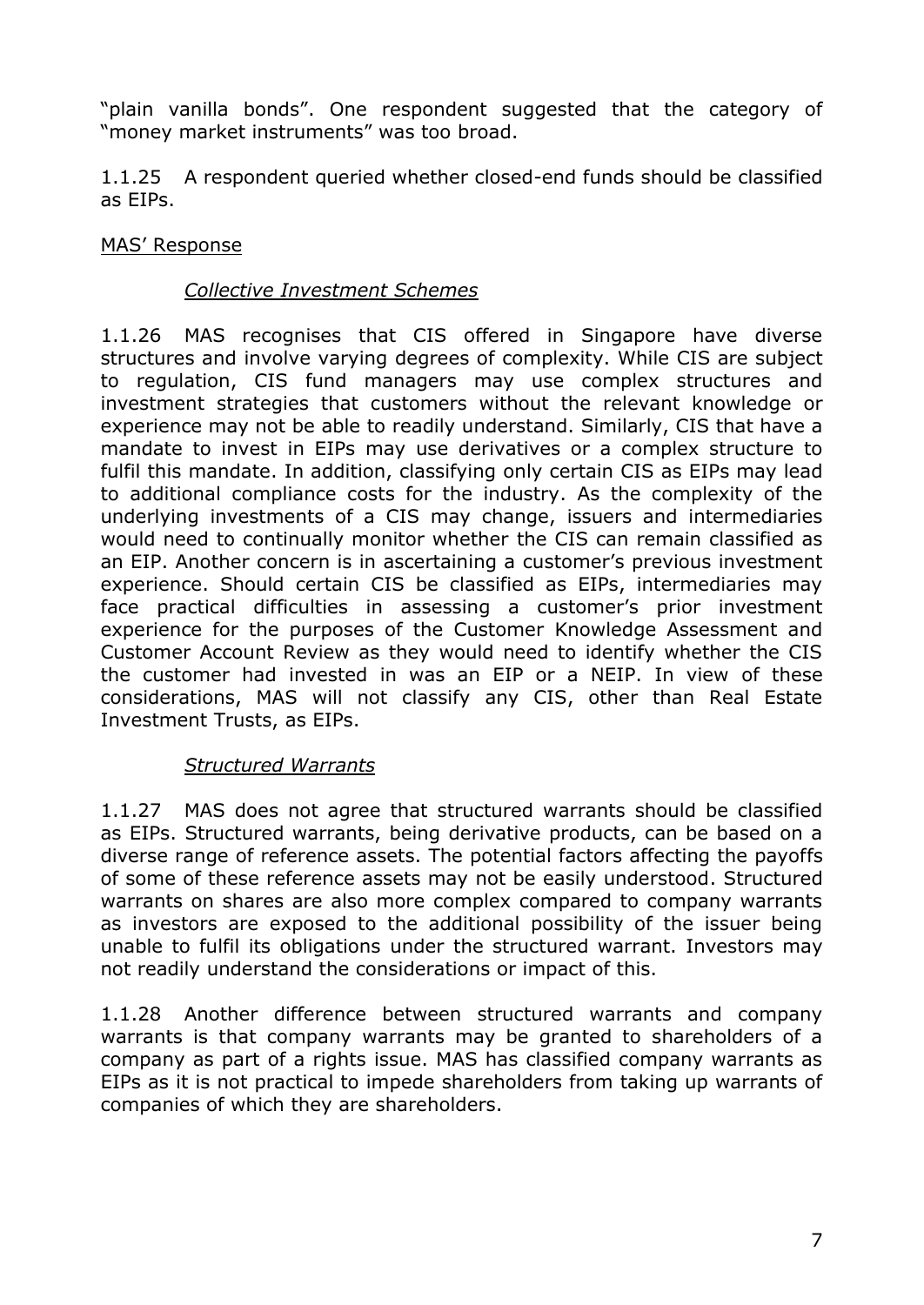#### *Futures*

1.1.29 MAS notes that futures are traded on margins. Retail investors may not readily understand the consequences of how the gains or losses from futures contracts are likely to be magnified by the contracts' embedded structure compared to an equivalent investment in the reference asset. While futures have been available for some time, MAS notes that not many retail investors have engaged in futures trading. For these reasons, MAS will not classify futures as EIPs.

### *Foreign Exchange Contracts*

1.1.30 MAS agrees with the feedback on foreign exchange trading, and will classify contracts or arrangements for foreign exchange trading as EIPs. For the avoidance of doubt, such contracts or arrangements will not include derivatives of foreign exchange contracts (such as foreign exchange forwards, swaps, or options) or contracts entered into for the purposes of leveraged foreign exchange trading.

### *Contracts for Differences*

1.1.31 Some products such as contracts for differences may embed deltaone derivatives to seek to give investors straightforward payoffs with exposure to an underlying reference asset. However, investors may not understand the consequences of how the gains or losses from the contracts for differences are likely to be magnified by the contracts' embedded structure compared to an equivalent investment in the reference asset. Investors may also not appreciate the added complexity that the issuer, not being able to fulfil its obligations, may result in losses even if the price of the underlying reference asset moves in the desired direction. Such complexity which influence a product's payoffs may not be easily understood by retail investors. MAS will therefore not classify such products as EIPs.

### *Structured Deposits / Structured Notes*

1.1.32 MAS agrees with the feedback that structured deposits may be structured in a complex manner similar to structured notes, and may involve complex structures or multiple derivatives. In view of the potential complexity of structured deposits, MAS has decided not to include structured deposits in the list of EIPs.

### *Response to other Feedback*

1.1.33 MAS wishes to clarify that preference shares are defined in section 4 of the Companies Act as "shares", which are classified as EIPs. "Plain vanilla bonds" refer to all debentures other than asset-backed securities and structured notes. We note that most money market instruments would either be plain vanilla bonds, or would not be defined as "investment products" in the FAA. On this basis, we will not specify money market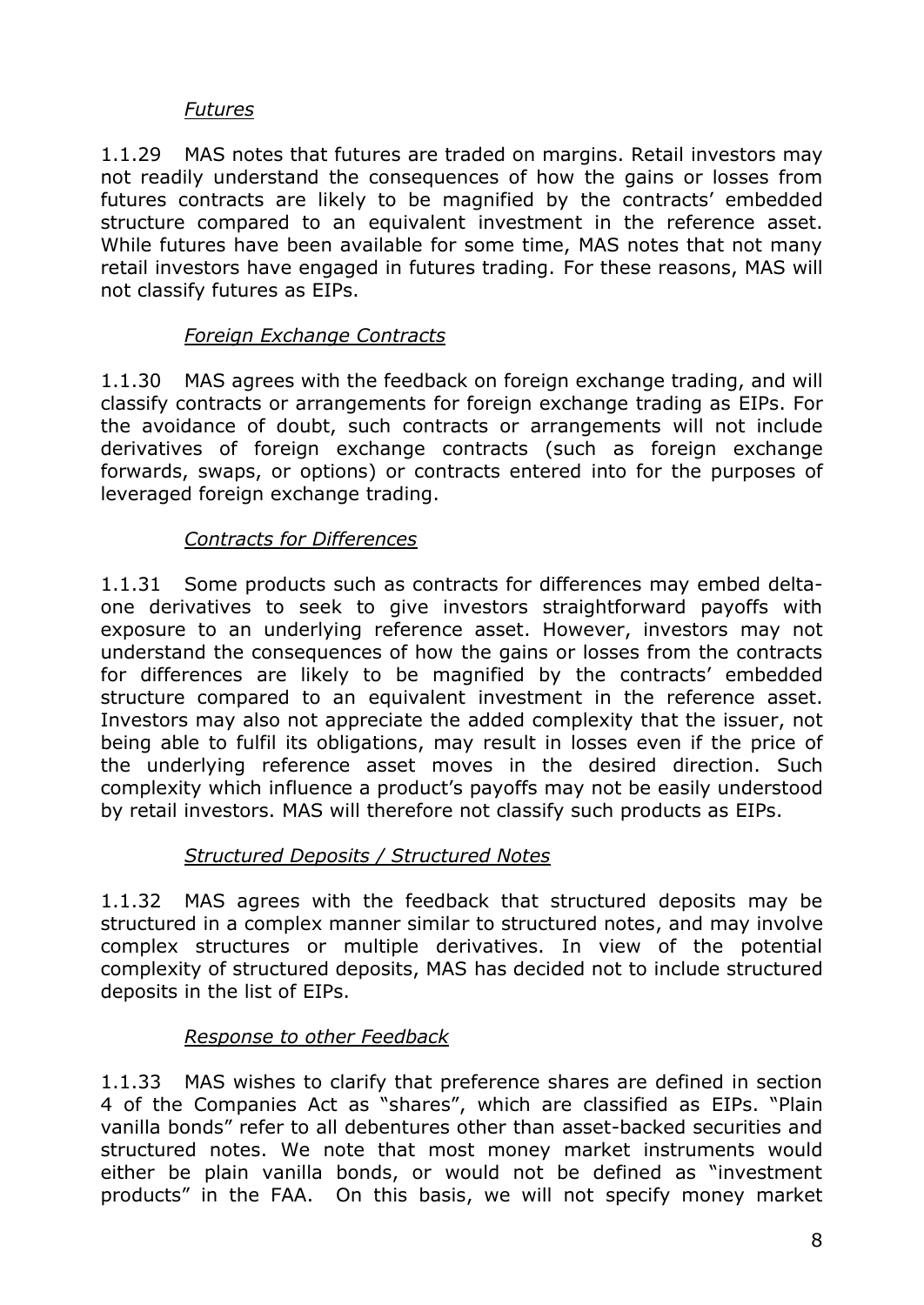instruments in the list of EIPs. For the avoidance of doubt, money market instruments which are not defined as "investment products" in the FAA will not be within the scope of the proposed Customer Knowledge Assessment and Customer Account Review requirements.

1.1.34 Closed-end funds can be structured in many different ways. Closedend funds which are structured as corporations or business trusts will be classified as EIPs. Other types of closed-end funds (such as closed-end trusts which are not business trusts) which do not fall within the definition of "investment products" under the FAA will not be within the scope of the proposed new Customer Knowledge Assessment and Customer Account Review requirements.

1.1.35 In relation to depository receipts, MAS notes that depository receipts may represent shares or other types of investment products, and may be fully-paid or partly-paid. We wish to clarify that we will prescribe only fully-paid depository receipts representing shares as EIPs. For the avoidance of doubt, shares in the EIPs list would similarly include only fullypaid shares.

1.1.36 MAS will proceed with the proposal to prescribe a list of EIPs. The EIPs will be as follows:

- Shares
- Fully-paid depository receipts representing shares
- Subscription rights pursuant to rights issues
- Company warrants
- Units in business trusts
- Units in real estate investment trusts
- Debentures (other than asset-backed securities & structured notes)
- Life insurance policies (other than investment-linked life insurance policies)
- Contracts or arrangements for the purpose of foreign exchange trading (other than derivatives of foreign exchange contracts and leveraged foreign exchange trading)

1.1.37 Issuers have first-hand knowledge of their products. MAS will require that issuers bear the responsibility of identifying their products as EIPs or NEIPs where appropriate. Issuers of unlisted products should communicate to their distributors whether their products are EIPs or NEIPs, and distributors should ensure that they receive such information from the issuers prior to selling these products. Issuers who seek to list products on an Approved Exchange ("AE") should inform the relevant AE whether their products are EIPs or NEIPs, and the AE should indicate this information on its trading platform accordingly.

1.1.38 MAS will consult on the legislative drafting for the prescribed list of EIPs prior to implementation.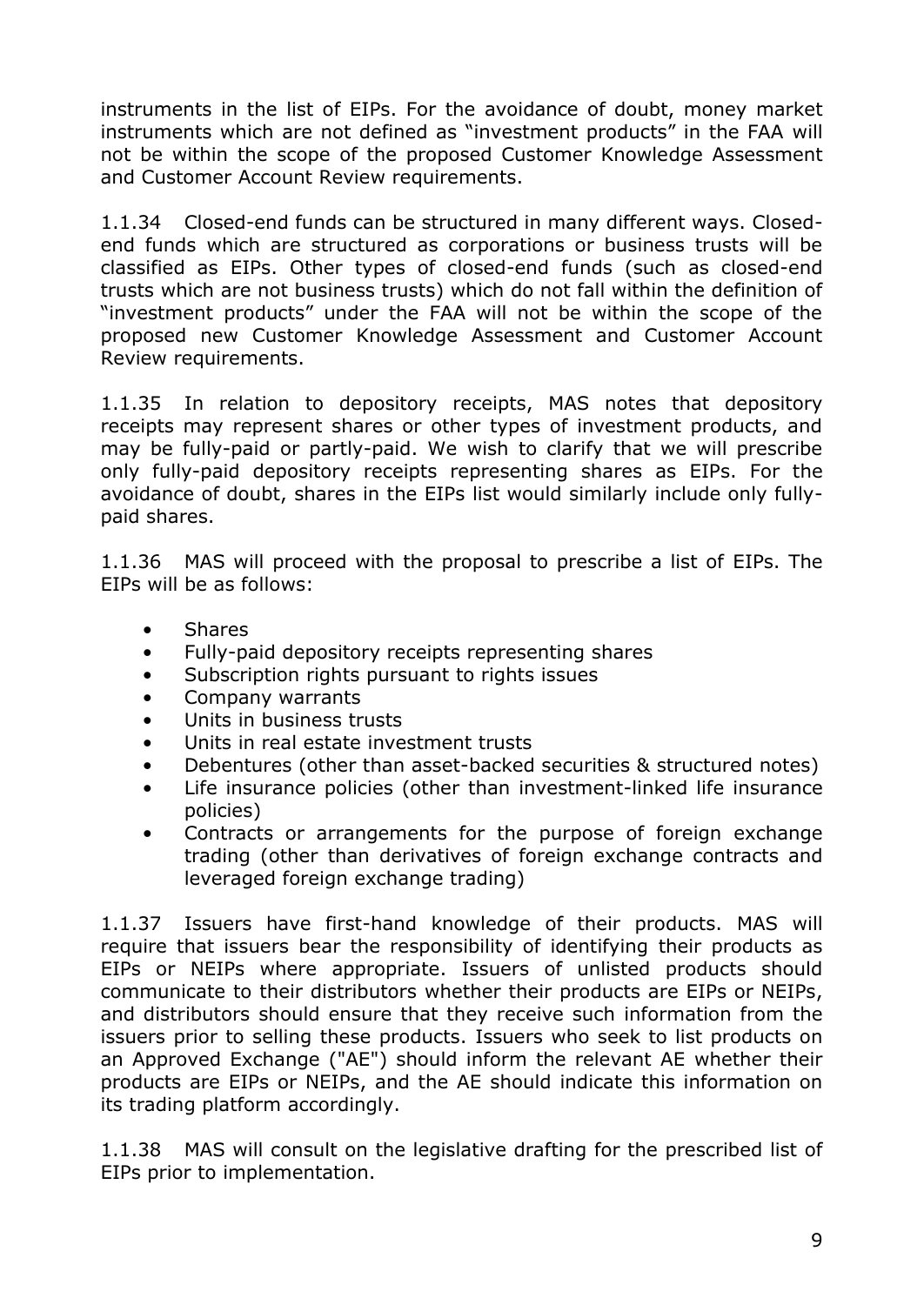#### **1.2 Formal Policies and Procedures on Sale of Investment Products – Considering Customers' Interests**

1.2.1 As stated in the January 2010 Consultation Paper, financial advisers and their representatives should consider their general obligation under the Guidelines on Fair Dealing – Board and Senior Management Responsibilities for Delivering Fair Dealing Outcomes to Customers ("Guidelines on Fair Dealing") to deal fairly with customers and take into account the interests of their customers in the course of providing financial advisory services. This general obligation should not cease upon the provision of advice to their customers, but should extend to the sale of the investment products.

1.2.2 MAS proposed to require financial advisers to put in place formal policies and procedures setting out clearly the circumstances under which they would or would not allow the sale of an investment product they have assessed to be unsuitable for the retail customer.

1.2.3 The majority of respondents agreed with the proposal, although a few respondents felt that investment decisions should ultimately lie with the customer. Several other respondents also requested for flexibility when selling investment products to customers for whom the investment products have been assessed to be unsuitable. Specifically, they asked that such transactions be allowed when a warning is administered to the customer.

1.2.4 Several respondents felt that requiring financial advisers to have in place formal policies and procedures to decide when a sale would be permitted would place the responsibility for the investment decision upon the financial adviser instead of the customer. This would increase the financial adviser"s legal liability. Two respondents felt that requiring financial advisers to decide when a sale would be permitted was contrary to MAS" policy that an investor should bear the responsibility for his investment decision.

1.2.5 Several respondents felt that it would be difficult to develop an exhaustive list of circumstances to which the policies and procedures should apply. Several respondents also expressed concerns about possible arbitrage if different financial advisers put in place different policies and procedures. These respondents asked for guidance on the circumstances under which a product may be sold to ensure consistency of policies and procedures across the industry.

#### MAS' Response

1.2.6 Under the Guidelines on Fair Dealing, financial advisers are obliged to take into account the interests of their customers in the course of providing financial advisory services. Requiring financial advisers to have in place policies and procedures to decide when a sale should be permitted is in keeping with the obligations under the Guidelines on Fair Dealing. This does not diminish the responsibility of the customer for his own investment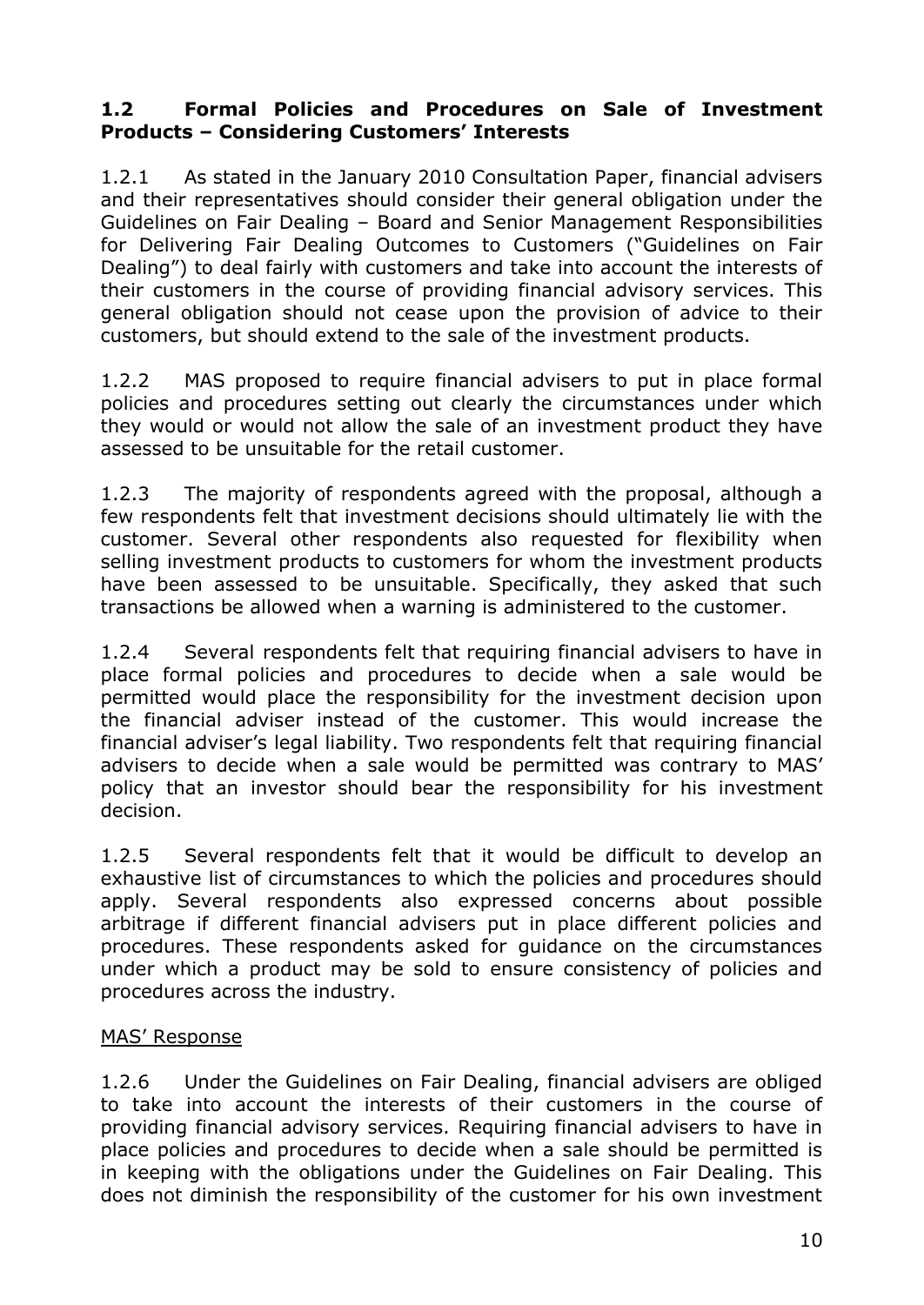decisions. Rather, it is meant to ensure that an appropriate balance of responsibility is maintained between the parties involved.

1.2.7 MAS intends to proceed with the proposal to require financial advisers to put in place formal policies and procedures that govern their sales process. Noting the feedback on the difficulty in developing an exhaustive list of circumstances to which the policies and procedures should apply, MAS will set out the following requirements that financial advisers should incorporate in their policies and procedures:

1.2.8 Where the representative, in giving advice, assesses that a particular product is not suitable for a customer but the customer still wishes to proceed with the purchase, the representative must:

- a) inform the customer in writing that the product is not suitable for the customer and the reasons for such an assessment;
- b) seek the customer"s confirmation in writing that he still wishes to proceed with the transaction to purchase the product despite (a); and
- c) should the customer confirm that he wishes to proceed with the transaction to purchase the product despite (a), inform the customer in writing that he will therefore not be able to rely on section 27 of the FAA to file a civil claim in the event he alleges he has suffered a loss<sup>9</sup>.

1.2.9 Should the customer still wish to proceed with the transaction, a member of senior management of the financial adviser who is not involved in that particular sales transaction would then be required to:

- d) confirm with the customer that (i) he has been properly informed of all relevant facts as required of the representative under (a), (b) and (c), and (ii) the customer is aware of, and understands, the implications and consequences of proceeding with the sale;
- e) satisfy himself that the representative has fulfilled the requirements under  $(a)$ ,  $(b)$  and  $(c)$ ;
- f) decide whether to approve the sale based on the completion of (d) and (e); and
- g) document and sign off on his decision where he approves the sale.

1.2.10 "Senior management" refers to the Chief Executive Officer, Principal Officer or executive directors of the intermediary. MAS will allow the Chief Executive Officer or Principal Officer of an intermediary to appoint a person responsible for key aspects of the intermediary's operations to

 $\overline{a}$ 

<sup>&</sup>lt;sup>9</sup> Section 27 of the FAA provides that financial advisers should have a reasonable basis for making a recommendation. In making the recommendation, the financial adviser should also have given consideration to the investment objectives, financial situation and particular needs of the customer. Failure to do so will give the affected customer a statutory cause of action to file a civil claim against the contravening financial adviser for the investment loss suffered.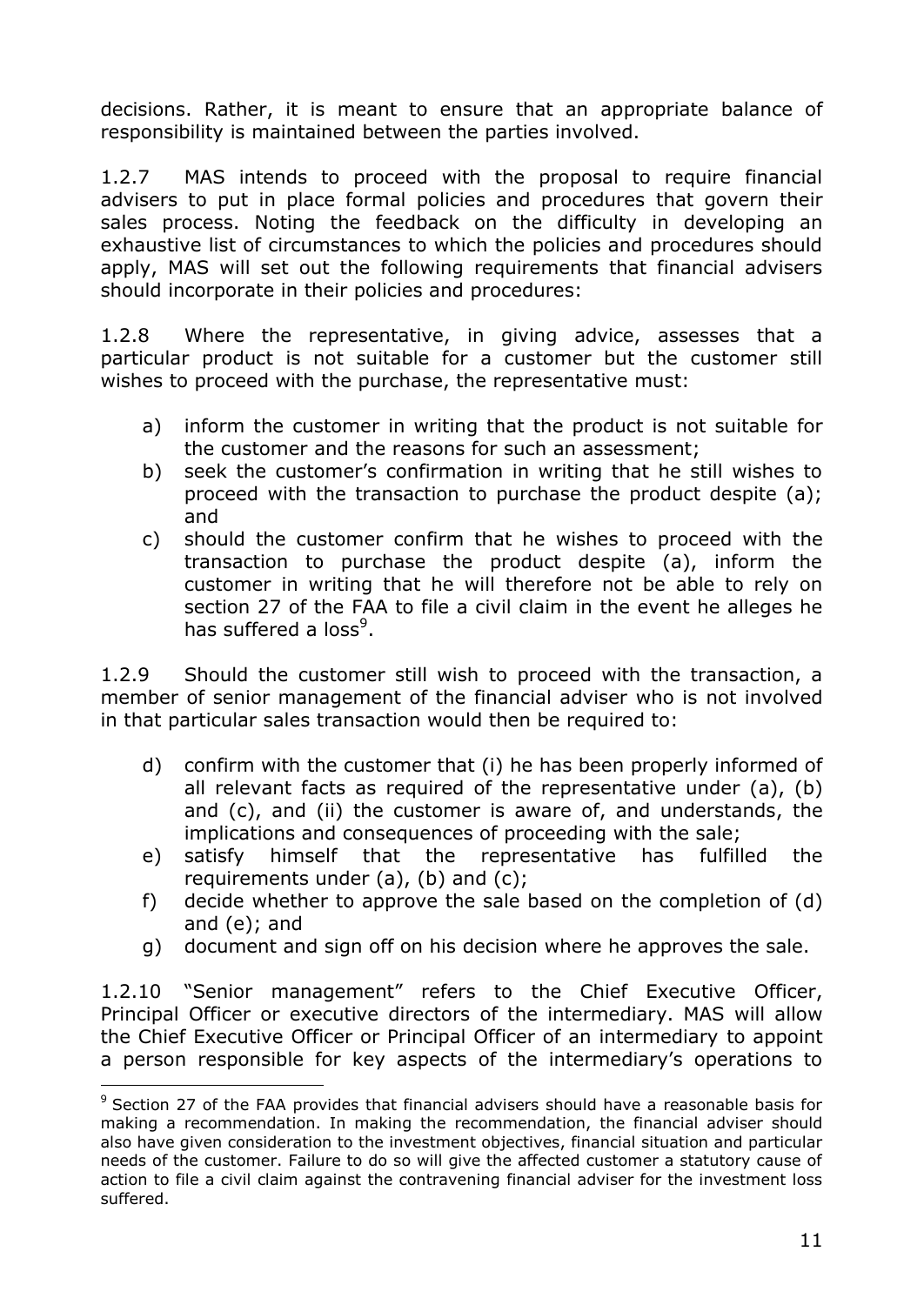approve transactions on his behalf. For intermediaries that operate from branches, the Chief Executive Officer or Principal Officer may appoint the person who is responsible for the operations of the branch to approve transactions on his behalf. MAS will hold the Chief Executive Officer or Principal Officer responsible for approvals by his appointees. In carrying out their duty, the senior management and their appointees who are authorised to approve the transaction should make sure that they are not involved in that particular sales transaction and are not a connected person<sup>10</sup> to the customer who wishes to purchase the product.

1.2.11 These requirements will be incorporated into legislation. MAS will consult on the legislative drafting for these requirements prior to implementation.

### **2 CONSULTATION PAPER SECTION 2: PROPOSALS FOR UNLISTED INVESTMENT PRODUCTS**

## **2.1 Enhanced Safeguards for Retail Customers**

### Customer Knowledge Assessment

2.1.1 MAS proposed to require that intermediaries conduct a Customer Knowledge Assessment to assess whether a customer has the relevant knowledge or experience to understand the risks and features of the specific investment product before selling an unlisted NEIP to the customer. The Customer Knowledge Assessment would be required for retail customers who wish to purchase unlisted NEIPs. Where the customer is assessed under the Customer Knowledge Assessment not to possess the relevant knowledge or experience, the intermediary must provide advice on whether the product is suitable for the customer if the product is to be sold to the customer.

2.1.2 The majority of respondents agreed to the proposal to require intermediaries to conduct a Customer Knowledge Assessment. Several respondents however expressed concern that the proposal might pose administrative inconvenience to customers and financial institutions. Several other respondents were concerned that first-time investors who are deemed not to have the relevant knowledge or experience under the Customer Knowledge Assessment would not be able to invest. Several respondents suggested that the Customer Knowledge Assessment should be incorporated in the intermediary's fact-finding process  $11$  and not be required as an additional step in the sales process.

 $\overline{a}$ 

 $10$  A "connected person" is as defined under section 2 of the SFA.

 $11$  For the purposes of this paper, "fact-finding" refers to the 'Know Your Customer' process and Needs Analysis as set out in the Notice on Recommendation on Investment Products [FAA-N01].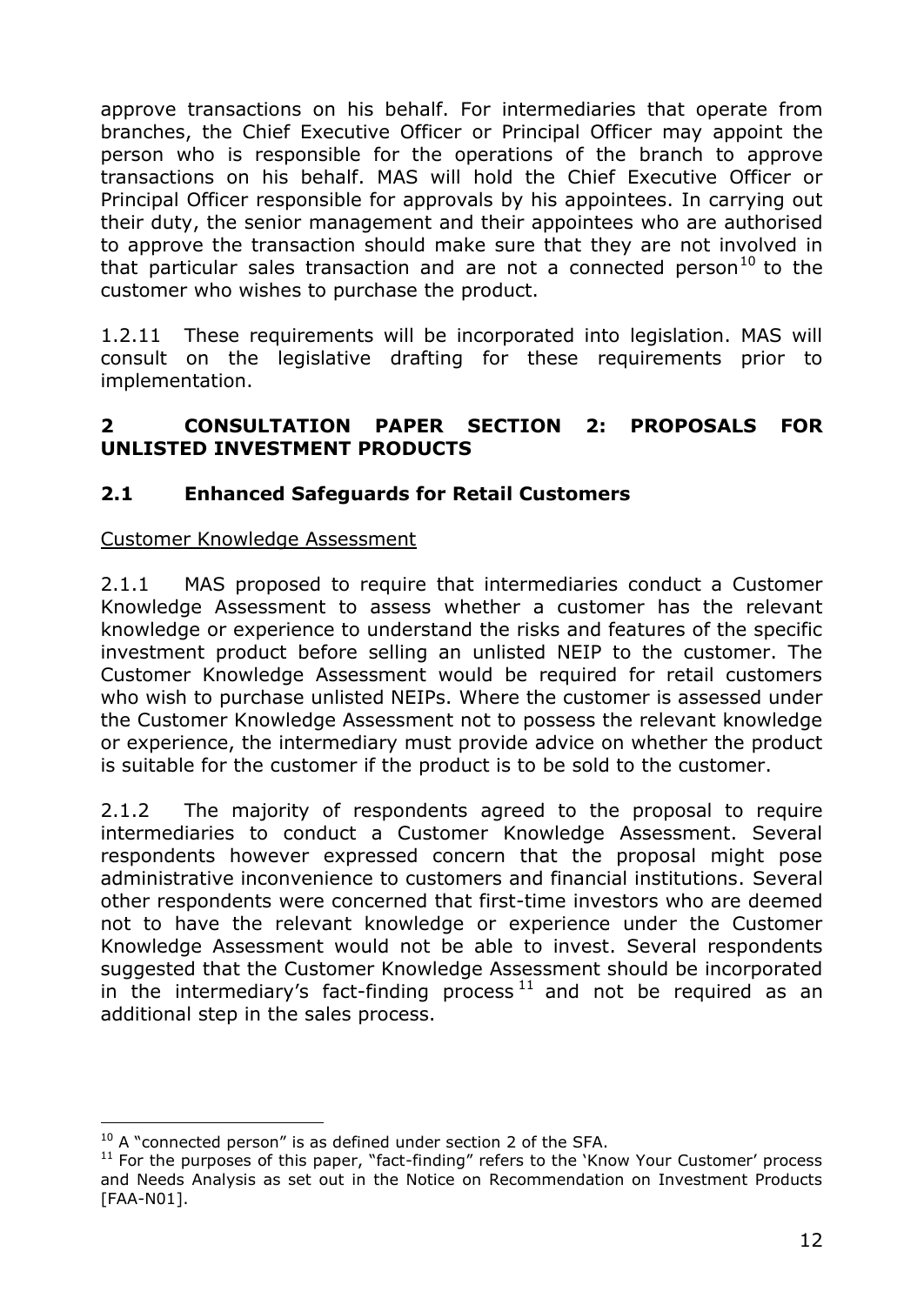2.1.3 Several respondents sought clarification on what intermediaries were expected to do should a customer be unwilling to provide information for the purpose of the Customer Knowledge Assessment.

## *Frequency of Conducting the Customer Knowledge Assessment*

2.1.4 Several respondents sought clarification on how often the Customer Knowledge Assessment should be conducted. The same respondents proposed that the Customer Knowledge Assessment outcome be valid for a certain period within which a customer may return to the intermediary to invest in the same investment product without having to go through another Customer Knowledge Assessment. One respondent suggested that subsequent Customer Knowledge Assessments be conducted only when the customer"s profile changes.

2.1.5 Some respondents proposed that the intermediary need only conduct the Customer Knowledge Assessment when the customer wishes to purchase an investment product that does not fall within the same category as any of his previous purchases. Such categories could be based on the complexity, payout or risk profiles of investment products. In a similar vein, several respondents asked whether intermediaries could be exempted from conducting the Customer Knowledge Assessment for existing customers who wish to make subsequent investments in a product for which a Customer Knowledge Assessment had been performed previously.

2.1.6 Several respondents sought clarification on whether a customer would be able to use the outcome of a Customer Knowledge Assessment conducted by one intermediary to purchase a similar investment product at another intermediary.

## *Mode for the Conduct of Customer Knowledge Assessment*

2.1.7 Several respondents sought clarification on whether the Customer Knowledge Assessment could be conducted via the phone or internet.

## *Customer Knowledge Assessment on Regular Savings Plan*

2.1.8 A few respondents sought clarification on whether existing Regular Savings Plan arrangements should cease until the intermediary performs the Customer Knowledge Assessment to assess the customer"s relevant knowledge or experience. One respondent proposed that the Customer Knowledge Assessment be conducted only at the opening of the Regular Savings account.

## MAS" Response

2.1.9 MAS will proceed with the proposal to require that intermediaries conduct a Customer Knowledge Assessment for retail customers who want to purchase unlisted NEIPs. We note that it is possible to create a short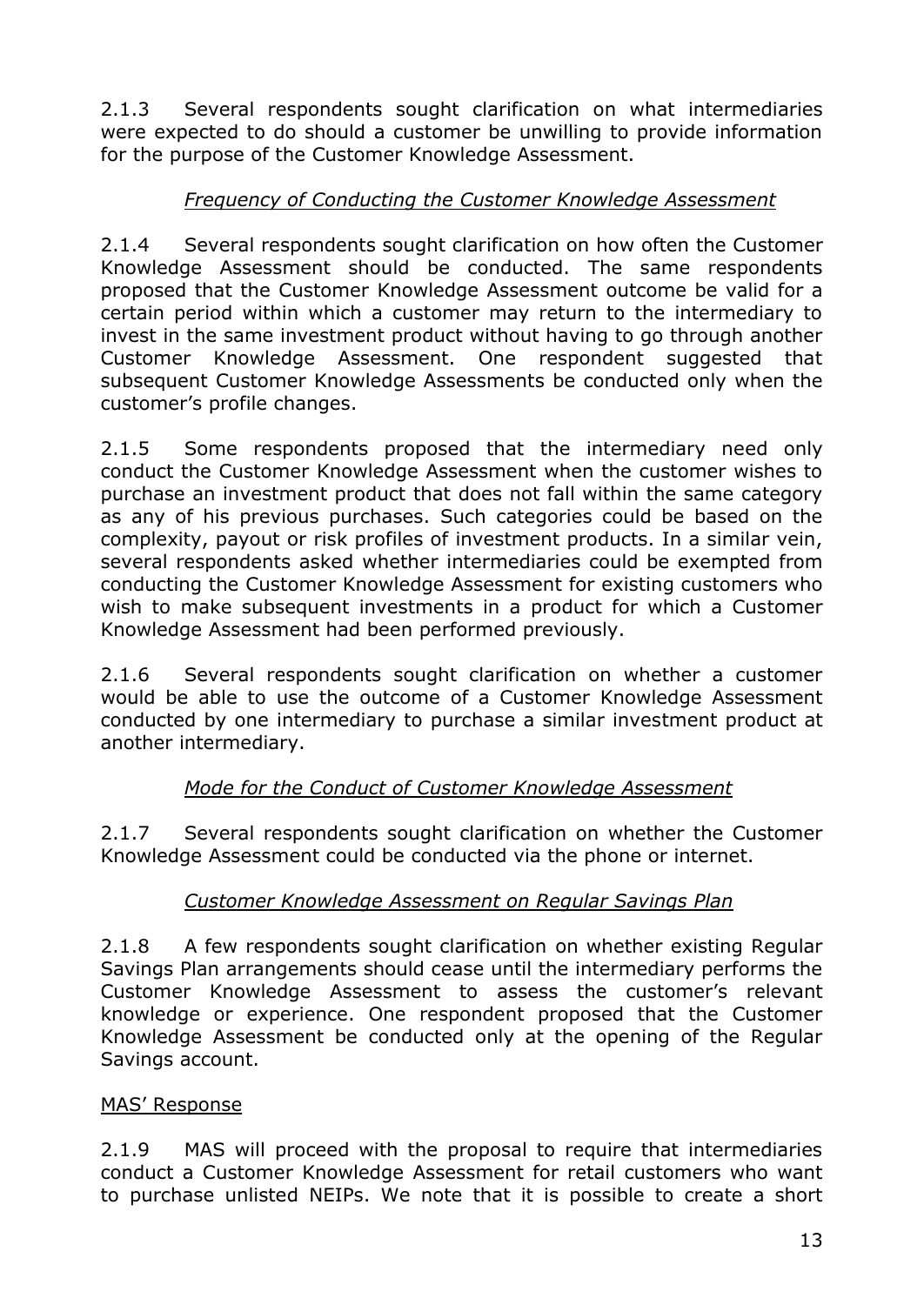position in certain unlisted NEIPs. For the purpose of this section, we will consider the creation of new short positions in unlisted NEIPs as purchases of unlisted NEIPs. For the avoidance of doubt, the requirement to conduct a Customer Knowledge Assessment would not apply when the customer wishes to reduce his existing exposure to an unlisted NEIP.

2.1.10 MAS agrees that the Customer Knowledge Assessment can be conducted as part of the fact-finding process. The questions relating to the Customer Knowledge Assessment and the fact-finding process may be in a single document, and the Customer Knowledge Assessment and the factfinding process can be conducted by the representative during the same meeting.

2.1.11 Regardless of whether the Customer Knowledge Assessment is conducted as part of the fact-finding process, MAS will require that the outcome of the Customer Knowledge Assessment be determined and recorded separately from the outcome of the fact-finding process. This is because a customer"s knowledge or experience regarding a particular investment product and his investment needs are separate assessments. While an investment product may meet a customer's investment objectives, financial situation and needs, it may be preferable not to sell such a product to the customer without advice if the customer does not possess the relevant knowledge or experience to understand the product. The intermediary, when giving advice, should always take into account the outcomes of both the Customer Knowledge Assessment and the fact-finding process.

2.1.12 To assess if a customer has the relevant knowledge or experience in a product, the intermediary must collect from the customer the information required for conducting the Customer Knowledge Assessment. If a customer refuses to provide the intermediary with the required information, he would be assessed as a customer that does not possess the relevant knowledge or experience. The same would apply should a customer refuse to undergo the Customer Knowledge Assessment.

2.1.13 Where a customer is assessed to have the relevant knowledge or experience, the intermediary should still offer to give advice to the customer. The customer has the discretion to decide if he wishes to accept the intermediary"s offer. Where the customer does not wish to receive advice, the intermediary should ensure that there is documentation to show that the client has chosen not to receive advice. The intermediary should also warn the customer in writing that the customer has chosen not to receive advice and will therefore not be able to rely on section 27 of the FAA to file a civil claim in the event he alleges he has suffered a loss. Where the customer chooses to receive advice and the intermediary"s representative assesses that the particular product is not suitable for the customer but the customer still wishes to proceed with the purchase, the intermediary is to comply with its formal policies and procedures that incorporate MAS' requirements as set out in Section 1.2.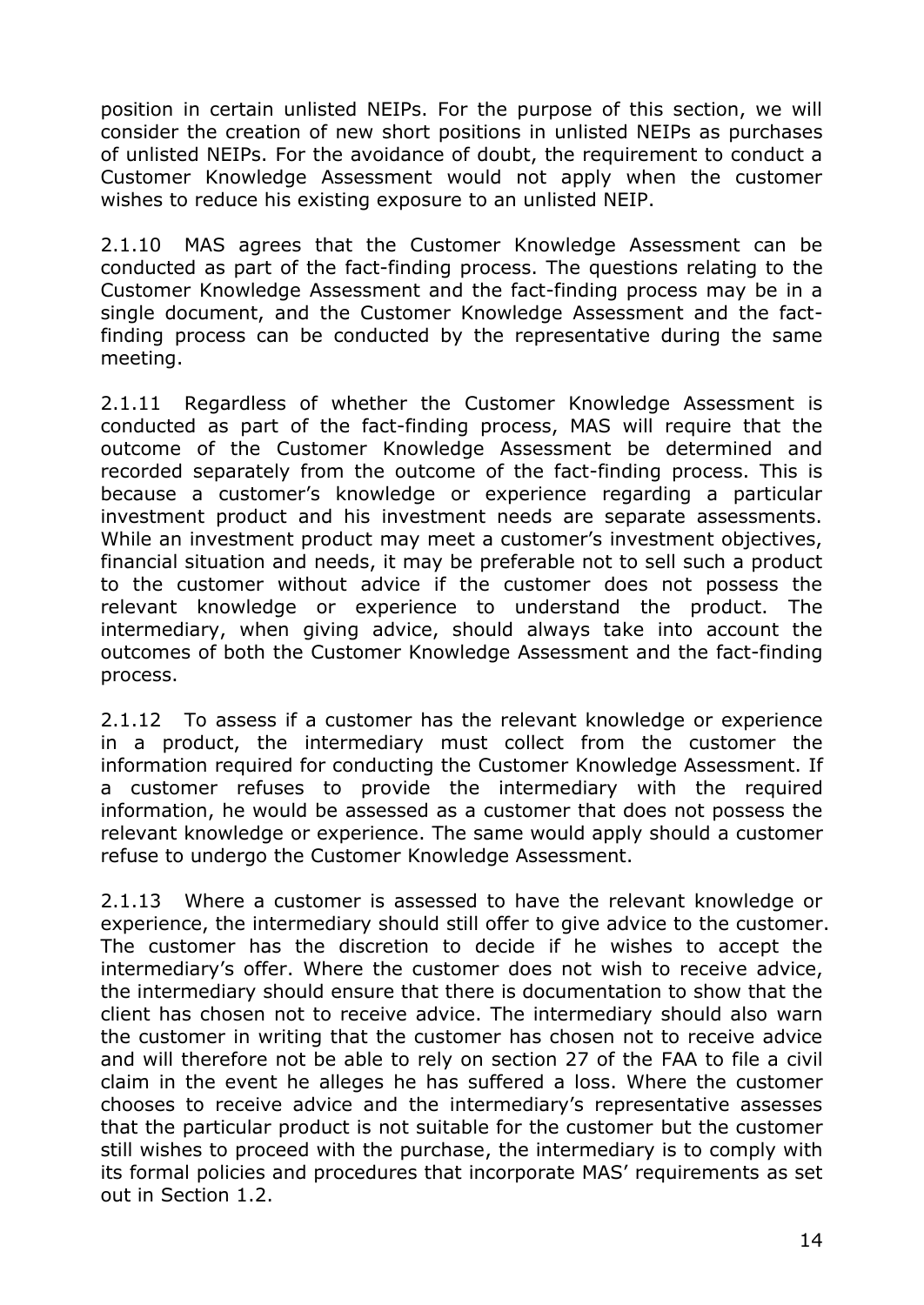2.1.14 Where a customer has been assessed not to have the relevant knowledge or experience under the Customer Knowledge Assessment, the intermediary will be required to inform the customer of the outcome of the Customer Knowledge Assessment. The intermediary could recommend to the customer that the customer undergo financial education specific to the unlisted NEIP, if available, to better understand the features and risks of the product before purchasing it. The intermediary should then confirm with the customer whether the customer still wishes to proceed with the transaction to purchase the unlisted NEIP. If so, the intermediary will be required to give advice to the customer, taking into account the outcomes of the Customer Knowledge Assessment and the fact-finding process. Where the intermediary assesses that the particular product is not suitable for the customer but the customer still wishes to proceed with the purchase, the intermediary is to comply with its formal policies and procedures that incorporate MAS' requirements as set out in Section 1.2. In addition, a member of senior management of the intermediary who is not involved in that particular sales transaction will be required to: (i) confirm with the customer that the customer has been properly informed of the outcome of the Customer Knowledge Assessment by the representative; and (ii) satisfy himself of this before deciding whether to approve the sale.

2.1.15 Illustrations on the implementation of the Customer Knowledge Assessment are attached at **Appendix B**. The illustrations are only intended as a guide.

## *Frequency of Conducting the Customer Knowledge Assessment*

2.1.16 MAS considers it prudent for intermediaries to conduct regular Customer Knowledge Assessments. This is to ensure that any advice given is appropriate to customers' updated investment profiles and customers are able to make better informed investment decisions. However, MAS notes the suggestions to reduce the frequency of conducting the Customer Knowledge Assessment. We will allow a positive assessment to be valid for one year from the date the Customer Knowledge Assessment is performed for the purchase of the same or a similar product from the same intermediary. All other purchases of unlisted NEIPs will require a Customer Knowledge Assessment to be performed. After a year has elapsed from when the Customer Knowledge Assessment was last performed for that product, the intermediary will be required to conduct a new Customer Knowledge Assessment even if the customer wishes to purchase the same or similar unlisted NEIP. This includes rollover of funds into unlisted NEIP purchases when customers' investments in unlisted NEIPs mature.

2.1.17 Intermediaries will not be required to ask customers who are assessed not to possess the relevant knowledge or experience for a particular investment product to reduce their existing exposure to that investment product or similar investment products. Nonetheless, should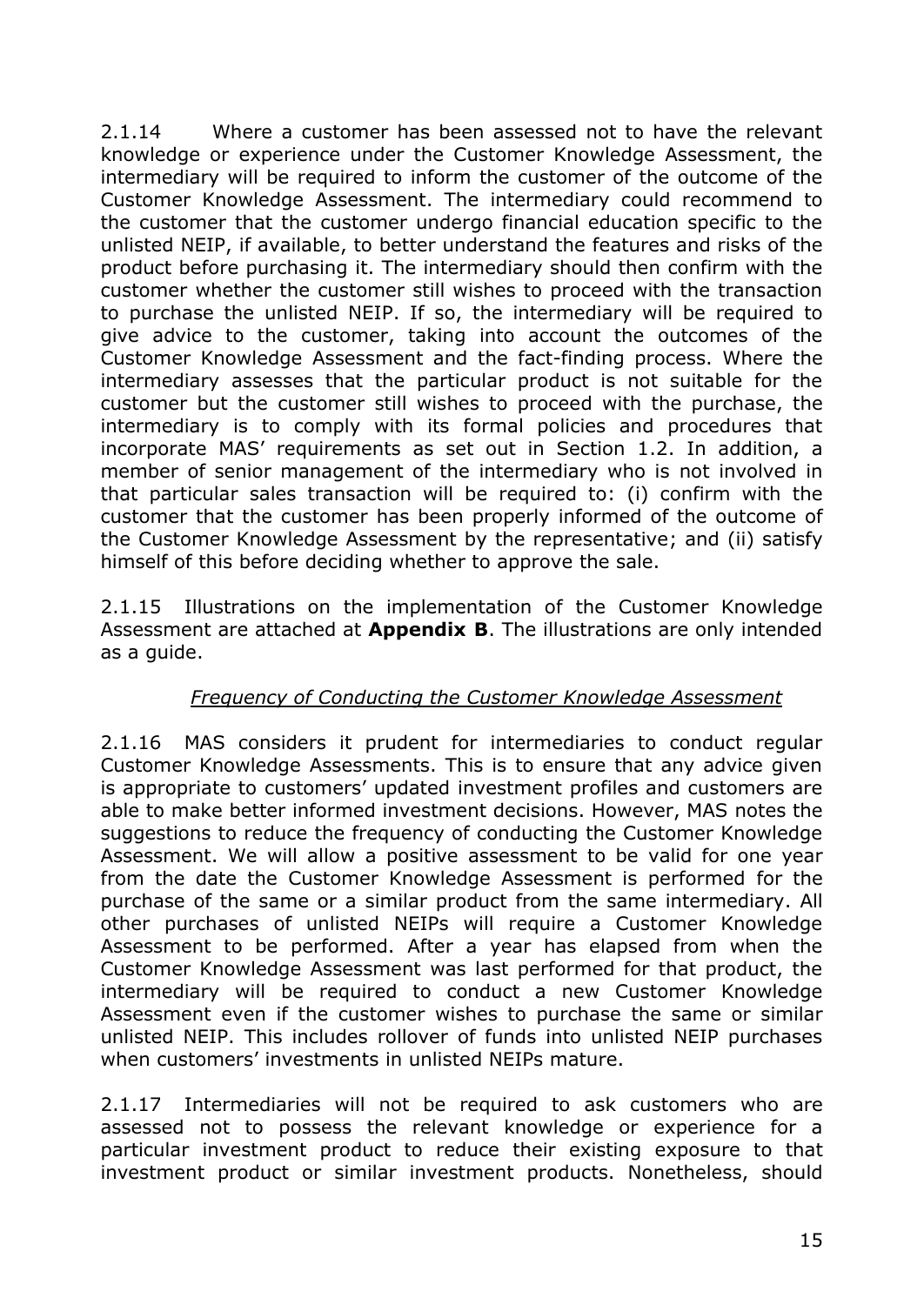such customers wish to reduce their existing exposure to that investment product or similar investment products, they should be allowed to do so.

2.1.18 Intermediaries will not be allowed to use the outcome of a customer"s Customer Knowledge Assessment from another intermediary in lieu of conducting their own Customer Knowledge Assessment. While the suggestion to allow portability may appear attractive at first sight, MAS is of the view that intermediaries should be responsible for conducting their own Customer Knowledge Assessments rather than relying on an assessment by another intermediary. This would act as a check and balance and lead to better protection of investors. We note that intermediaries are already required under the SFA and the FAA to have proper documentation of their customers' information. We expect all intermediaries to be able to carry out subsequent Customer Knowledge Assessments without much administrative difficulty.

### *Mode of Conduct of the Customer Knowledge Assessment*

2.1.19 The Customer Knowledge Assessment may be conducted over the phone and internet. We note that some intermediaries, such as online brokers, do not have an advisory function. Where a customer is assessed to possess the relevant knowledge or experience, these intermediaries will have to inform the customer that they are unable to provide advice on product suitability and confirm if the customer still wishes to proceed with the transaction. As no advice has been given, the customer will therefore not be able to rely on section 27 of the FAA to file a civil claim. The intermediaries shall maintain proper documentation of the customer"s decision. Where a customer is assessed not to possess the relevant knowledge or experience, these intermediaries will not be able to proceed with the transaction.

## *Customer Knowledge Assessment on Regular Savings Plan*

2.1.20 The Customer Knowledge Assessment should be conducted at the opening of a Regular Savings Plan. This is when the investment quantum, frequency of investment and investment product would be decided by the customer. Intermediaries need not conduct the Customer Knowledge Assessment on customers with Regular Savings Plans that are already in effect, unless the customer wishes to select a new NEIP for his existing Regular Savings Plan.

#### Requirement for an Independent Person to Perform or Approve the Customer Knowledge Assessment

2.1.21 To mitigate potential conflicts of interests, MAS proposed to require intermediaries to have the Customer Knowledge Assessment performed or approved by a person independent of the financial advisory function. Most respondents disagreed with this proposal. They felt that the fact-finding process and the Customer Knowledge Assessment should be viewed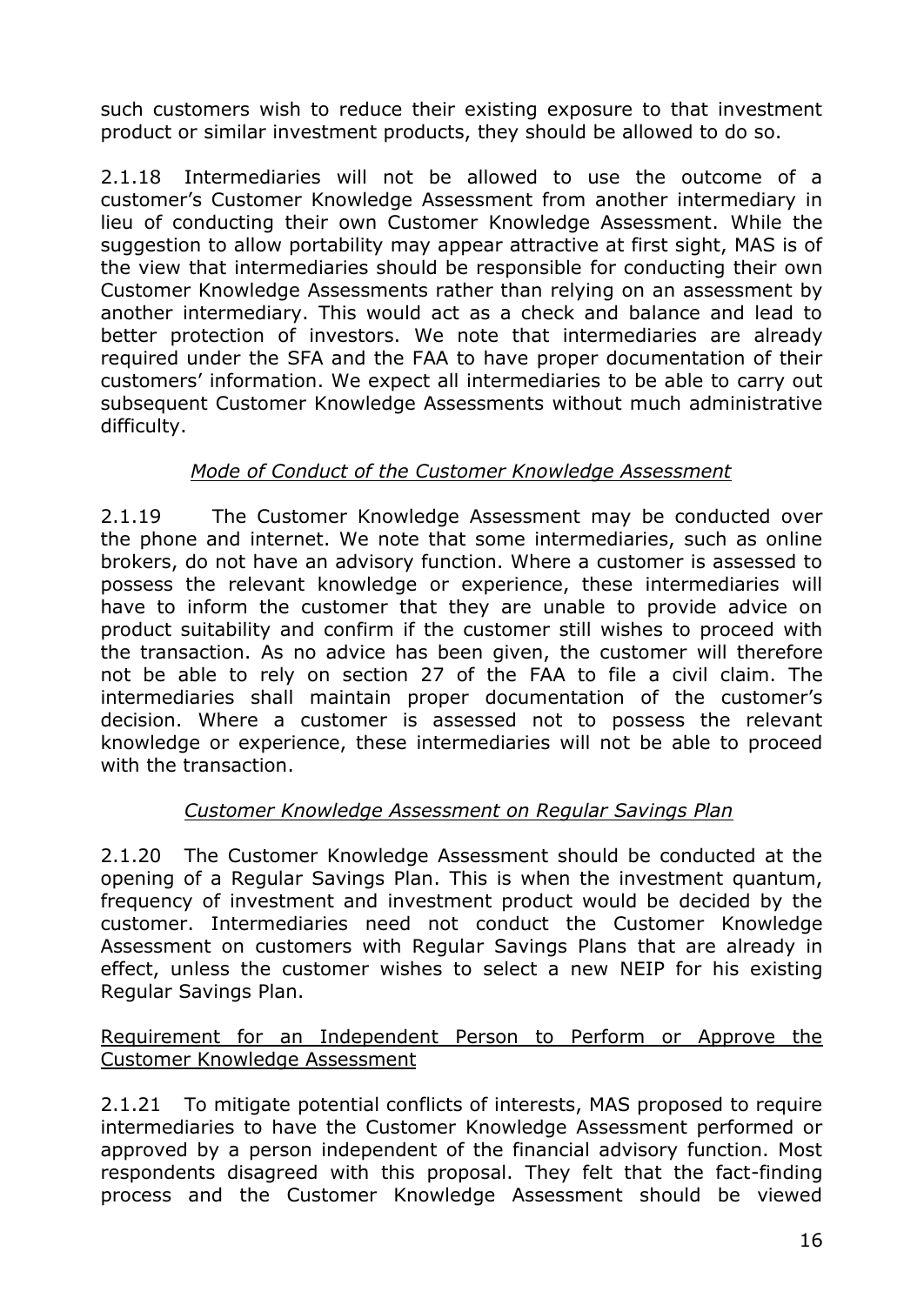holistically and conducted as an integrated process. Having an independent person conduct the Customer Knowledge Assessment separate from the fact-finding process would increase the risk of inaccurate assessments of whether a product is suitable for a customer. This is because an independent person might not be sufficiently familiar with the product or the customer and his circumstances. Respondents were also concerned that intermediaries would require additional resources to implement this proposal, and the increase in operational costs would be passed on to customers.

2.1.22 Several respondents also sought clarification on who would qualify as an independent person, and whether MAS has specific requirements expected of the independent person.

### MAS" Response

2.1.23 MAS has carefully considered the feedback on this proposal. We do not share the concern that the proposal may lead to an increase in cost for industry. However, we acknowledge the concerns that an independent person may not be sufficiently familiar with the product or customer to conduct the Customer Knowledge Assessment. This would, on balance, not be beneficial to the customer. We will therefore not proceed with the proposal to require the Customer Knowledge Assessment to be approved or performed by a person independent of the financial advisory section.

### **2.2 The Customer Knowledge Assessment Framework**

2.2.1 MAS set out the information that intermediaries would be required to make reasonable enquires to collect from their customers and take into account in assessing if a customer has the relevant knowledge or experience. The information to be collected includes whether the customer has:

- a) finance-related background relevant to the product or similar products, which includes relevant educational qualifications;
- b) investment experience in the product or similar products; or
- c) work experience directly related to the product or similar products.

2.2.2 Most respondents supported this proposal, although many respondents were concerned that a customer who was assessed not to have the relevant knowledge or experience in relation to a particular investment product would be unable to purchase the product. A few respondents suggested that the Customer Knowledge Assessment take into account a customer's risk appetite.

2.2.3 Many respondents expressed a preference for standardised content and format for the Customer Knowledge Assessment Framework. This would allow the Customer Knowledge Assessment to be conducted in a similar and consistent manner across the industry, and provide customers with unbiased and fair assessments of their knowledge and experience in an investment product regardless of which intermediary they transact with. Some of these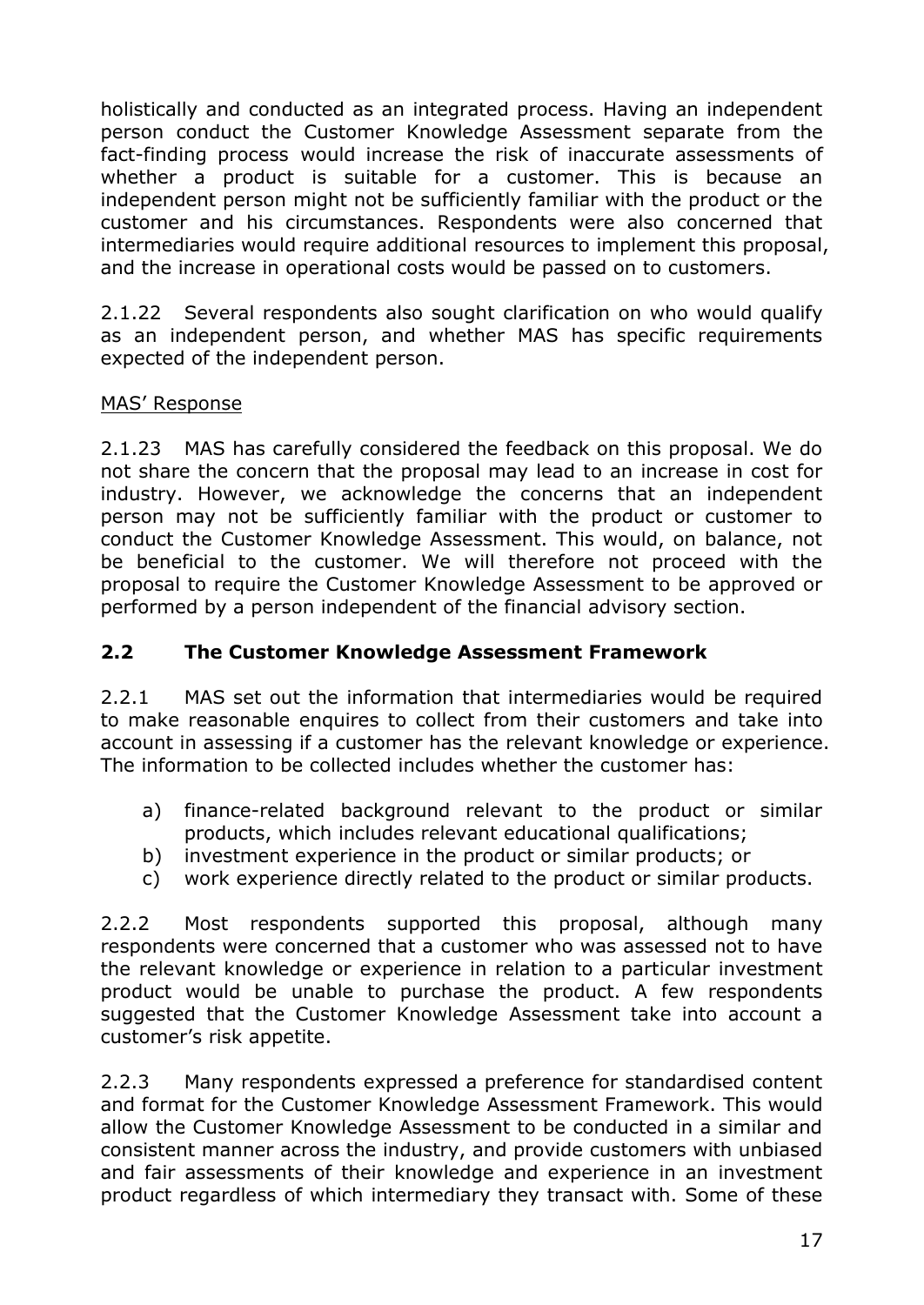respondents expressed the expectation for MAS or the industry associations to take the lead in developing guidance on the Customer Knowledge Assessment Framework.

2.2.4 Several respondents sought clarification on whether intermediaries would be allowed to rely on customers' self-declaration of information provided for the purpose of the Customer Knowledge Assessment or if this information should be substantiated with documentary evidence. These respondents also asked whether intermediaries would be expected to perform due diligence on the nature and quality of investors' qualifications and experience.

2.2.5 Some respondents sought clarification on what MAS considers as "similar products".

### MAS" Response

2.2.6 Customers who are assessed under the Customer Knowledge Assessment not to have the necessary knowledge or experience in a particular unlisted NEIP would not necessarily be unable to purchase that product. The intent of the Customer Knowledge Assessment is to have intermediaries assess a customer"s knowledge and experience in relation to a particular unlisted NEIP so that safeguards can be put in place if necessary. Such safeguards include requiring the intermediary to provide a customer with advice so that the customer is made aware of the risks and features of the investment product and is therefore able to make a better informed decision on whether to proceed with the transaction.

2.2.7 MAS is of the view that the Customer Knowledge Assessment is a separate consideration from a customer's risk appetite. The latter is already addressed through the fact-finding process. Furthermore, a customer who has indicated that he has a large risk appetite, but who has been assessed not to have the relevant knowledge or experience, should still be offered advice so he can be made aware of the risks involved, and be able to make a better informed investment decision.

2.2.8 MAS notes the requests from industry for guidance on the Customer Knowledge Assessment Framework and will work with industry to develop this. The guidance will include, at minimum, the three proposed criteria as set out in the January 2010 Consultation Paper, and will also address the classification of products. MAS acknowledges that there could be other considerations that might be relevant in assessing a customer"s knowledge or experience in an investment product and welcomes initiatives by industry associations to develop more detailed guidance. Industry participants who are not represented in industry associations are encouraged to work with industry associations in this regard.

2.2.9 An intermediary would be allowed to rely on a customer"s declaration that the information provided to the intermediary is correct and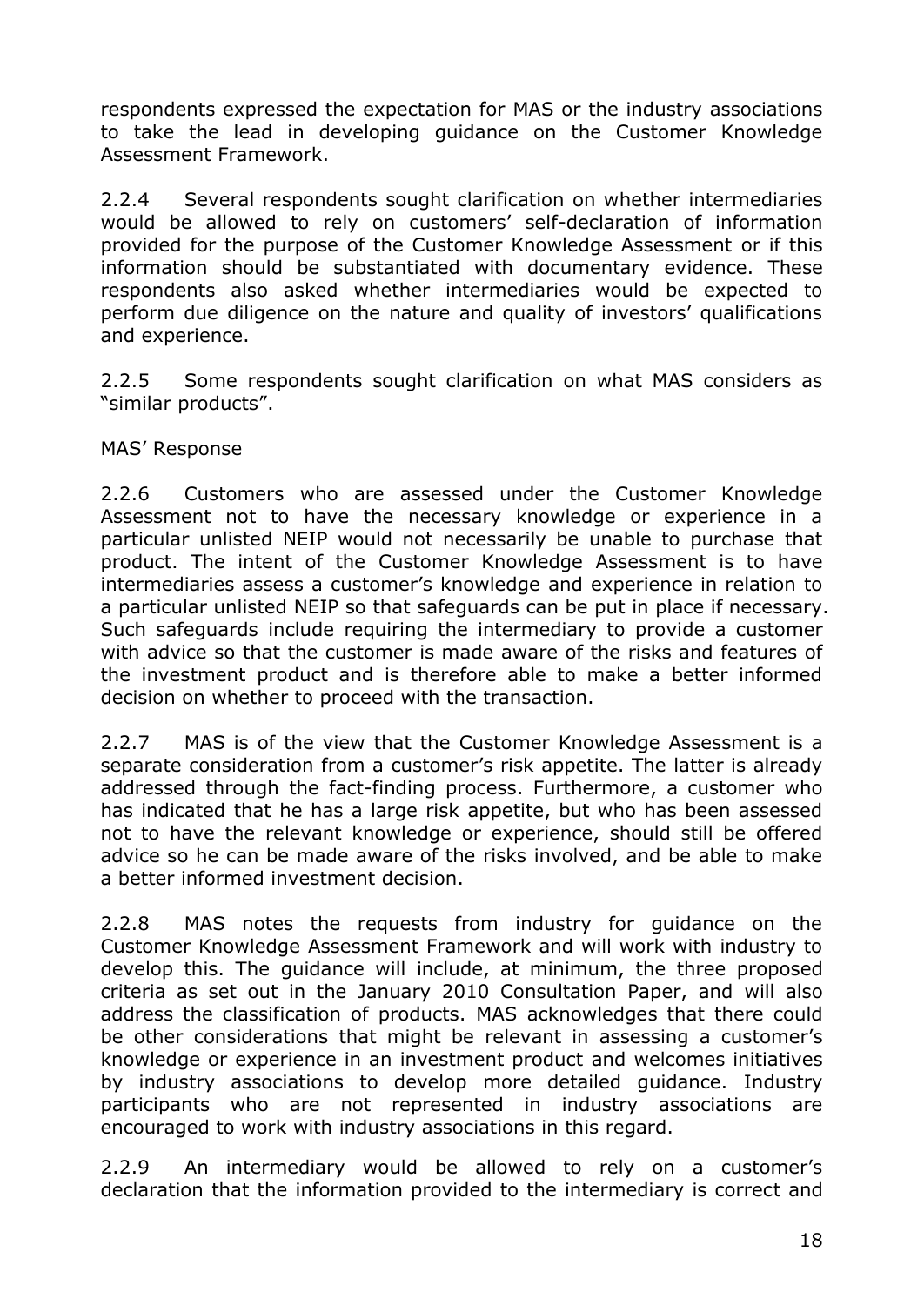accurate, unless there is other information available to the intermediary that suggests otherwise. MAS would not require intermediaries to obtain documentary proof from a customer to substantiate the information that the customer provides to the intermediary for the conduct of the Customer Knowledge Assessment. Nonetheless, the current industry practice that intermediaries obtain documentation to substantiate whether a customer is an accredited investor $12$  should remain.

#### **3 CONSULTATION PAPER SECTION 3: PROPOSALS FOR LISTED INVESTMENT PRODUCTS**

### **3.1 Enhanced Safeguards for Retail Customers**

3.1.1 MAS proposed to require intermediaries to conduct a Customer Account Review to ascertain whether a retail customer who wants to purchase listed NEIPs has the relevant knowledge or experience to understand the risks and features of derivatives, before approving the customer"s account for the trading of such products.

3.1.2 Where the customer is assessed under the Customer Account Review not to possess the relevant knowledge or experience in derivatives but still wishes to purchase listed NEIPs, intermediaries would need to consider the customer"s personal circumstances in deciding whether to approve the account. Should the intermediary approve the account, MAS proposed that the intermediary put in place safeguards. These safeguards are: (i) imposing an appropriate ceiling on the customer"s trading of listed NEIPs, which takes into account the customer"s personal circumstances, and (ii) explaining to the customer the features and risks associated with investing in derivative products, and providing to the customer a statement of the explanation given.

3.1.3 In all cases, the approval of an account to purchase listed NEIPs should be granted by at least one senior management staff of the intermediary who is independent of sales or dealing, or one senior management staff of a related corporation of the intermediary designated with the account approval function.

3.1.4 Respondents were generally supportive of the proposal to assess the level of derivatives knowledge and experience of customers who wish to purchase listed NEIPs. Many respondents, however, questioned the need to conduct the Customer Account Review as listed investment products are generally standardised and subject to the relevant exchange"s listing and public disclosure requirements.

3.1.5 Several respondents noted that transactions in listed investment products are usually self-directed and that customers are generally sophisticated and do not require advice on whether listed investment

 $\overline{a}$ <sup>12</sup> "Accredited investor" is defined under section 4A of the SFA.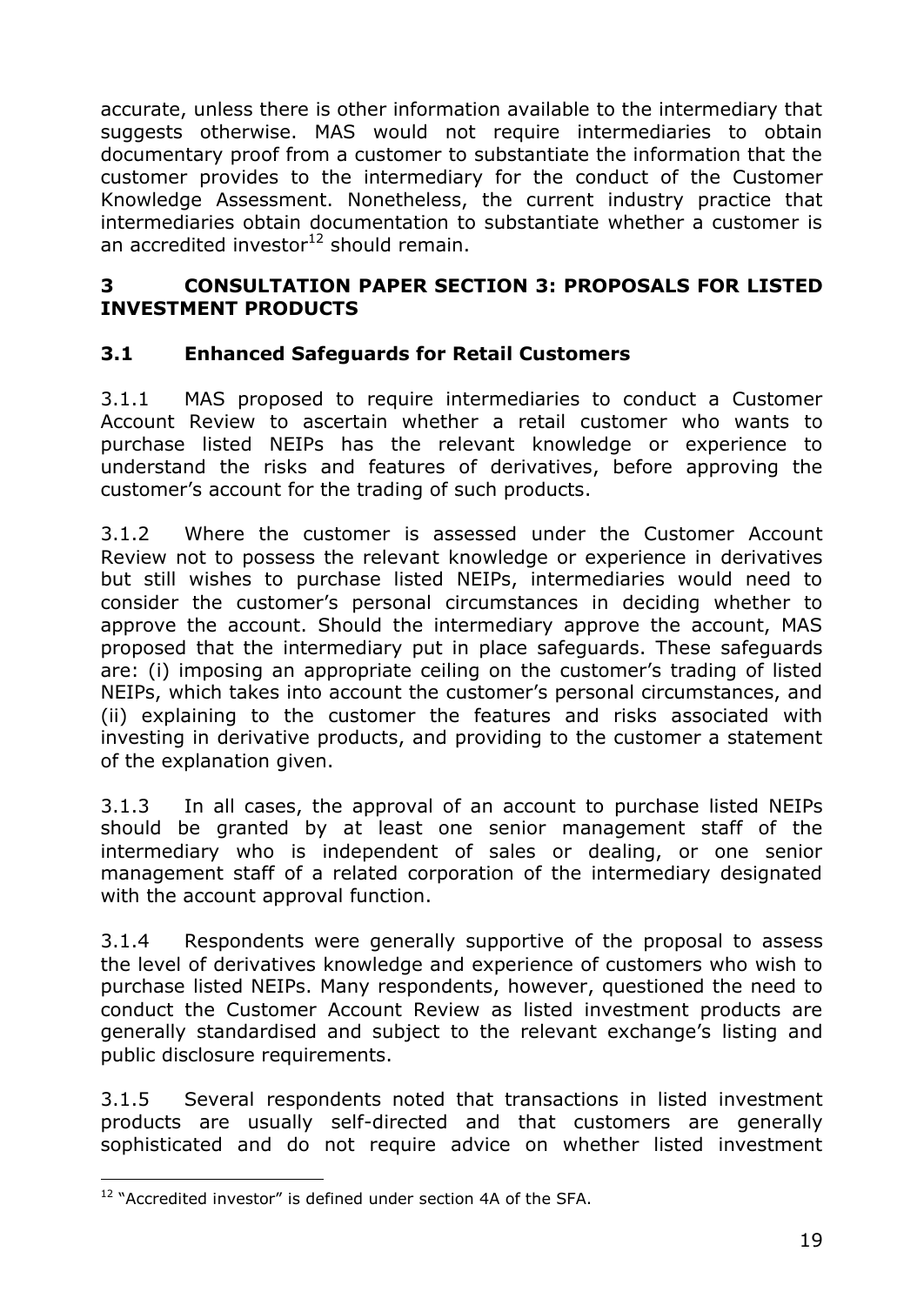products are suitable for them. A few respondents commented that the introduction of the Customer Account Review framework could reduce the access of investors in Singapore to listed structured products. This would discourage the involvement of product providers in the Singapore market and narrow the range of offerings and products available in Singapore market.

3.1.6 A few respondents commented that requiring intermediaries to conduct the Customer Account Review would lead to increased compliance costs. This could disadvantage financial institutions based in Singapore as compared to financial institutions based outside Singapore that need not conduct the Customer Account Review.

3.1.7 Many respondents sought clarification on MAS' expectations of intermediaries to consider the personal circumstances of a customer who is assessed not to possess the relevant knowledge or experience under the Customer Account Review but who insists on opening a trading account to purchase listed NEIPs. A few other respondents mentioned that giving consideration to customer"s personal circumstances would be a subjective assessment by the intermediaries.

3.1.8 Some of these respondents were of the view that an intermediary"s responsibility in such a situation would be to provide advice to the customer on whether the investment product is suitable for the customer after considering the customer"s investment knowledge and experience, while the final decision to open a trading account should lie with the customer.

3.1.9 A number of respondents were of the view that there would be practical difficulties in determining an appropriate ceiling to impose on a customer"s trading of listed NEIPs. These respondents sought guidance on what MAS would consider as an appropriate ceiling. Several respondents noted that imposing a ceiling based on a customer"s net-worth had always been part of the credit assessment and risk management process of broking houses.

#### *Requirement for Independent Senior Management to Approve the Opening of a Trading Account*

3.1.10 Respondents sought clarification on which of the intermediary"s members of senior management would be considered independent of sales or dealing. A few respondents argued that the proposal to require an independent person to approve the opening of a trading account would create inefficiencies as this person may possess neither product nor customer knowledge. A few other respondents noted that raising the number of individuals involved in the account opening process would increase operational costs. One respondent commented that these higher costs would be passed on to customers.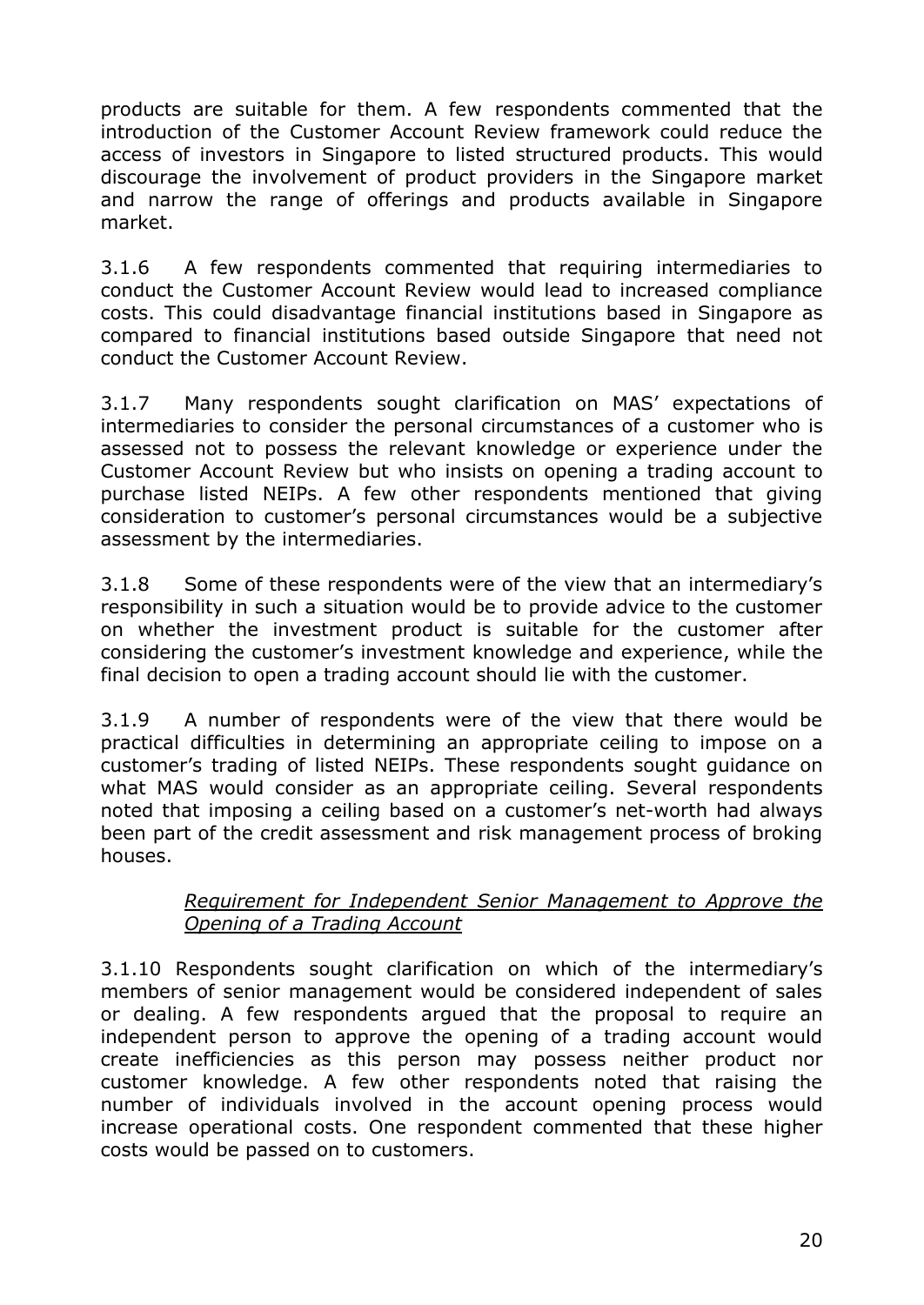### *Frequency of Conducting the Customer Account Review*

3.1.11 Respondents sought clarification on whether the Customer Account Review need only be conducted once at the point of opening an account or whether the Customer Account Review would have to be conducted periodically. One respondent suggested that the approval to open a trading account to purchase listed NEIPs expire if the investor does not trade in listed NEIPs on that account for three consecutive years.

### *Conducting the Customer Account Review on Existing Customer Accounts*

3.1.12 One respondent sought clarification on whether an intermediary was expected to advise existing customers who are assessed not to possess the relevant knowledge or experience under the Customer Account Review to liquidate their existing holdings of listed NEIPs. A few respondents suggested that MAS consider a phased approach for intermediaries to conduct the Customer Account Review on all existing accounts.

### *Application of Customer Account Review Framework to Online Trading Platforms*

3.1.13 A number of respondents sought clarification on the application of the Customer Account Review framework to online trading accounts. Some of these respondents suggested that the Customer Account Review need not be conducted where a customer trades on an execution-only basis and does not seek advice from the intermediary.

### *Offer of Listed Non-Excluded Investment Products via ATM or other Self-Service Channels*

3.1.14 One respondent asked whether the Customer Account Review framework would apply to listed NEIPs offered via Automated Teller Machines (ATMs).

### MAS" Response

3.1.15 MAS will proceed with the proposal to require intermediaries to conduct a Customer Account Review for a retail customer who wants to purchase listed NEIPs. For the purpose of this section, we will consider the creation of new short positions in listed NEIPs as purchases of listed NEIPs. Instead of requiring intermediaries to consider the personal circumstances of a customer who is assessed under the Customer Account Review as not possessing the relevant knowledge or experience in derivatives but who still wishes to purchase NEIPs, MAS will require that a member of senior management of the intermediary who is not involved in that particular account opening process and not a connected person to the customer review the account opening process and approve the opening of the account with safeguards.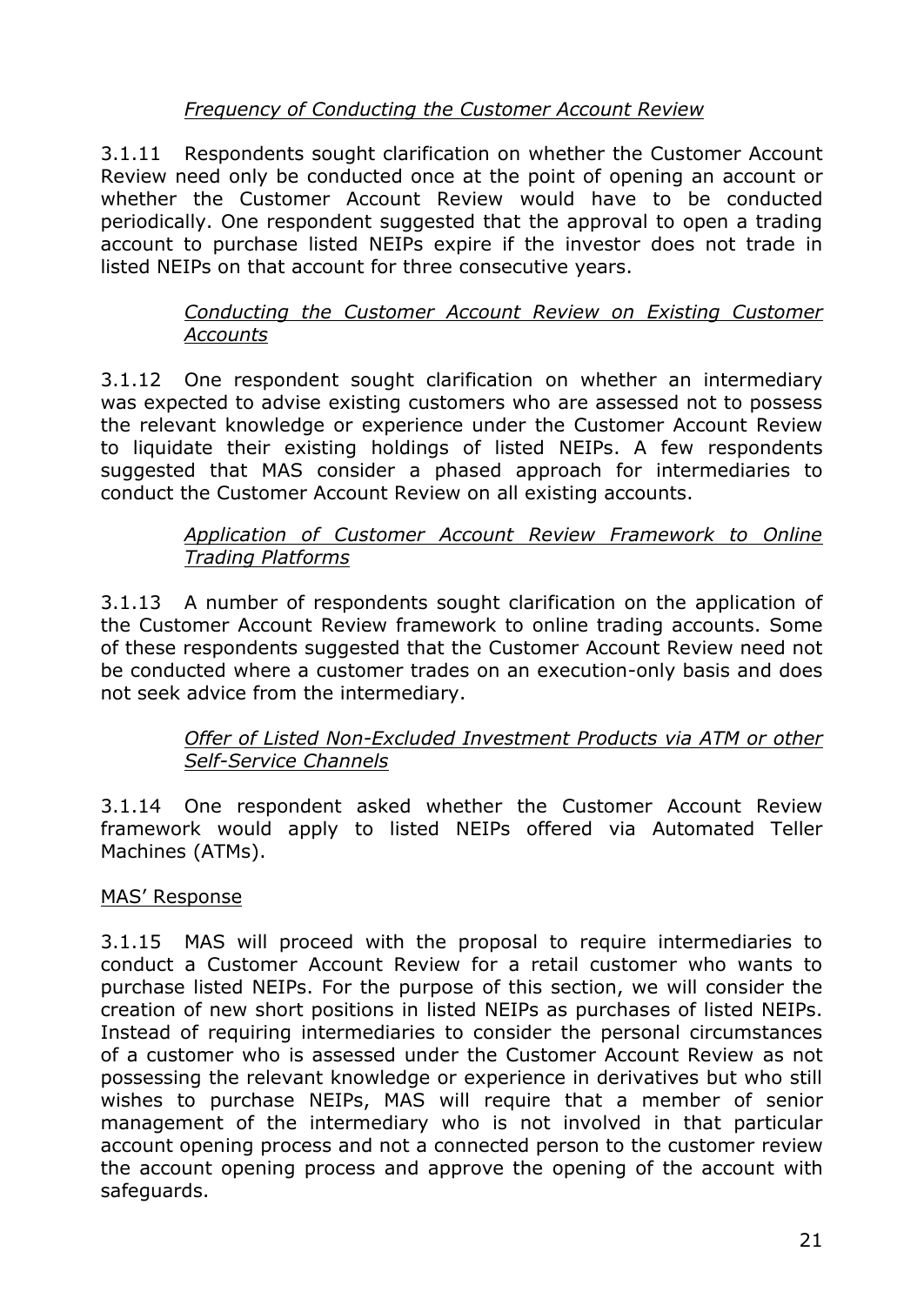3.1.16 The proposal for intermediaries to conduct a Customer Account Review aims to enhance investor protection. While listing requirements seek to ensure minimum standards in terms of product structures and disclosures of products listed on an exchange, these requirements apply to issuers and do not govern the practice of intermediaries.

3.1.17 The proposal to require intermediaries to ascertain their customers" investment knowledge and experience is in line with practices in other major financial markets<sup>13</sup>. While trading in listed products may mostly be selfdirected, there is a wide range of customers with differing levels of knowledge and experience in derivatives who wish to purchase listed products. The Customer Account Review framework allows intermediaries to ascertain their customers' knowledge or experience in derivatives and, where appropriate, impose safeguards for customers who are assessed not to have the relevant knowledge or experience.

3.1.18 For the avoidance of doubt, the requirement that intermediaries are to incorporate in their policies and procedures as set out in section 1.2 will also apply if a customer wishes to proceed with the purchase of any listed investment products against a financial adviser's advice.

3.1.19 To assess if a customer has knowledge or experience in derivatives, the intermediary must collect from the customer information required to conduct the Customer Account Review. If a customer refuses to provide the intermediary with the required information, he would be assessed as a customer who does not have knowledge or experience in derivatives.

3.1.20 The SGX will develop and set up an internet-based tutorial to help customers gain knowledge on the features and risks of derivatives. Should a customer, who was initially assessed under the Customer Account Review not to have the relevant knowledge or experience in derivatives, demonstrate an understanding of the features and risks of derivatives after taking the tutorial, the intermediary may then consider the customer as having obtained relevant knowledge in derivatives and approve the opening of the customer"s account.

3.1.21 Where a customer has been assessed under the Customer Account Review not to have knowledge or experience in derivatives and refuses to take the SGX tutorial, or has failed to demonstrate sufficient understanding of the features and risks of derivatives after taking the tutorial, but still wishes to open a trading account to purchase listed NEIPs, MAS will require the intermediary"s representative to:

 $\overline{a}$ 

 $13$  In the US, an intermediary is required to assess a customer's investment knowledge and experience for options trading before approving the customer's trading account. In Hong Kong, an intermediary is required to assess a customer"s understanding of features and risks of derivatives before allowing the customer to trade in derivative products.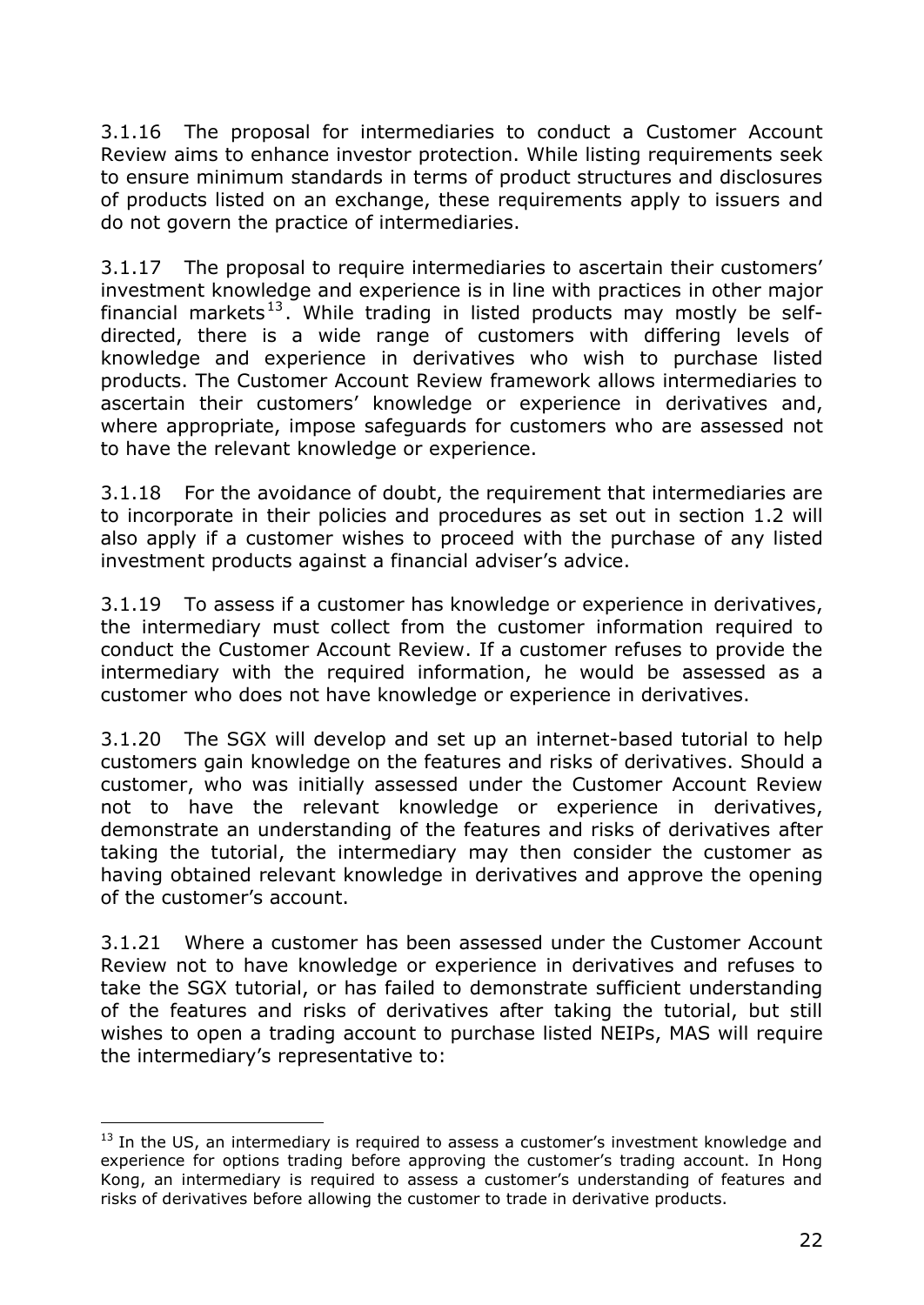- a) inform the customer in writing that he has been assessed not to have knowledge or experience in derivatives under the Customer Account Review;
- b) seek the customer"s confirmation in writing that he still wishes to proceed with the opening of the trading account despite being informed of (a);
- c) inform the customer in writing that it is the customer"s responsibility to ensure that he understands the investment products that he has chosen to purchase; and
- d) put in place the following safeguards:
	- i) impose a lower limit on the customer's trading of listed NEIPs; and
	- ii) explain to the customer the features and risks associated with investing in derivative products and provide the customer a written statement of the explanation given

3.1.22 Should the customer still wish to proceed with opening the trading account to purchase listed NEIPs following (a), (b), (c) and (d), a member of senior management of the intermediary who is not involved in the particular account opening process and is not a connected person to the customer would be required to:

- e) confirm with the customer that (i) he has been properly informed of all relevant facts as required of the representative under (a), (b), (c) and (d) and (ii) the customer is aware of, and understands the implications and consequences of proceeding with opening the trading account;
- f) satisfy himself that the representative has fulfilled the requirements under  $(a)$ ,  $(b)$ ,  $(c)$  and  $(d)$ ;
- g) decide whether to approve the opening of the trading account based on whether the customer understands the implications and consequences of proceeding with opening the trading account; and
- h) document and sign off on his decision where he approves the opening of the trading account.

3.1.23 Subsequently, when the customer referred to in paragraphs 3.1.21 and 3.1.22 wishes to purchase a listed NEIP, the intermediary would be required at the point of purchase to obtain the customer's confirmation that he was assessed to not have the relevant knowledge or experience in derivatives and that he is responsible to ensure that he understands the features and risks of the NEIP that he wishes to purchase. While such confirmation may be verbal, the intermediary would be required to maintain documentation of this confirmation. These requirements are to apply to the customer"s initial trades until he has transacted the requisite number of trades such that he is assessed as having the relevant knowledge or experience in derivatives under the Customer Account Review.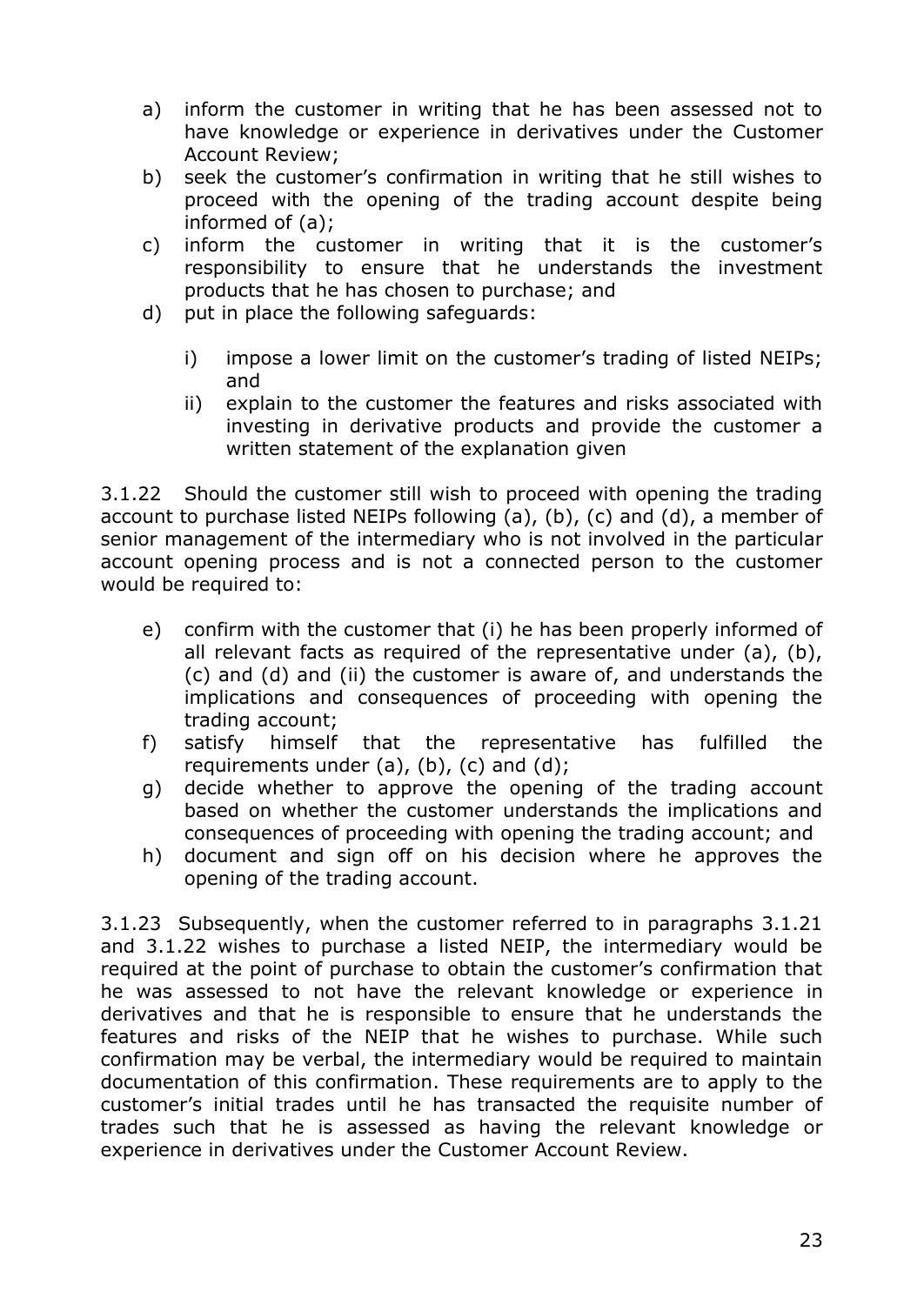3.1.24 These requirements are to be incorporated in the intermediary"s policies and procedures.

3.1.25 Illustrations on the implementation of a Customer Account Review are attached at **Appendix B**. The illustrations are only intended as a guide.

3.1.26 An entity that holds a capital markets services licence to deal in securities or trade in futures contracts or leveraged foreign exchange under the SFA is exempt from holding a financial advisory licence under the FAA for its provision of financial advisory services. MAS will require broking firms that are exempt financial advisers<sup>14</sup> to include a statement in their account opening forms that a customer can, at any time, request for advice. This is because broking firms should not dispense with giving advice even where the customers requesting for advice have been assessed to have the relevant investment knowledge or experience. These firms will not be allowed to include any disclaimers that they are in the business of providing "execution-only" services and therefore, do not provide advice to customers.

3.1.27 MAS is of the view that the ceiling to be imposed on the trading of NEIPs by a customer who is assessed not to have the relevant knowledge or experience in derivatives would generally be a lower credit limit than the limit an intermediary would impose on the same customer based on his creditworthiness for the intermediary"s own credit and risk management purposes.

#### *Requirement for Independent Senior Management to Approve the Opening of Trading Account*

3.1.28 As set out in paragraph 1.2.10, "senior management" refers to the Chief Executive Officer, Principal Officer or executive directors of the intermediary. MAS will allow the Chief Executive Officer or Principal Officer of an intermediary to appoint a person responsible for key aspects of the intermediary's operations to approve the opening of accounts on his behalf. For intermediaries that operate from branches, the Chief Executive Officer or Principal Officer may appoint the person who is responsible for the operations of the branch to approve the opening of accounts on his behalf. MAS will hold the Chief Executive Officer or Principal Officer responsible for approvals by his appointees. The senior management and appointees who are authorised to approve the opening of accounts should not be involved in the particular account opening process and not be a connected person to the customer who wishes to open the trading account.

3.1.29 MAS considers it unnecessary for the senior management and appointees with account approving authority to have in-depth knowledge of the product or the customer to enable them to approve the opening of the trading account and ensure that appropriate safeguards have been imposed.

 $\overline{a}$ 

 $14$  Section 23(1) of the FAA exempts a holder of a capital markets services licence under the SFA from holding a financial adviser's licence to carry out a financial advisory service.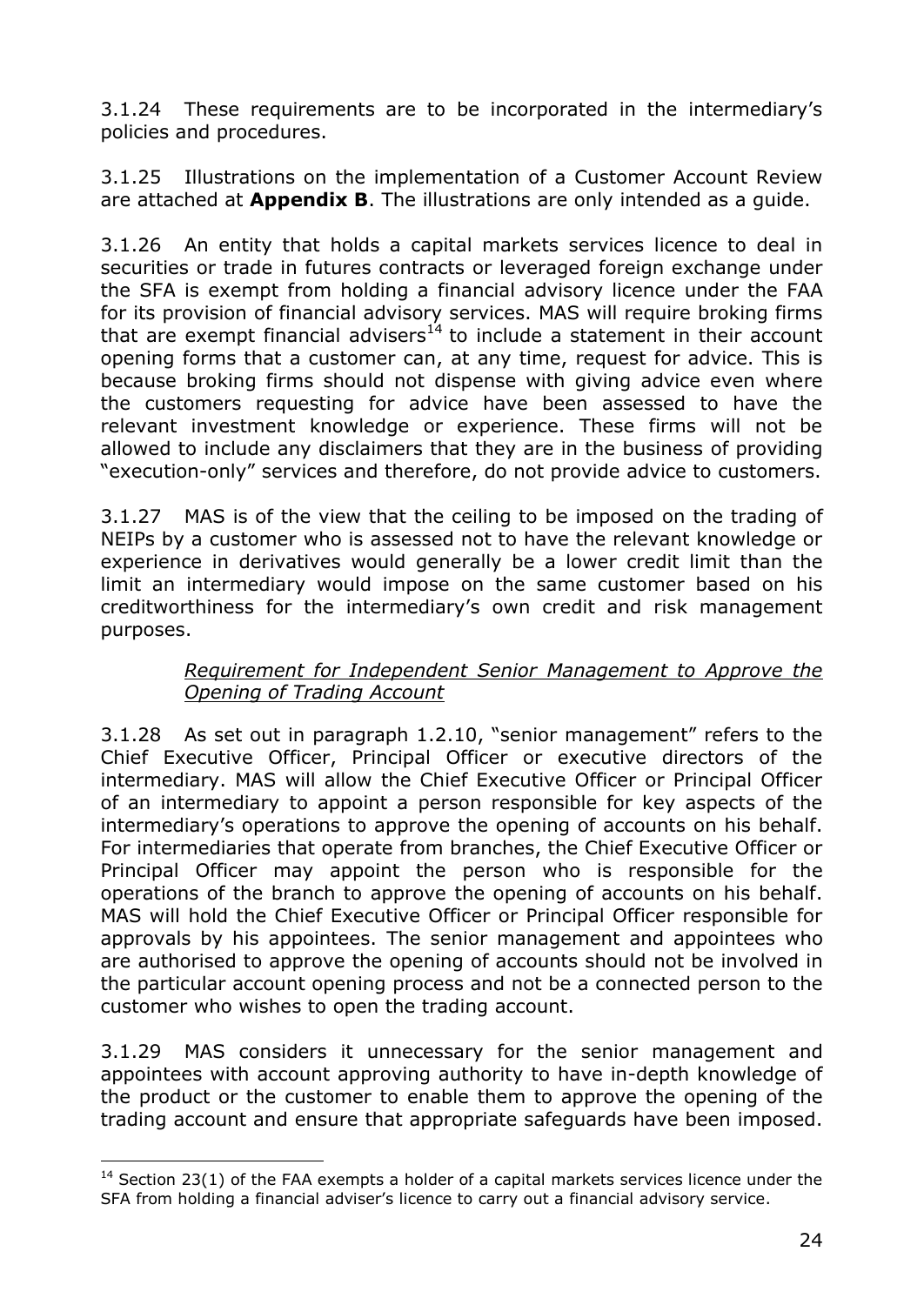As the requirement to have senior management approve account opening is an existing requirement imposed by the SGX on its members, we do not expect this requirement to lead to a substantial increase in compliance costs**.** 

3.1.30 A senior management staff of a related corporation of the intermediary may not be familiar with the intermediary's operations. For this practical consideration, MAS will not proceed with the proposal that the opening of accounts may be approved by a senior management staff of a related corporation of the intermediary.

### *Frequency of Customer Account Review*

3.1.31 The Customer Account Review must be performed when the customer first opens a trading account to purchase listed NEIPs with a particular intermediary.

3.1.32 The approval for the opening of a trading account will lapse if the customer does not trade listed NEIPs for a period of three consecutive years from the last transaction in listed NEIPs in that account. In such a situation, the intermediary would have to conduct a new Customer Account Review before allowing the customer to purchase listed NEIPs. In the interim, the customer may continue to hold his existing positions of listed NEIPs, or may execute transactions to reduce his existing positions of listed NEIPs.

3.1.33 The existing requirements for intermediaries providing executionrelated advice to update their customer profiles and conduct needs analysis on their customers at least once a year<sup>15</sup> will continue to apply.

## *Customer Account Review on Existing Customer Accounts*

3.1.34 Intermediaries will be required to conduct the Customer Account Review on all their existing customer accounts before allowing existing customers to purchase listed NEIPs. MAS will provide intermediaries with a transition period to comply with this requirement. Following the transition period, customers whose accounts are not approved to purchase listed NEIPs may continue to hold on to their existing positions of listed NEIPs, or may execute transactions to reduce their existing positions of listed NEIPs.

 $\overline{a}$ 

<sup>&</sup>lt;sup>15</sup> Section 27 of the FAA requires licensed and exempt financial advisers and their representatives to give due consideration to the customer"s investment objective, financial situation and particular needs when making recommendation with respect to any investment product. The FAA Guidelines on Conduct of Business for Execution Related Advice [FAA-G08] provides that where execution-related advice is provided on an on-going basis, a dealer should update the client profile and conduct needs analysis at least once a year.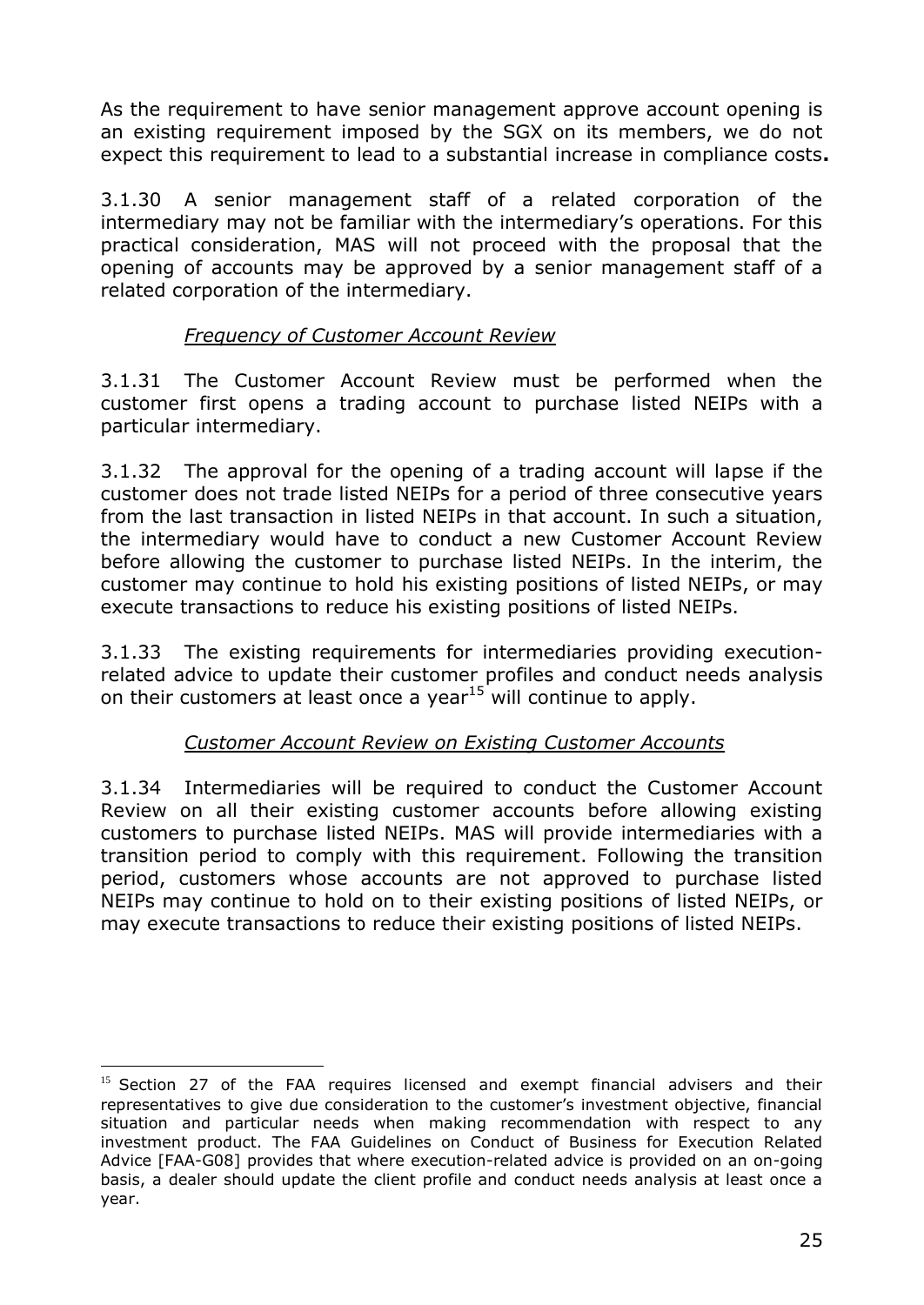### *Application of Customer Account Review for Online Trading Accounts*

3.1.35 A broking firm that provides an online trading platform is required to conduct the Customer Account Review on its customers. If the broking firm is an exempt financial adviser under the FAA, it will be required to include a statement in its account opening form that a customer can, at any time, request for advice. It should not include any disclaimers to the effect that it is in the business of providing "execution-only" services and therefore does not provide advice to customers.

### *Offers of Listed NEIPs via ATMs or other self-service channels*

3.1.36 The Customer Account Review requirement will apply to all intermediaries opening trading accounts for customers to purchase listed NEIPs. Some offers of listed NEIPs may not be made through such intermediaries. For instance, issuers may make offers to investors via ATMs or internet banking services. Such issuers would need to ensure that the products are only sold to customers who have accounts approved for the trading of listed NEIPs.

#### *Other Clarifications*

3.1.37 MAS would like to clarify the roles and responsibilities of a broking firm and the intermediary who interacts with the customer as the customer"s financial adviser. Where a customer has been recommended to purchase a particular listed NEIP by an intermediary that is a financial adviser, it is the financial adviser's responsibility to provide advice as to whether the product is suitable for the customer. Thereafter, when the purchase is to be transacted via an online trading platform, it is the online trading platform provider"s responsibility to conduct a Customer Account Review on the customer, and to put in place the safeguards upon the opening of the account if required.

### **3.2 The Customer Account Review Framework**

3.2.1 MAS set out the information that intermediaries would be required to make reasonable enquires to collect from their customers, and take into account in assessing if a customer has knowledge or experience in derivatives. The information to be collected covers whether the customer has:

- a) finance-related background relevant to derivative products, which includes relevant educational qualifications;
- b) investment experience in derivative products; or
- c) work experience directly related to derivative products.

3.2.2 A few respondents commented that the three proposed criteria appeared too restrictive. They commented that a customer could acquire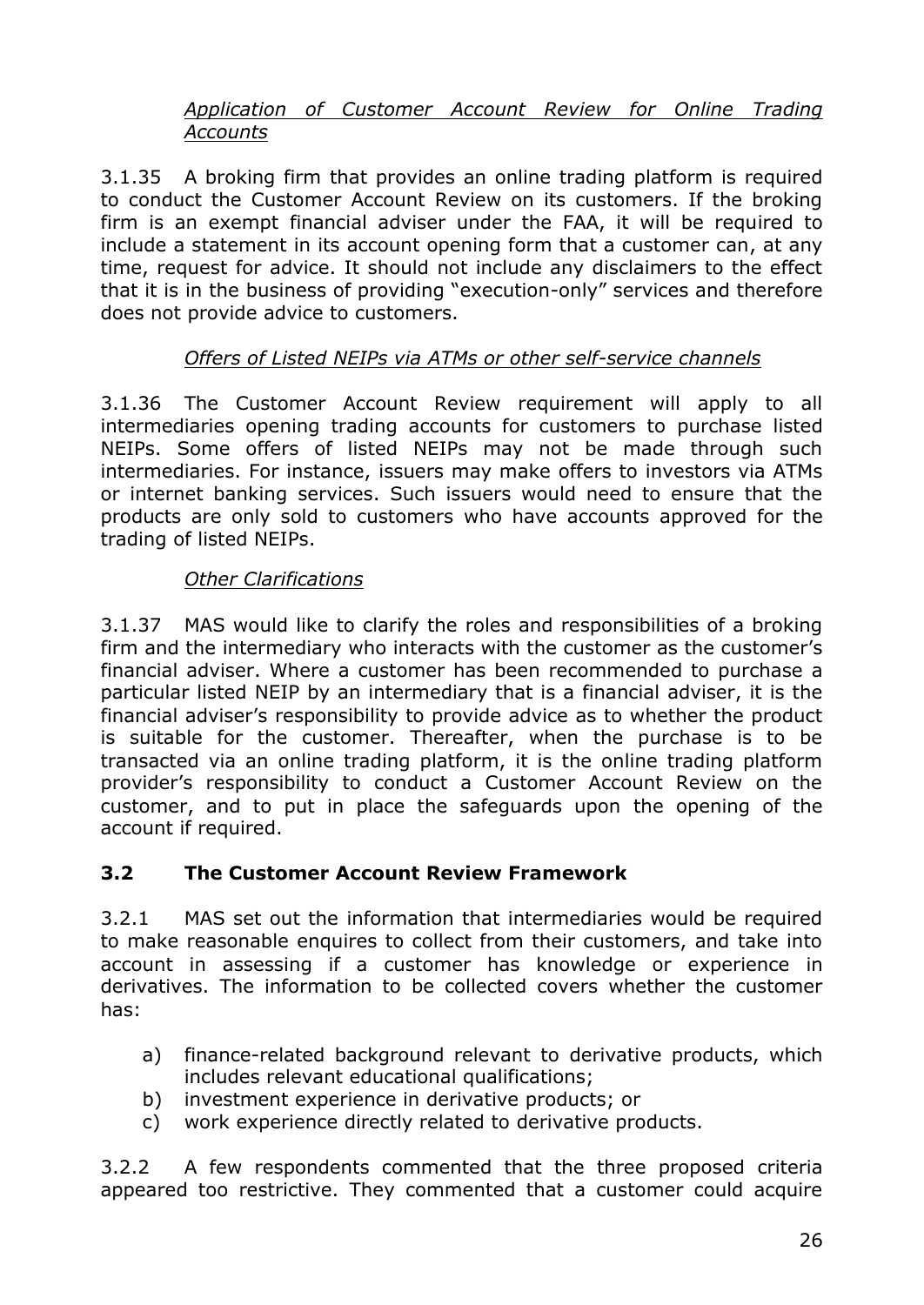knowledge through means other than formal educational qualifications or work experience. A few respondents were also concerned about subjectivity if the assessment criteria were too generic. One respondent pointed out that when a new product is launched in Singapore market, there would probably be limited information available to customers and very few relevant courses available. Many respondents asked that MAS provide guidance on the courses and type of work experience that would qualify as relevant educational and working experience.

3.2.3 Many respondents expressed a preference for standardised content and format for the Customer Account Review Framework. This would allow the Customer Account Review to be conducted in a similar and consistent manner across the industry, and provide customers with unbiased and fair assessments of their knowledge and experience in derivatives regardless of the intermediary they transact through. Some of these respondents expressed the expectation for industry associations to take the lead in developing guidance on the Customer Account Review Framework. A few respondents sought clarification on which industry associations would be responsible for developing guidance.

3.2.4 A few respondents suggested that intermediaries be allowed to rely on information provided by customers by way of self-declaration in conducting the Customer Account Review.

#### MAS" Response

3.2.5 MAS notes the requests from industry for guidance on the Customer Account Review and will work with industry to develop this. The guidance will include at minimum, the three proposed criteria set out in the January 2010 Consultation Paper. MAS acknowledges that there could be other considerations that could be relevant in assessing a customer"s knowledge or experience in derivative products and encourages Approved Exchanges to work together with industry associations to develop detailed criteria for the Customer Account Review Framework which intermediaries can adopt and implement. Industry participants who are not represented in industry associations are encouraged to work with the Approved Exchanges and industry associations in this regard.

3.2.6 For consistency, MAS will require intermediaries to comply with the criteria developed by the Approved Exchanges together with industry associations.

3.2.7 An intermediary will be allowed to rely on a customer"s declaration that the information provided to the intermediary is correct and accurate, unless there is information available to the intermediary that suggests otherwise. MAS will not require intermediaries to obtain documentation from a customer to substantiate the information that the customer provides for the conduct of the Customer Account Review. Nevertheless, the current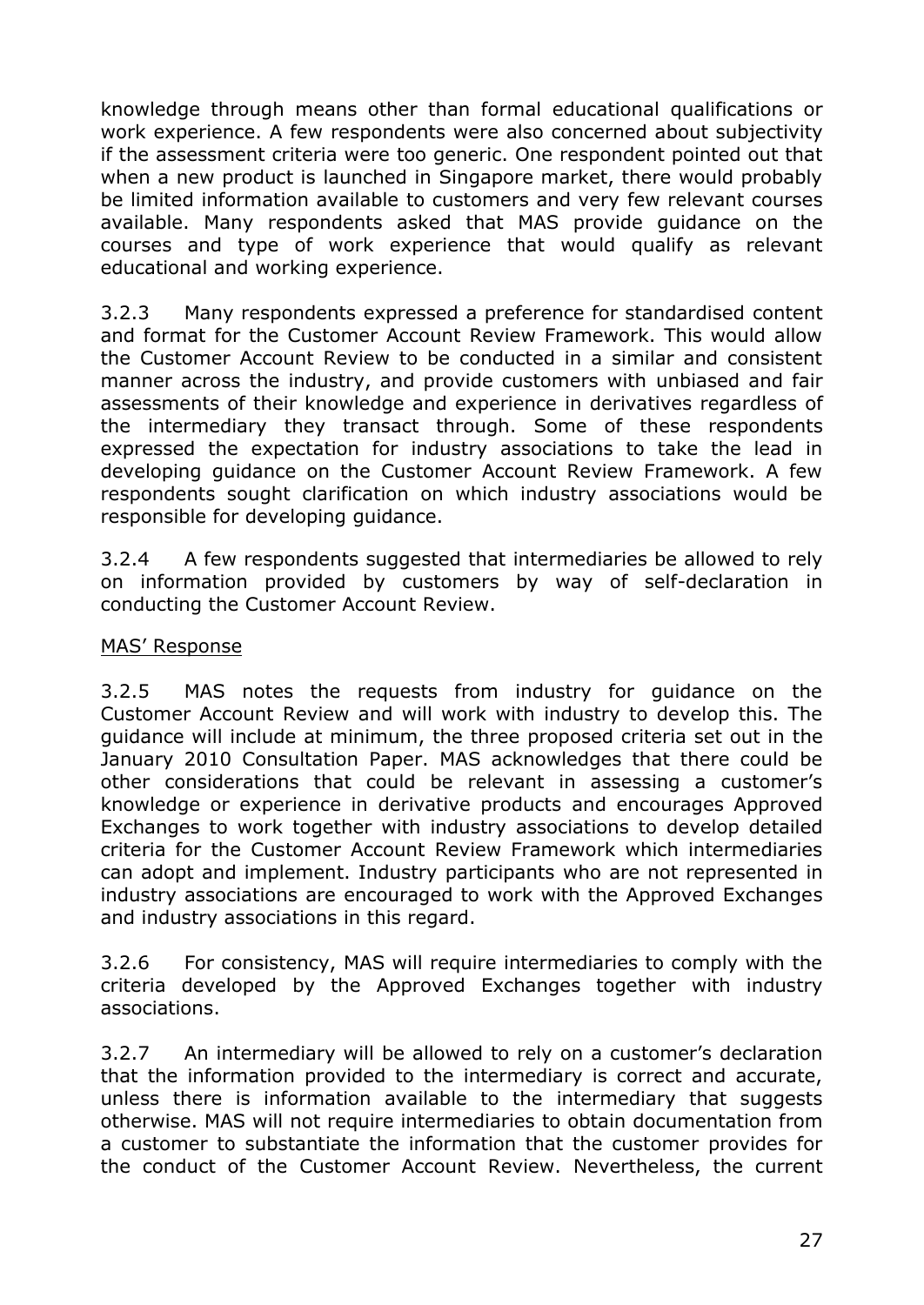industry practice that intermediaries obtain documentation to substantiate whether a customer is an accredited investor should remain.

### **4 CONSULTATION PAPER SECTION 4: ENHANCED COMPETENCY FOR REPRESENTATIVES**

### **4.1 Training of Representatives**

4.1.1 In the January 2010 Consultation Paper, MAS set out a revised proposal<sup>16</sup> to require intermediaries to ensure that representatives are sufficiently trained in the features and risk-reward characteristics of new NEIPs before being allowed to sell such products.

4.1.2 Most respondents agreed with this proposal.

4.1.3 Several respondents noted that the SFA allows a person to present, before a prospectus or profile statement of a CIS is registered by the Authority, material on matters contained in the prospectus or profile statement which has been lodged with MAS for the purpose of training financial advisers who intend to market the CIS under the  $FAA^{17}$ . The SFA does not have a similar provision for debentures that would allow training to be provided to an intermediary or its representatives before the prospectus is registered by MAS, even though the prospectus would have been lodged with MAS. The same respondents requested that a similar provision be legislated for debentures to facilitate the training before the debenture prospectus is registered. They also asked if training providers can use information, such as macro-economic trends, that is not found in the prospectus for the purpose of training. One respondent pointed out that when a new product is launched in the Singapore market, it is highly likely that there is limited information available or courses organised.

4.1.4 One respondent sought clarification on whether the training should be given on an individual product or product class basis.

#### MAS" Response

4.1.5 MAS will proceed with the proposal to require that intermediaries ensure that only representatives who have undergone relevant training can sell new NEIPs.

4.1.6 MAS notes the feedback on the lack of courses available for products that are new to Singapore. For new listed NEIPs, MAS will require

 $\overline{a}$ <sup>16</sup> MAS had, in the March 2009 Consultation Paper, proposed to require intermediaries to ensure that representatives undergo training on the features and risk-reward characteristics of complex investment products before being allowed to sell complex investment products.

 $17$  Section 300(2B)(b) of the SFA provides that a person is allowed to present oral or written material on matters contained in the prospectus or profile statement which has been lodged with the Authority for the sole purpose of equipping a licensed or exempt FA and its representatives with knowledge of CIS to market the scheme under the FAA.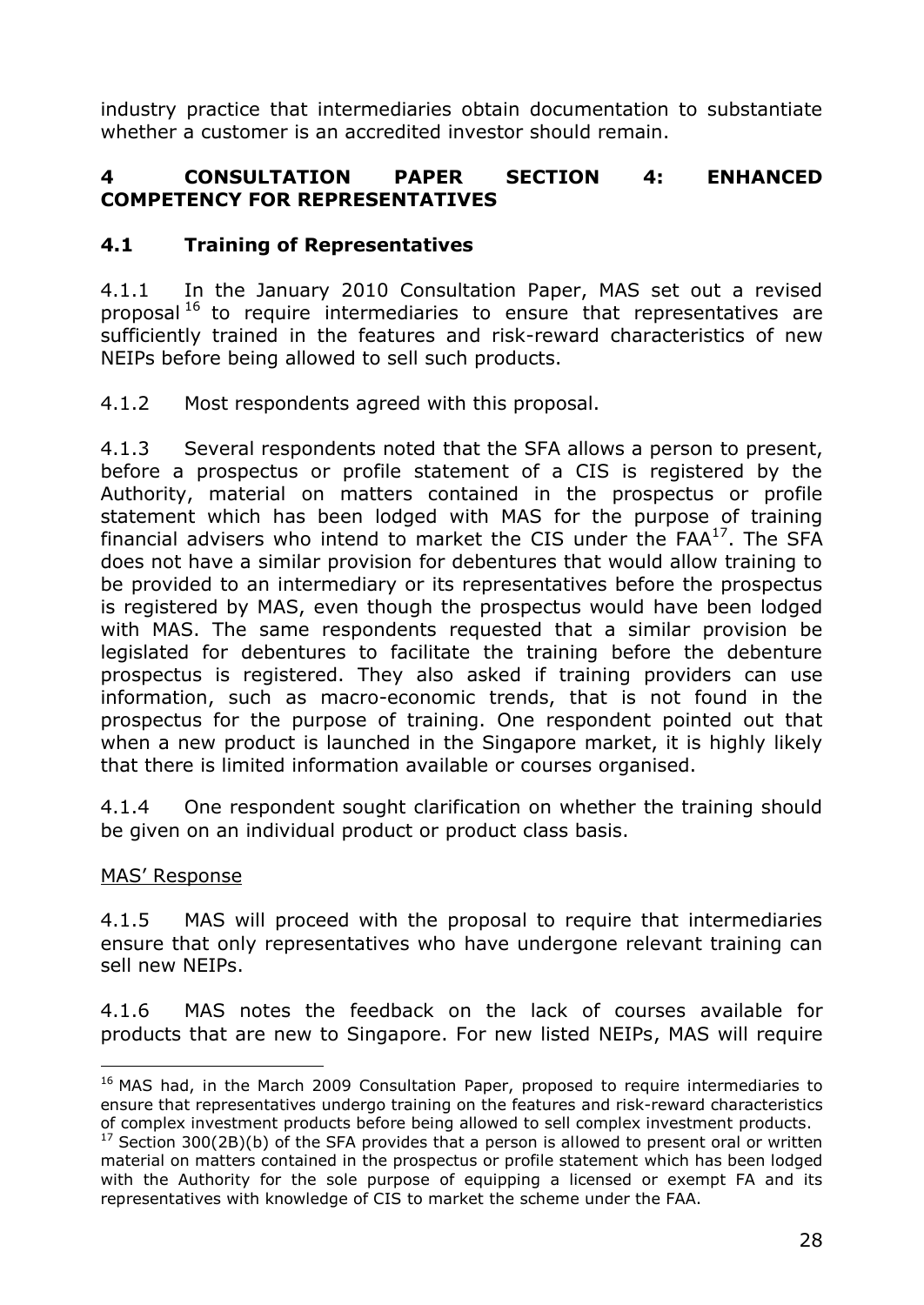the relevant Approved Exchange to ensure that the necessary training for new products is made available to the representatives of intermediaries before the listing of such products. In providing the training, the relevant Approved Exchange may wish to work with the issuers of the new products. This would enable representatives to sell such products once they are listed.

4.1.7 MAS will require intermediaries to ensure that their representatives have undergone the relevant training for new unlisted NEIPs prior to selling such products. Intermediaries may wish to work with the issuers of such products.

4.1.8 Intermediaries will be responsible for providing ongoing training for all their representatives to ensure that their representatives have the relevant knowledge and skills to provide sound advice to customers. Intermediaries may engage product providers or third-party trainers to conduct training for their representatives. Where training is conducted by the product provider or a third-party trainer, it is the responsibility of the intermediary to satisfy itself that the training is adequate.

4.1.9 MAS notes the feedback on including a provision in the SFA for debentures to facilitate the training before the prospectus is registered. MAS will introduce such a provision for debentures that are NEIPs to facilitate training before the prospectus is registered with MAS. As a product prospectus is required to contain all information that investors and their professional advisers would reasonably require to make an informed decision of the product<sup>18</sup>, any training on the product should be based on the information contained in the prospectus.

4.1.10 With regard to whether training would be required on an individual product or on a product type basis, MAS intends to require training for new NEIPs. A new product is one that has not been offered to retail investors in Singapore before or one which involves material modifications in terms of risks, characteristics or conflicts of interest to an existing product offered to retail investors in Singapore.

## **4.2 New CMFAS Module**

4.2.1 In the January 2010 Consultation Paper, MAS indicated that we would be proceeding with the proposal to introduce a new CMFAS module<sup>19</sup>, but would be expanding the scope of the curriculum of the new CMFAS module to include product knowledge in respect of NEIPs. The aim of this is to further raise the overall competency of representatives selling such

 $\overline{a}$ 

<sup>&</sup>lt;sup>18</sup> As required under section 243 of the SFA.

<sup>&</sup>lt;sup>19</sup> MAS had, in the March 2009 Consultation Paper, proposed a new CMFAS module for product knowledge on complex investment products that new and existing representatives would be required to pass before being allowed to sell these products.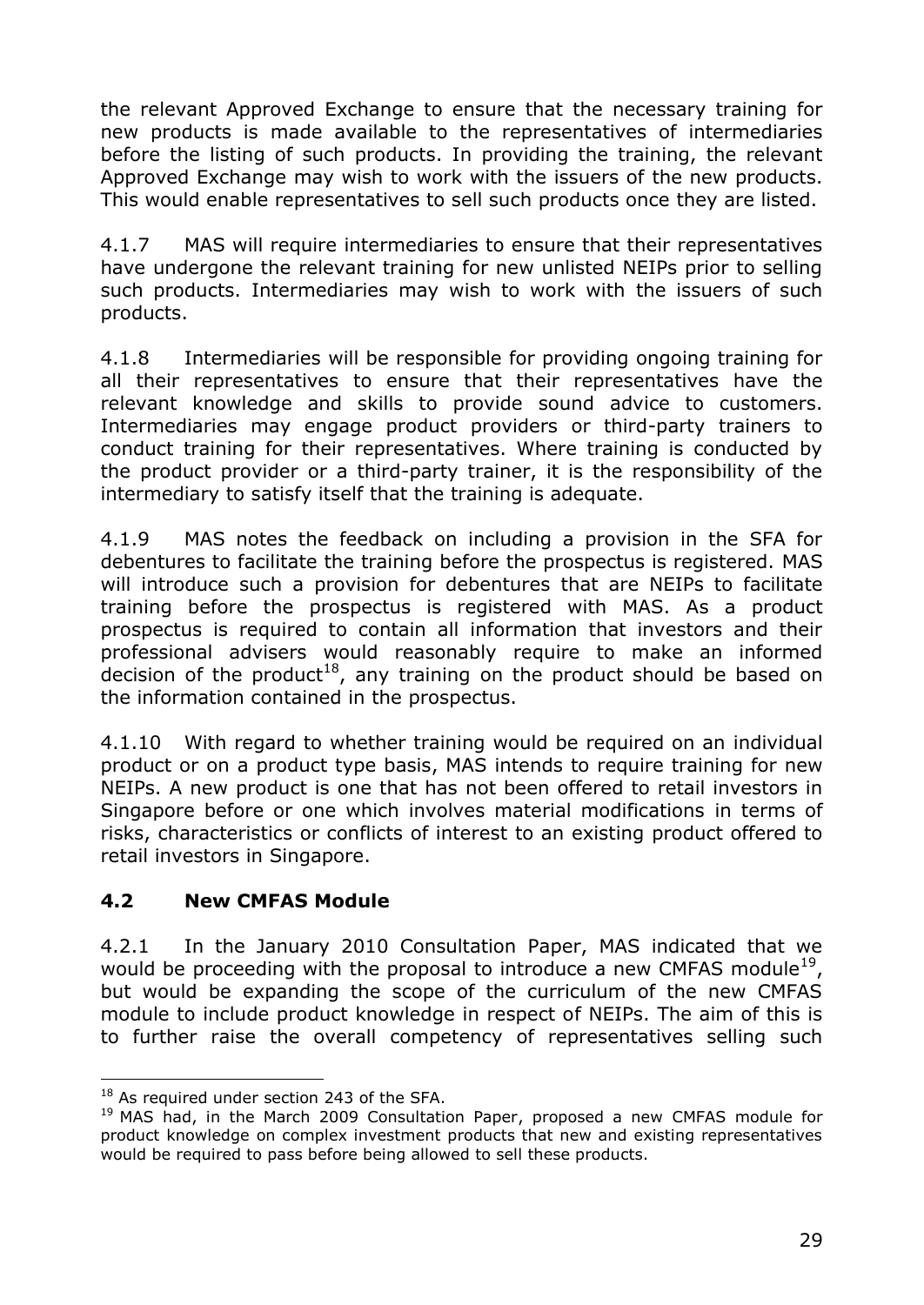products. Representatives who wish to sell NEIPs would be required to pass the new CMFAS module.

4.2.2 Most respondents supported the proposal and recognised the importance of raising the overall competency of representatives selling NEIPs. However, a few respondents questioned the effectiveness of introducing a new CMFAS module for NEIPs. These respondents were of the view that the curriculum of the new CMFAS module would not be able to keep up with the dynamic nature of the capital markets and the quick pace of product innovation.

4.2.3 Several respondents expressed a preference for broadening existing CMFAS modules to cover NEIPs instead of introducing a new CMFAS module. A few respondents suggested that MAS consider new and more modular CMFAS modules to cater to representatives who wish to sell only specific NEIPs.

4.2.4 Several respondents sought clarification on whether the new CMFAS module would be applicable to representatives of product issuers who generally market the products to financial advisers and have no direct dealings with retail investors.

4.2.5 A number of respondents suggested attending relevant training, continuing education courses or non-examinable courses as alternative methods of enhancing representatives' competencies. A few respondents asked MAS to consider exempting all existing representatives or individuals with certain academic qualifications from the requirement to pass the new CMFAS module.

#### MAS" Response

 $\overline{a}$ 

4.2.6 The introduction of a new CMFAS module for NEIPs is an important step toward setting minimum competency standards for representatives who intend to sell NEIPs.

4.2.7 While we acknowledge that there may be merit in the suggestions to broaden the content of existing CMFAS modules, we consider that new CMFAS modules would be more effective in raising the minimum competency standards for representatives who intend to sell NEIPs. It would also be more efficient to administer and would facilitate the maintenance of records of representatives who have passed the new modules and are therefore able to sell NEIPs.

4.2.8 After carefully considering the feedback received, and recognising that the existing CMFAS modules  $6, 7, 8$  and  $9^{20}$  deal with different product classes, MAS will not introduce a new generic CMFAS module for NEIPs.

<sup>&</sup>lt;sup>20</sup> Module 6 covers securities, Module 7 covers futures contracts, Module 8 covers CIS and Module 9 covers life insurance policies.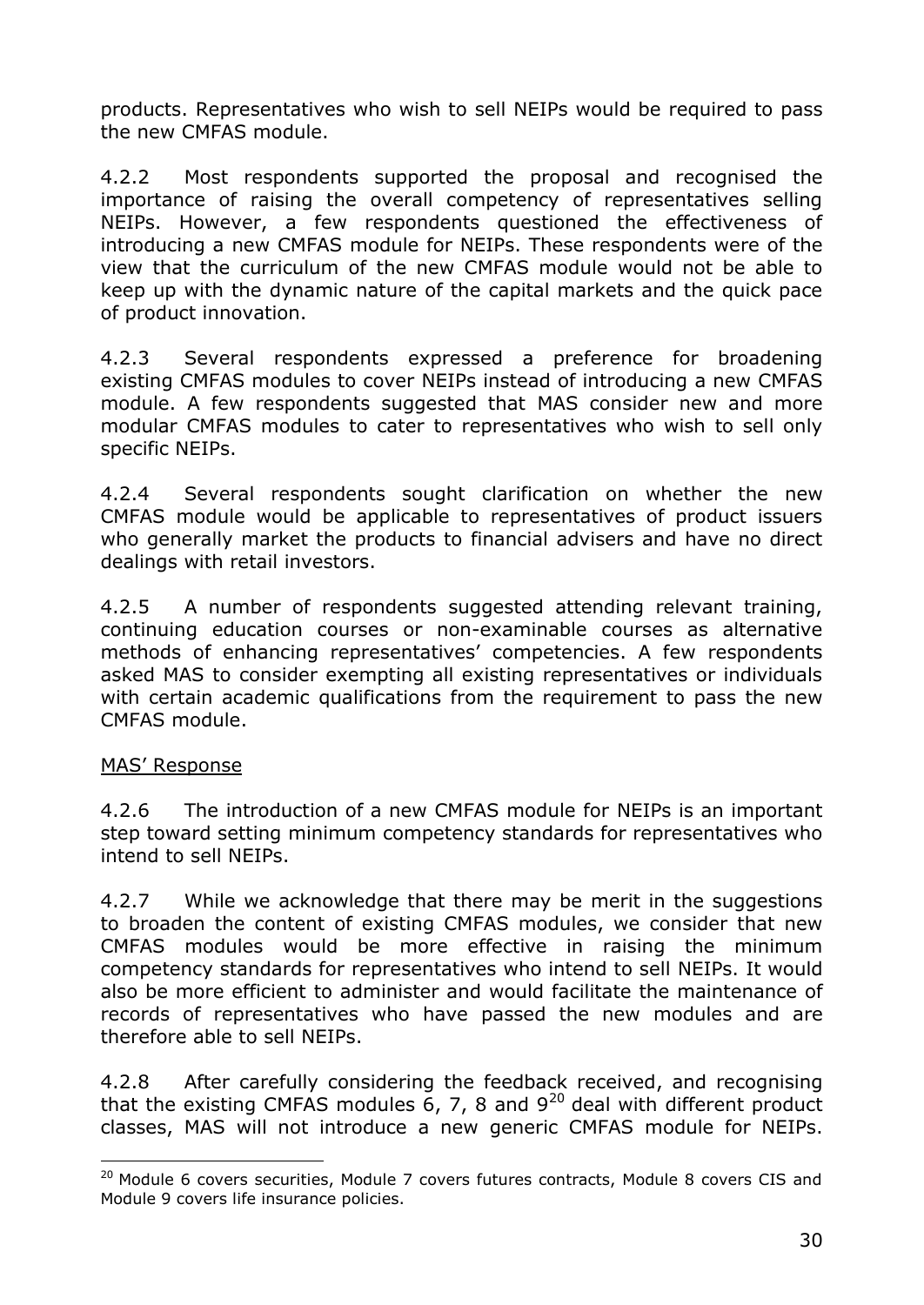Instead, there will be three new CMFAS modules based on product classes that are covered under the SFA and the FAA. Representatives who want to deal in NEIPs that fall within the definition of "securities" and "futures contracts" will generally have to pass the new CMFAS module for securities and futures contracts. Licensed or exempt FA representatives who market CIS or arrange any investment-linked life insurance policies would be required to pass the new CMFAS modules for CIS or investment-linked life insurance policies, respectively. To keep pace with product innovation, the CMFAS modules will be periodically reviewed and updated when necessary.

4.2.9 The requirement to pass the relevant new CMFAS modules will apply to new and existing representatives of intermediaries that deal in or provide advice on NEIPs directly with retail customers. These intermediaries will include licensed or exempt Financial Advisers and licensed or exempt Capital Markets Intermediaries in the regulated activity of dealing in securities, trading in futures contracts and leveraged foreign exchange trading. This requirement will not apply to representatives of product manufacturers who do not deal directly with retail customers. The existing CMFAS examination requirements<sup>21</sup> for individuals intending to conduct the regulated activities under the SFA and FAA will still apply.

4.2.10 MAS intends to implement the new CMFAS modules in 3Q 2011. Prior to this, we will set out the transitional arrangements for existing representatives to meet these enhanced competency requirements.

### **5 CONSULTATION PAPER SECTION 5: PROPOSED REQUIREMENTS FOR PRODUCT HIGHLIGHTS SHEET**

## **5.1 Update on Consumer Testing of Product Highlights Sheet**

5.1.1 MAS has worked with members of the financial services industry to develop the proposed format and content of the Product Highlights Sheet. Together with industry, we have developed sample Product Highlights Sheets and engaged a market research firm to conduct consumer testing to test their effectiveness in assisting investors to understand the risks and features of the products.

5.1.2 In summary, the research firm"s consumer testing showed that potential investors and financial advisers found the Product Highlights Sheet helpful in understanding investment products as it provides a clear and objective overview of the features and risks of investment products. Investors found the structure and format of the Product Highlights Sheet user-friendly and easy to read. However, some investors found the financial terms used in the Product Highlights Sheet difficult to understand and

 $\overline{a}$ 

 $21$  As prescribed in the Notice on Minimum Entry and Examination Requirements for Representatives of Holders of CMS Licence and Exempt Financial Institutions [SFA04-N09] and the Notice on Minimum Entry and Examination Requirements for Representatives of Financial Advisers and Exempt Financial Advisers [FAA-N07].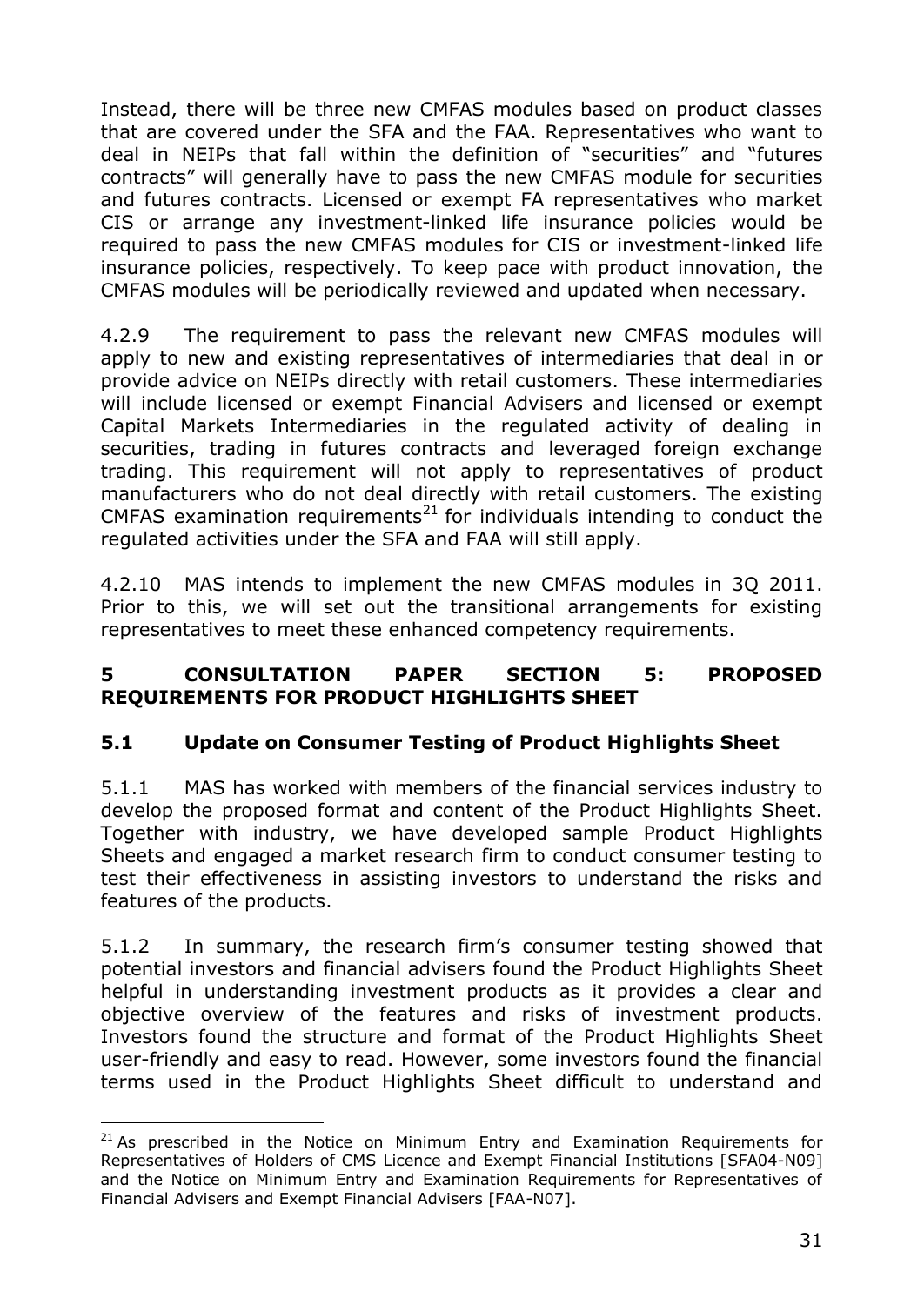suggested incorporating a glossary in the Product Highlights Sheet to explain these terms. The use of diagrams with clear explanations on the payoff and structure of products was also found to aid investors" understanding of the investment products.

5.1.3 Taking into consideration the feedback received and findings from the consumer testing, MAS has finalised the format and content of the Product Highlights Sheet.

#### Debentures and CIS

5.1.4 As implementing the requirement for Product Highlights Sheets for debentures and CIS will require legislative amendments to the SFA, MAS will issue guidelines prior to the necessary legislative amendments being effected. In the interim, any Product Highlights Sheet issued in respect of a debenture or CIS will constitute an advertisement under section 251 and section 300 respectively of the SFA. Accordingly, the Product Highlights Sheet will be subject to the advertising requirements, in particular, not to contain any information that is false or misleading. Once legislative amendments providing specifically for the Product Highlights Sheet are in place, the Product Highlights Sheet will be carved out from these advertising requirements.

5.1.5 The Guidelines on the Product Highlights Sheet issued on 21 October 2010 ("Product Highlights Sheet Guidelines") set out the form and content of the Product Highlights Sheet to provide guidance to issuers and their professional advisers in preparing the Product Highlights Sheet. The Product Highlights Sheet Guidelines will apply to new offers of debentures in the form of asset-backed securities and structured notes (including exchange-traded notes), unlisted CIS and exchange-traded funds, for which prospectuses are lodged with MAS on or after 1 March 2011. The Product Highlights Sheet Guidelines will also apply to existing CIS with prospectuses that expire on or after 1 March 2011. For such CIS, the Product Highlights Sheet should be submitted to MAS when the updated prospectuses are lodged with MAS, regardless of the date of lodgement.

### Investment-Linked Life Insurance Policies

5.1.6 Amendments will be made to the Notice on Investment-Linked Life Insurance Policies [MAS 307] to implement the requirement for the Product Highlights Sheet for investment-linked life policy sub-funds. New investment-linked life policy sub-funds submitted on or after 1 March 2011 will need to comply with the Product Highlights Sheet requirements. For existing investment-linked life policy sub-funds, there will be a one-year transition period for compliance with the Product Highlights Sheet requirements. Insurers are required to prepare and submit the Product Highlights Sheet for their existing investment-linked life policy sub-funds by 30 November 2011, to ensure that all existing investment-linked life policy sub-funds are in compliance by 1 March 2012. For an existing investment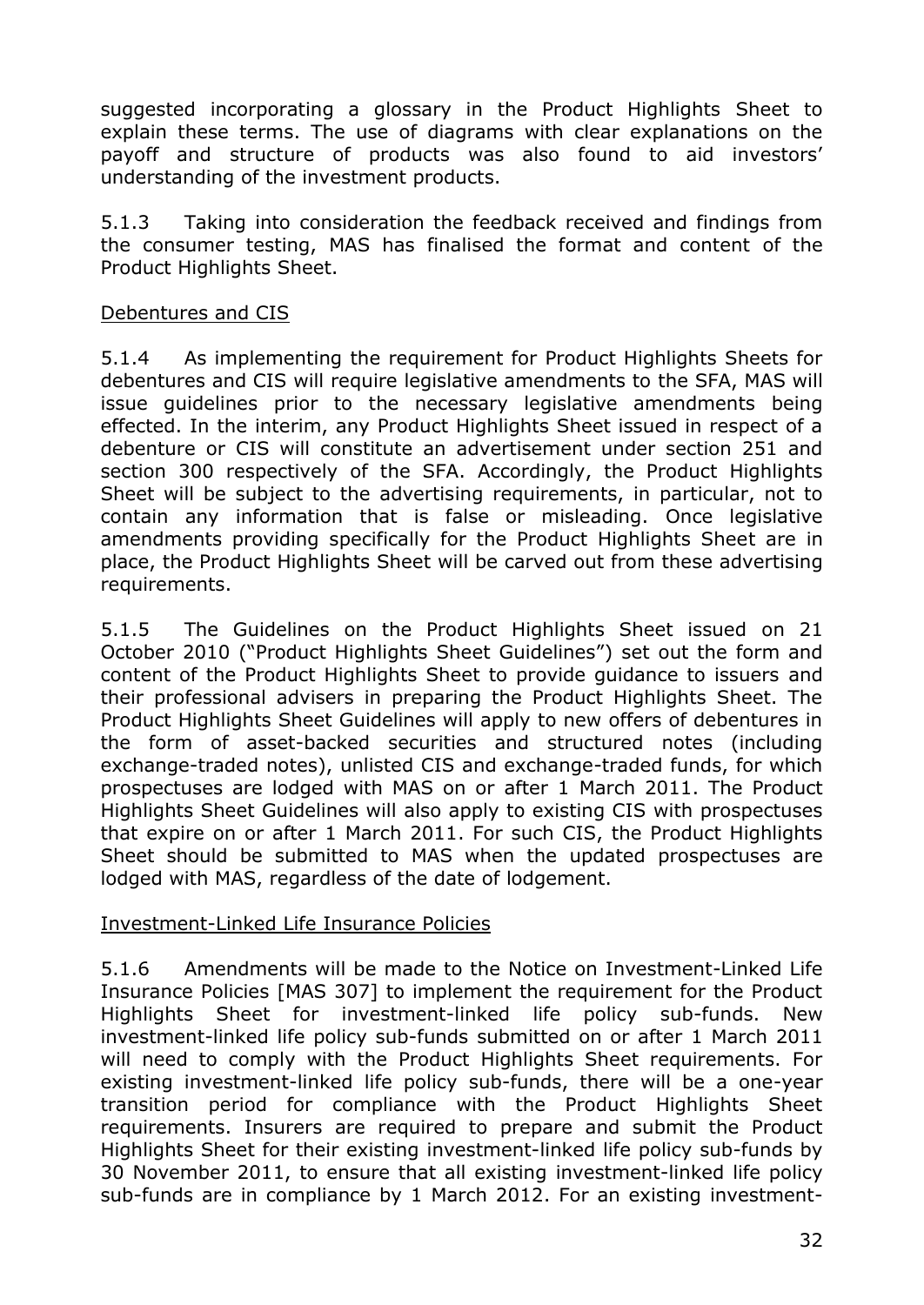linked life policy sub-fund that feeds 100% into an authorised or recognised CIS, and for which the Product Highlights Sheet contains information largely similar to the Product Highlights Sheet of the underlying CIS other than information on 'Fees and Charges' and 'Contact Information', insurers need not submit the Product Highlights Sheet on the investment-linked life policy sub-fund to MAS, given that the information in the Product Highlights Sheet of the underlying CIS would have been submitted to MAS.

5.1.7 MAS will review the list of products which require a Product Highlights Sheet regularly and may expand the scope to cover new products if appropriate.

# **5.2 Page Limit of Product Highlights Sheet**

5.2.1 In the March 2009 Consultation Paper, MAS had proposed to limit the length of the Product Highlights Sheet to four pages. Many respondents raised concerns that the proposed four-page limit may discourage the use of charts and illustrations. Several respondents suggested allowing a variable page limit based on the attributes and complexities of different investment products.

## MAS' Response

5.2.2 Taking into consideration findings from the consumer testing and the feedback received, MAS encourages issuers to incorporate diagrams, such as graphs, charts, flowcharts, tables or numerical explanations, as well as a glossary to explain any technical terms used in their Product Highlights Sheet. However, the use of technical terms in the Product Highlights Sheet should be kept to a minimum. Diagrams may be inserted in the main body of text in the Product Highlights Sheet where appropriate. The use of diagrams and a glossary will not count toward the four-page limit. Nevertheless, the total number of pages including the diagrams and glossary should not exceed eight pages to preserve the readability of the Product Highlights Sheet for investors. The market research firm found during its consumer testing that investors would generally be discouraged from reading a document that exceeds eight pages.

## **5.3 Legal Requirements**

5.3.1 In the January 2010 Consultation Paper, MAS proposed the following revised requirements for the Product Highlights Sheet:

- a) the information must be clearly disclosed in the prescribed format (e.g. the specific questions, number of pages, layout and font size);
- b) it must not contain any information that is not included in the prospectus; and
- c) it must not contain any information that is false or misleading.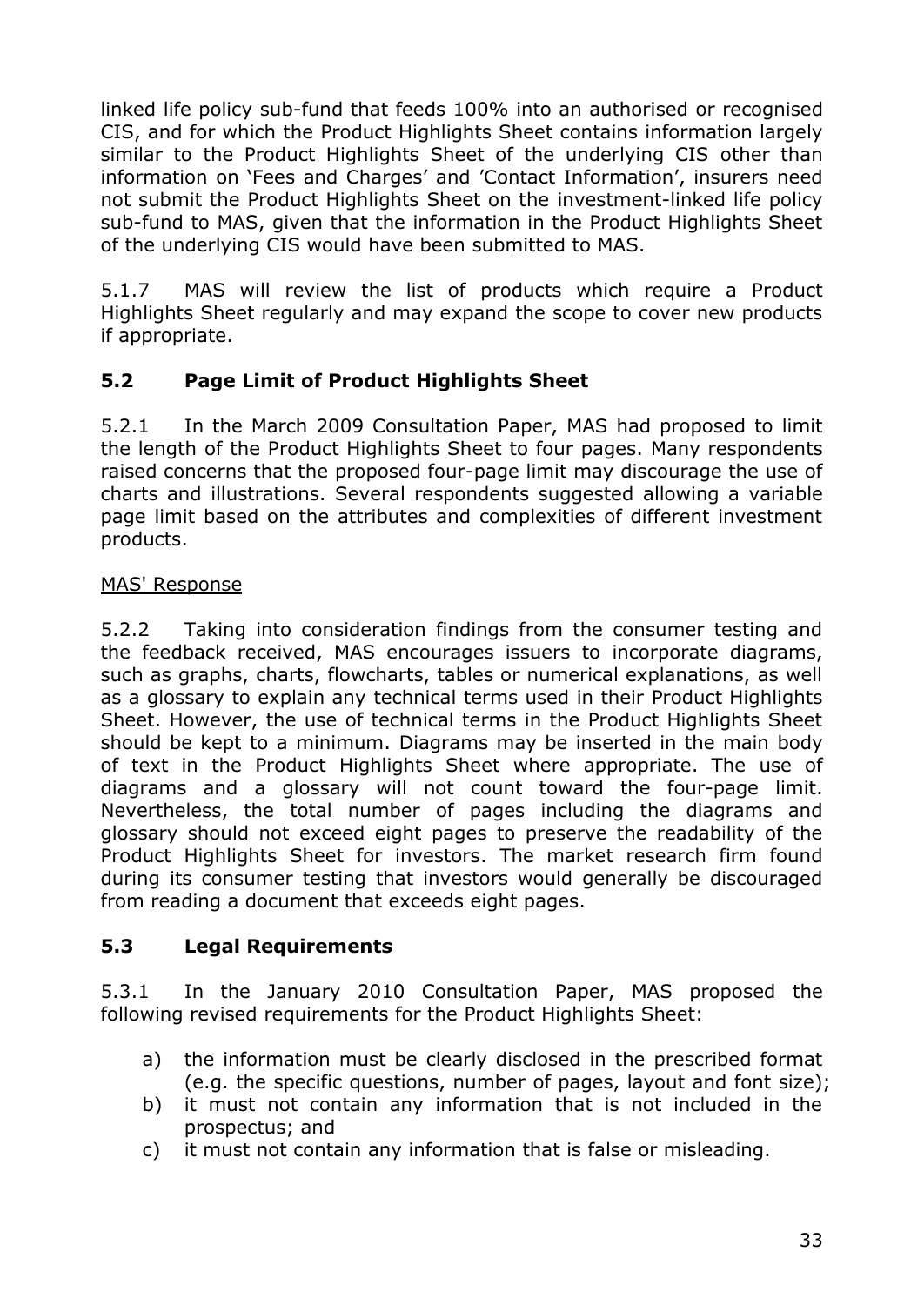5.3.2 MAS also stated that these requirements would apply to the Product Highlights Sheet as a standalone document. Issuers and issue managers would be liable for non-compliance with any requirement relating to the Product Highlights Sheet.

5.3.3 The majority of respondents agreed with the proposed requirements.

5.3.4 Several respondents disagreed with the proposed requirement that the Product Highlights Sheet must not contain any information that is not included in the prospectus. They suggested that there may be information pertinent to the sale of investment products that is not contained in the prospectus, or distributors may wish to include in the Product Highlights Sheet customised information applicable to the individual investor or to a class of targeted investors. One respondent queried whether changes in the prospectus for CIS would require changes in the accompanying Product Highlights Sheet.

5.3.5 Several respondents raised concerns that the standard of liability for a breach of Product Highlights Sheet requirements should not be the same as that for a breach of prospectus requirements, as this may lead to the Product Highlights Sheet being drafted in a legalistic fashion to avoid possible breaches and the consequent penalties.

5.3.6 Several respondents suggested that issuers should be allowed to state clearly on the Product Highlights Sheet that the investor must not rely solely on the Product Highlights Sheet and that the Product Highlights Sheet presents only some of the key risks and does not make comprehensive disclosures of the investment product.

### MAS' Response

5.3.7 The prospectus is required to contain all information that investors and their advisors would reasonably require to make an informed investment decision. All information pertinent to the investment product should therefore be in the prospectus. As the Product Highlights Sheet is intended to contain only key information of the investment product, it should not include any information not contained in the prospectus. We wish to add that there are no restrictions preventing distributors or issuers from preparing marketing materials to accompany the prospectus and Product Highlights Sheet. These marketing materials must comply with the appropriate regulations.

5.3.8 Material changes to the prospectus should be accompanied by changes to the relevant portions of the Product Highlights Sheet. This will ensure that the Product Highlights Sheet remains relevant. It is the issuers' responsibility to determine whether any changes to the prospectus are material and therefore require amendments to the Product Highlights Sheet.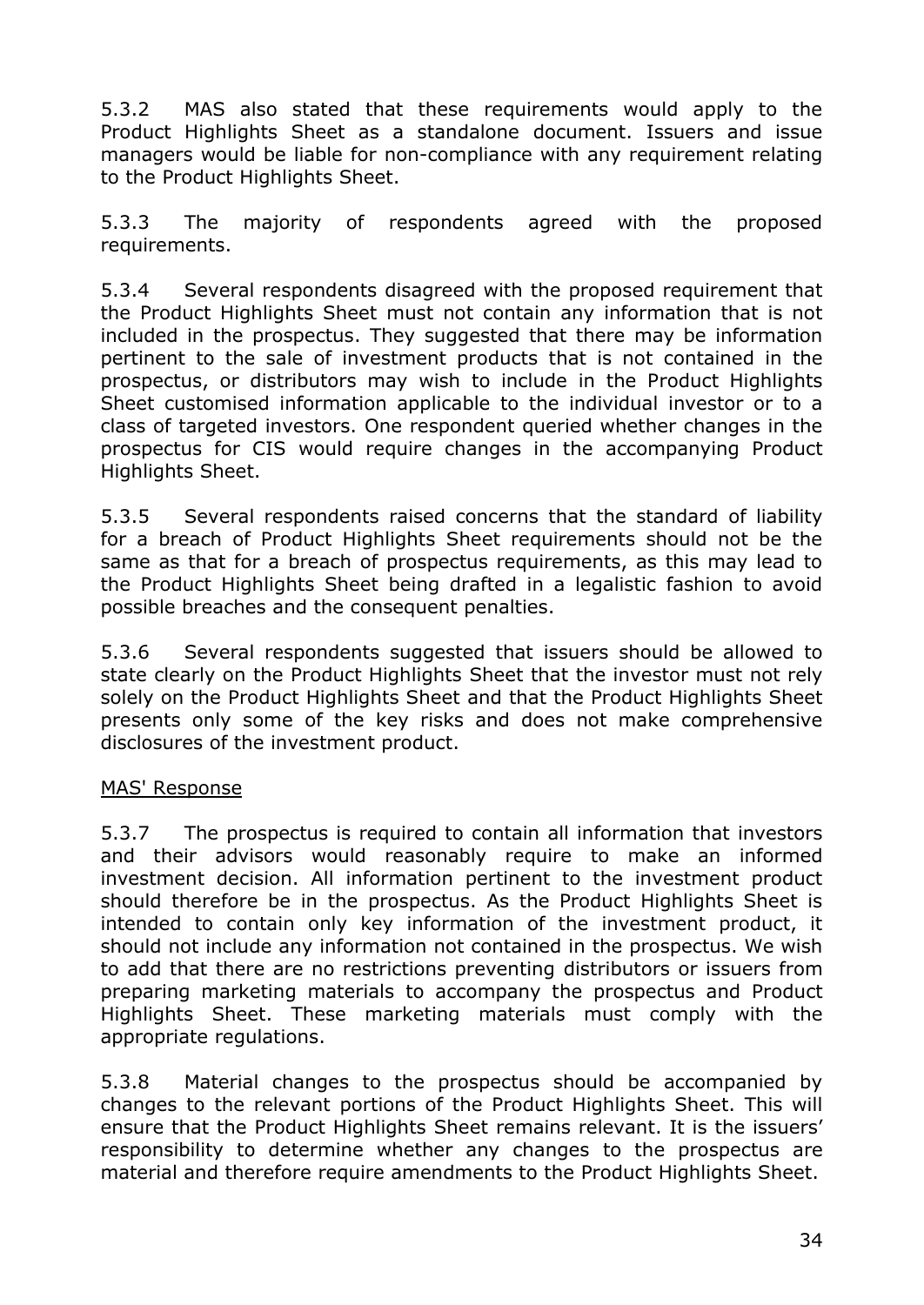5.3.9 For breaches of the Product Highlights Sheet requirements to clearly disclose information in the prescribed format and not contain any information that is not included in the prospectus or any information that is false or misleading, MAS intends to impose a standard of liability similar to that applicable for breaches of the requirement that advertisements not contain information that is false and misleading under regulation 16 of the Securities and Futures (Offers of Investments) (Shares and Debentures) Regulations 2005. Namely, a breach of Product Highlights Sheet requirements will make the issuer liable to a fine not exceeding \$50,000 or imprisonment for a term not exceeding 12 months or both, and in the case of a continuing offence, to a further fine not exceeding \$5,000 for every day or part thereof during which the offence continues after conviction. For the avoidance of doubt, other requirements in the SFA and their corresponding penalties for breach will continue to apply to the Product Highlights Sheet where relevant.

5.3.10 In the first part of MAS" response to the feedback received on the March 2009 Consultation Paper issued on 8 September 2009, we clarified that the Product Highlights Sheet is intended to complement the prospectus by providing key features and risks of the investment product. There is no change in our position. In the Product Highlights Sheet Guidelines, MAS has stated that issuers should include a statement in the Product Highlights Sheet that the Product Highlights Sheet "highlights the key terms and risks of [the] investment product and complements the prospectus".

## **6 CONCLUSION**

6.1 These proposed amendments to the regulatory regime for listed and unlisted investment products, together with the proposed amendments in the March 2009 Consultation Paper, are aimed at strengthening safeguards for retail customers and enhancing MAS' regulatory powers.

6.2 MAS intends to implement these proposals as expeditiously as possible. Proposals that do not require substantive legislative amendments will be implemented first. The remaining proposals that require more substantive legislative amendments, such as those to the SFA and the FAA, will be implemented subsequently. MAS will consult on the legislative drafts prior to implementation.

6.3 For some proposals, MAS will issue guidelines prior to legislative amendments being effected. This is to facilitate the industry"s understanding of MAS" expectations. Financial institutions will be expected to adopt all these proposals even before legislative implementation as good practice in conducting business with their customers.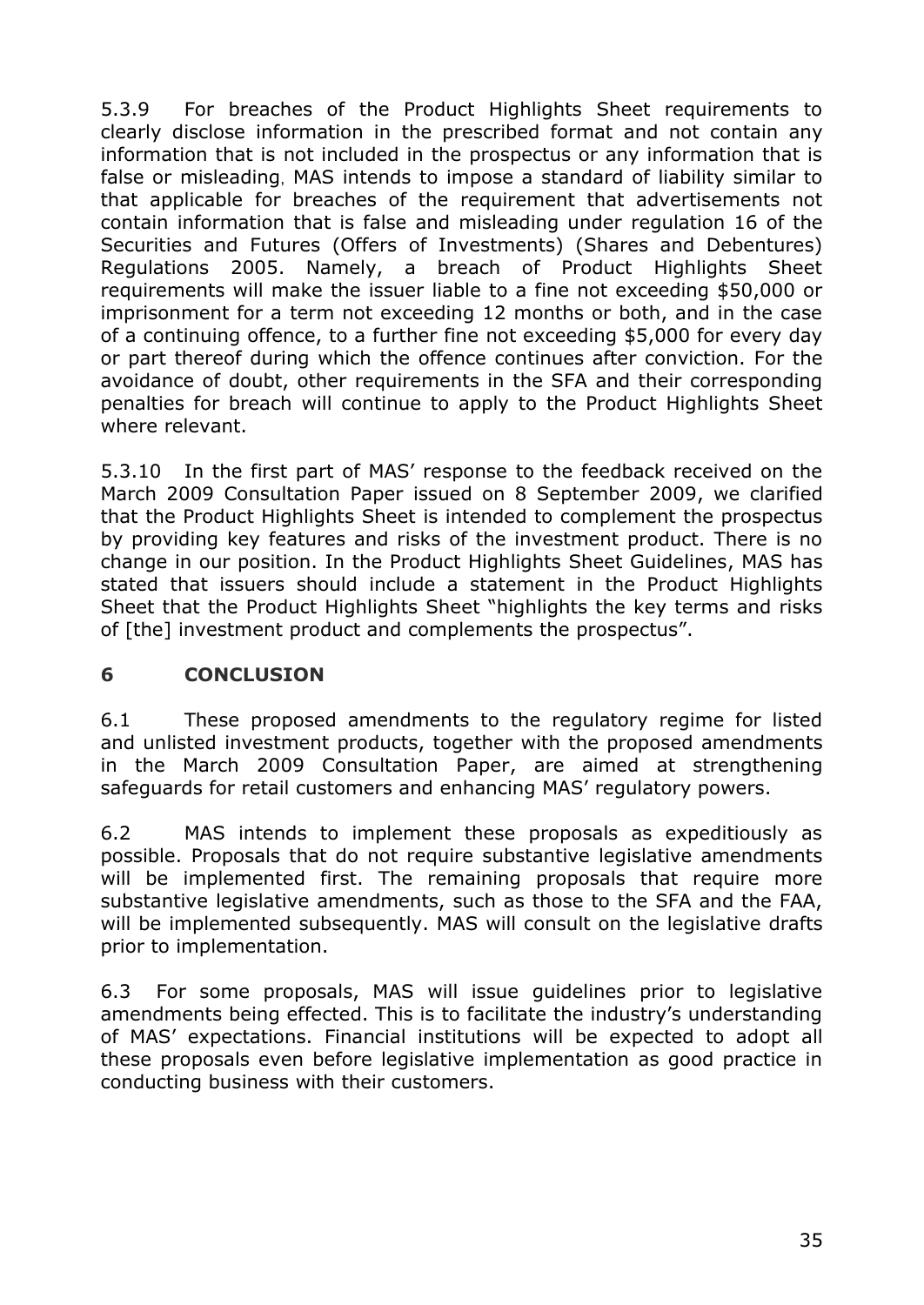## **APPENDIX A**

### **LIST OF RESPONDENTS TO CONSULTATION ON REGULATORY REGIME FOR LISTED AND UNLISTED INVESTMENT PRODUCTS**

- Andrew Kwek
- Bank of Tokyo-Mitsubishi UFJ, Limited, The
- BNP Paribas
- CIMB Bank Berhad (Singapore Branch)
- CIMB-GK Securities Private Limited
- City Index Asia Private Limited
- Clifford Chance Private Limited
- Consumers Association of Singapore (CASE)
- DBS Asset Management Limited
- Deutsche Asset Management (Asia) Ltd
- dollarDEX Investments Private Limited
- Drew & Napier LLC
- Edward Foo
- Euronext Paris S.A
- Fidelity International
- Forum of Financial Institutions, including:
	- o Aberdeen Asset Management Asia Limited
	- o Allianz Global Investors Singapore Limited
	- o CIMB-GK Securities Private Limited
	- o Cornerstone Planners Private Limited
	- o Financial Alliance Private Limited
	- o Financial Dynamics Private Limited
	- o First State Investments
	- o First State Investments (Singapore)
	- o Frontier Wealth Management Private Limited
	- o Fullerton Fund Management Company Limited
	- o HSBC Global Asset Management (Singapore) Limited
	- o iFAST Financial Private Limited
	- o ING Investment Management Asia Pacific (Singapore) Limited
	- o IPP Financial Advisers Private Limited
	- o Javelin Wealth Management Private Limited
	- o Jordan Huebner (Asia) Private Limited
	- o Legg Mason Investments
	- o New Independent Private Limited
	- o Pana Harrison (Asia) Private Limited
	- o Phillip Securities Private Limited
	- o Professional Investment Advisory Services Private Limited
	- o Promiseland Independent Private Limited
	- o Prudential Asset Asset Management (Singapore) Limited
	- o Schroder Investment Management (Singapore) Limited
	- o SingCapital Private Limited
	- o Societe Generale Asset Management
	- o WYNNES Financial Advisers Private Limited
- Helen Tan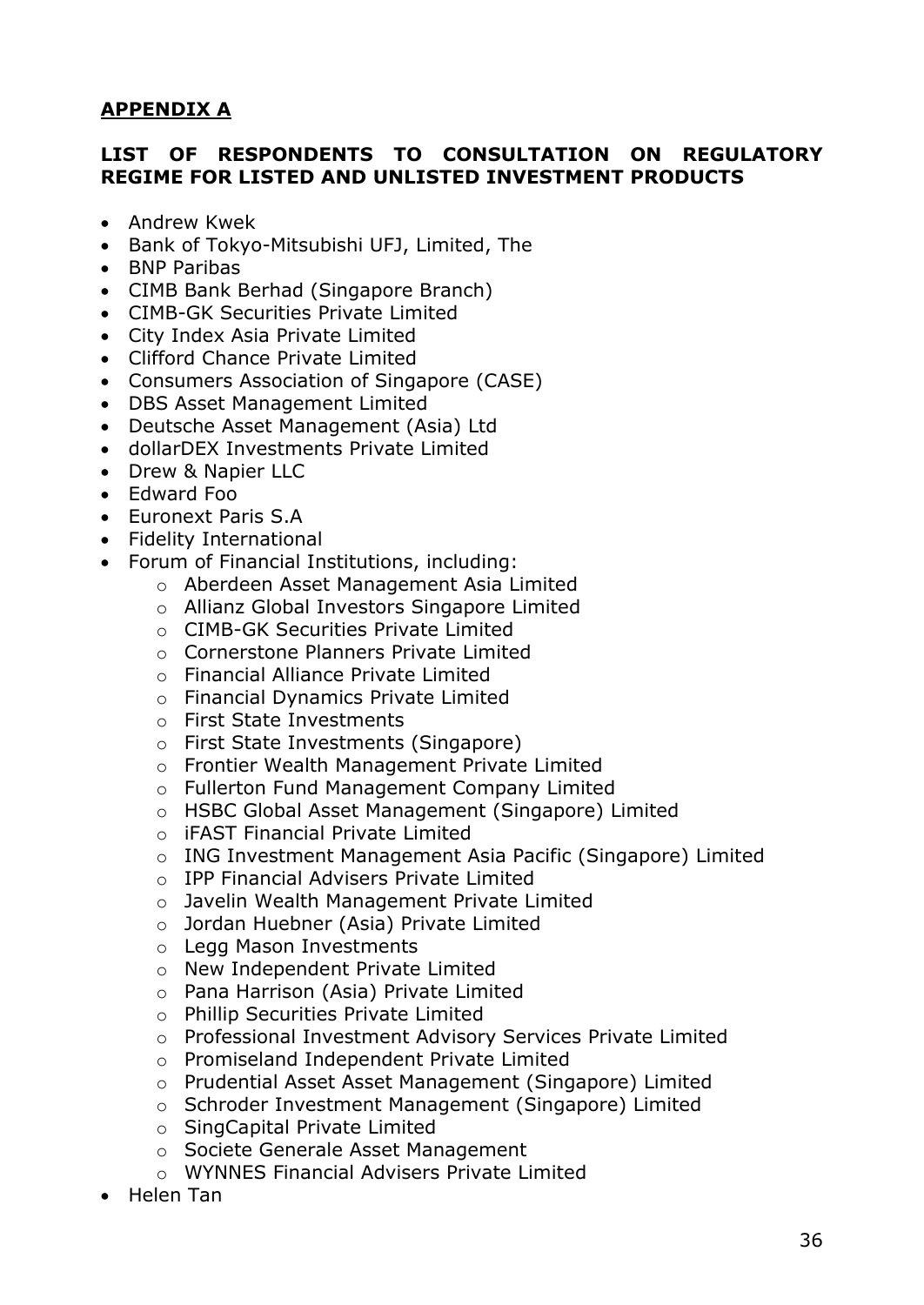- ICICI Bank Limited
- ING Investment Management Asia Pacific (Singapore) Limited
- International Swaps and Derivatives Association, Inc. (ISDA)
- Investment Management Association of Singapore (IMAS)
- ipac financial planning Singapore private limited
- IPP Financial Advisers Private Limited
- KhattarWong
- Life Insurance Association (Singapore)
- LIFFE Administration and Management
- Macquarie Capital Securities (Singapore) Private Limited
- MF Global Singapore Private Limited
- National Australia Bank Limited
- Phillips Futures Private Limited
- Phillips Securities Private Limited
- Professional Investment Advisory Services Private Limited
- Prudential Asset Management (Singapore) Limited
- S L Tan & Co Advocators & Solicitors
- Securities Association of Singapore (SAS)
- Securities Industry and Financial Markets Association (SIFMA)
- Singapore Exchange Limited
- Singapore Investment Banking Association (SIBA)
- Société Générale (Singapore Branch)
- The Association of Banks in Singapore (ABS)
- The Society of Remisiers (Singapore)
- Thinkorswim Singapore Private Limited
- WongPartnership LLP

\*This list includes only the names of respondents who did not request that their submissions be kept confidential. MAS thanks all respondents for their feedback.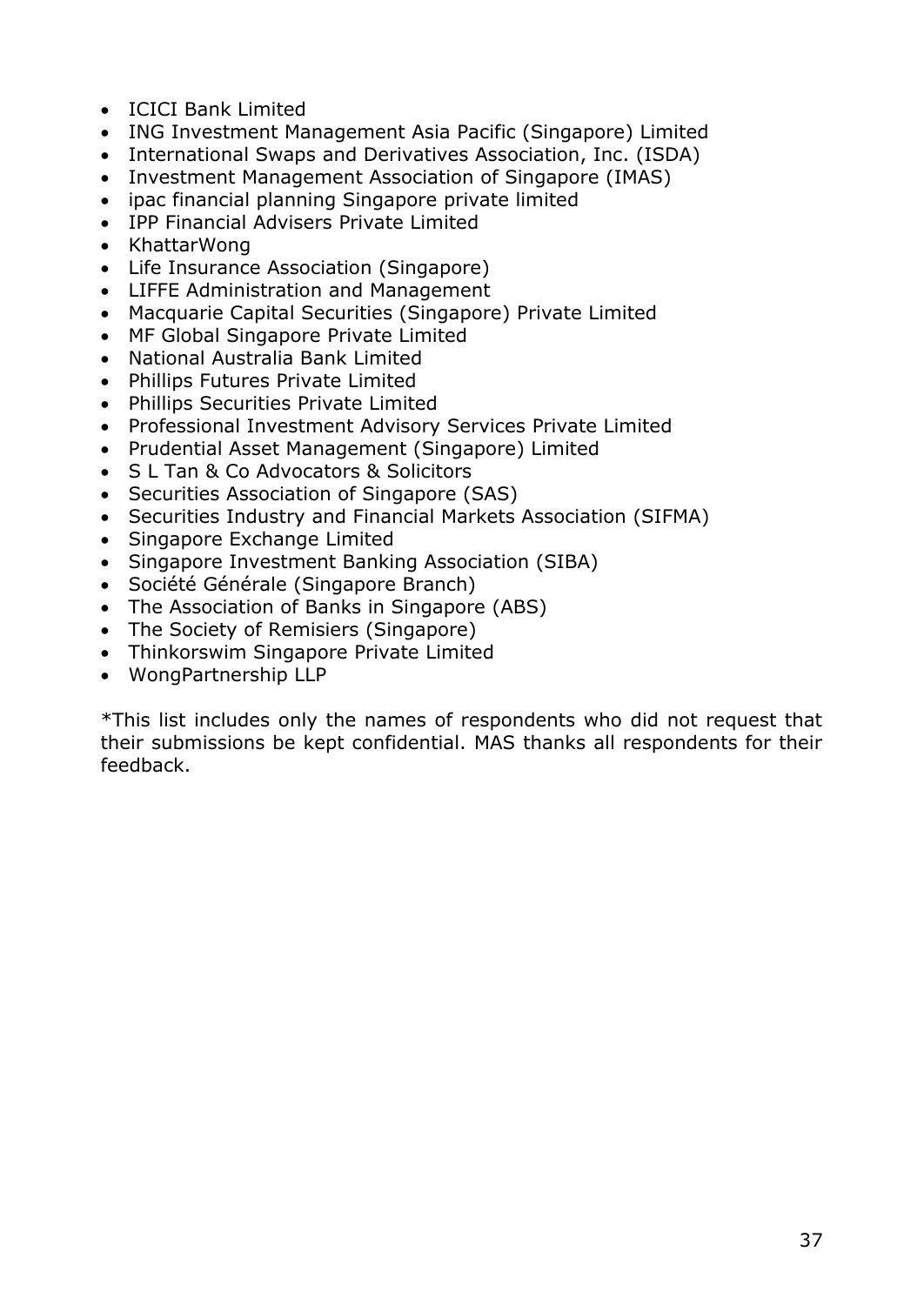

Where a customer wishes to purchase an unlisted NEIP, the intermediary will conduct a Customer Knowledge Assessment.

Where the intermediary assesses the customer to have the relevant knowledge or experience in the particular unlisted NEIP after conducting the Customer Knowledge Assessment, it should still offer to provide financial advice to the customer.

Where the customer decides to purchase the particular unlisted NEIP without advice, the intermediary should warn the customer that he has chosen to buy the product without advice and will not be able to rely on section 27 of the FAA to file a civil claim in the event he alleges he has suffered a loss.

If the customer wishes to still proceed with the transaction, the intermediary may complete the sale of the unlisted NEIP.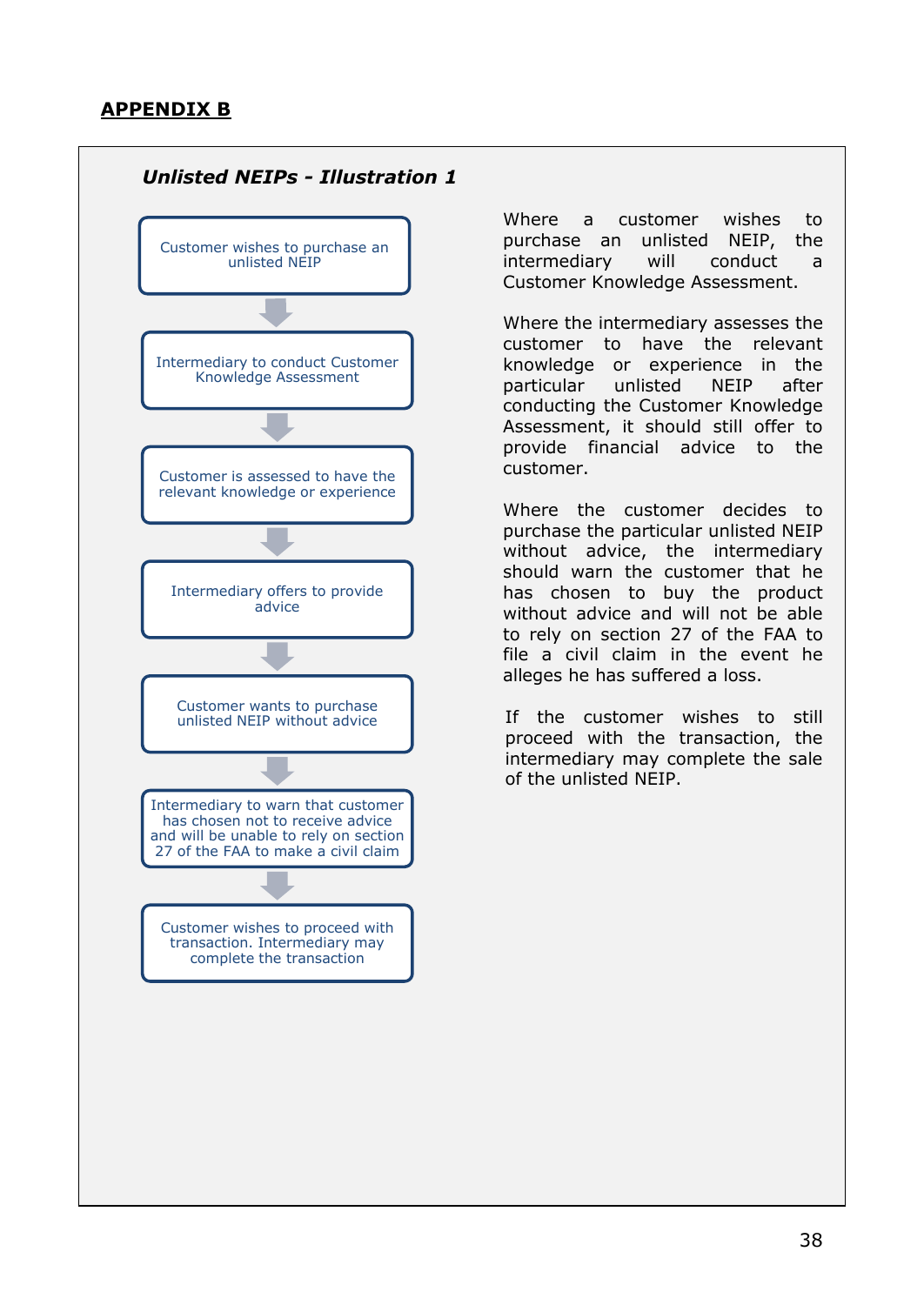

Where a customer wishes to purchase an unlisted NEIP, the intermediary will conduct a Customer Knowledge Assessment.

Where the intermediary assesses the customer to have the relevant knowledge or experience in the particular unlisted NEIP after conducting the Customer Knowledge Assessment, it should still offer to provide financial advice to the customer.

Should the customer decide to accept the intermediary"s offer to provide advice, the intermediary should take into account the two outcomes of the Customer Knowledge Assessment and the fact-finding process in providing advice.

Where the intermediary finds that the particular unlisted NEIP is not suitable for the customer but the customer still wants to purchase the product, the intermediary must be satisfied that the customer has decided to proceed against advice and document the customer"s decision. In proceeding with the customer"s request, the intermediary has to comply with its formal policies and procedures that incorporate MAS' requirements as set out in Section 1.2 of the response paper.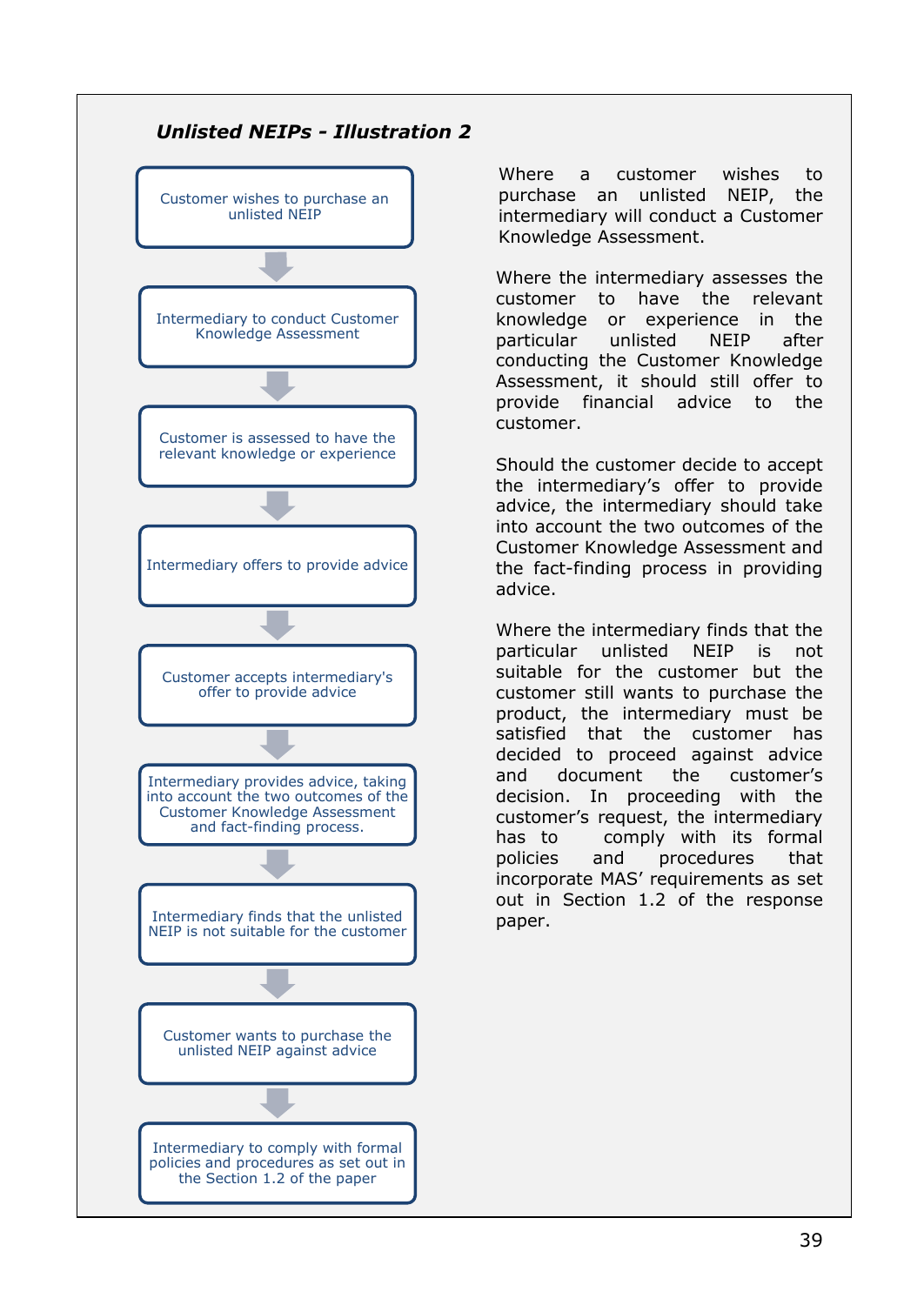

Where a customer wishes to purchase an unlisted NEIP, the intermediary will conduct a Customer Knowledge Assessment.

Where the intermediary assesses the customer to not have the relevant knowledge or experience in the particular unlisted NEIP after conducting the Customer Knowledge Assessment, it should inform the customer of the outcome from the Customer Knowledge Assessment and confirm if the customer wishes to proceed. If so, the intermediary should take into account the two outcomes of the Customer Knowledge Assessment and the factfinding process in providing advice. The intermediary could also recommend to the customer available financial education relevant to the product.

Where the intermediary finds that the particular unlisted NEIP is not suitable for the customer but the customer still wants to purchase the product, the intermediary must be satisfied that the customer has decided to proceed against advice and ensure that there is proper documentation of this decision. In proceeding with the customer"s request, the intermediary must be satisfied that the customer has decided to proceed against advice and document the customer"s decision. In proceeding with the customer's request, the intermediary has to comply with its formal policies and procedures that incorporate MAS' requirements as set out in Section 1.2 of the response paper.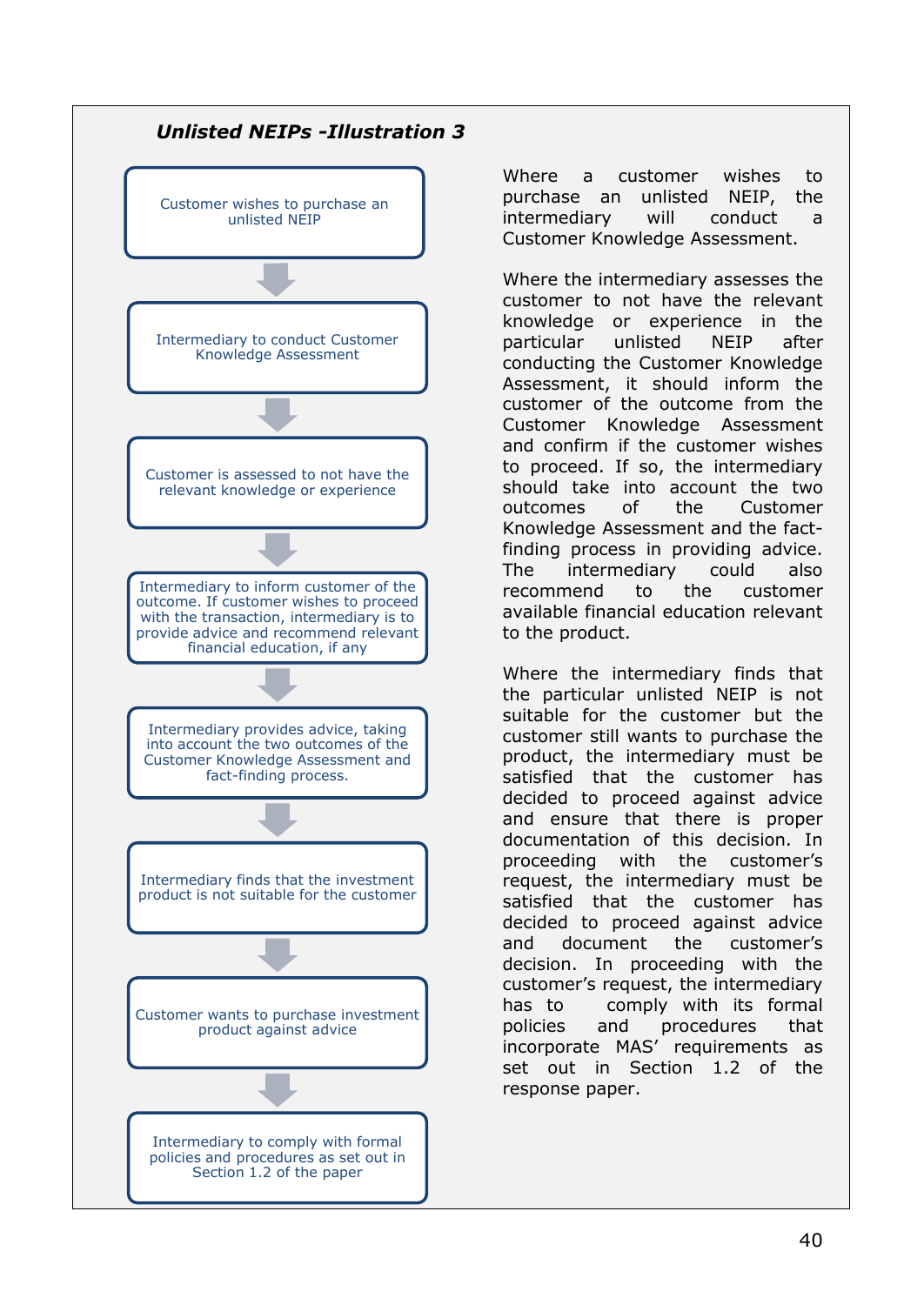

Where a customer wishes to purchase a listed NEIP, the intermediary will have to conduct a Customer Account Review to ascertain if the customer has knowledge or experience in derivatives.

Where the intermediary assesses that the customer has the relevant knowledge or experience in derivatives after conducting the Customer Account Review, it may open the account for the customer to purchase listed NEIPs. A member of the intermediary"s senior management is required to approve the opening of the account.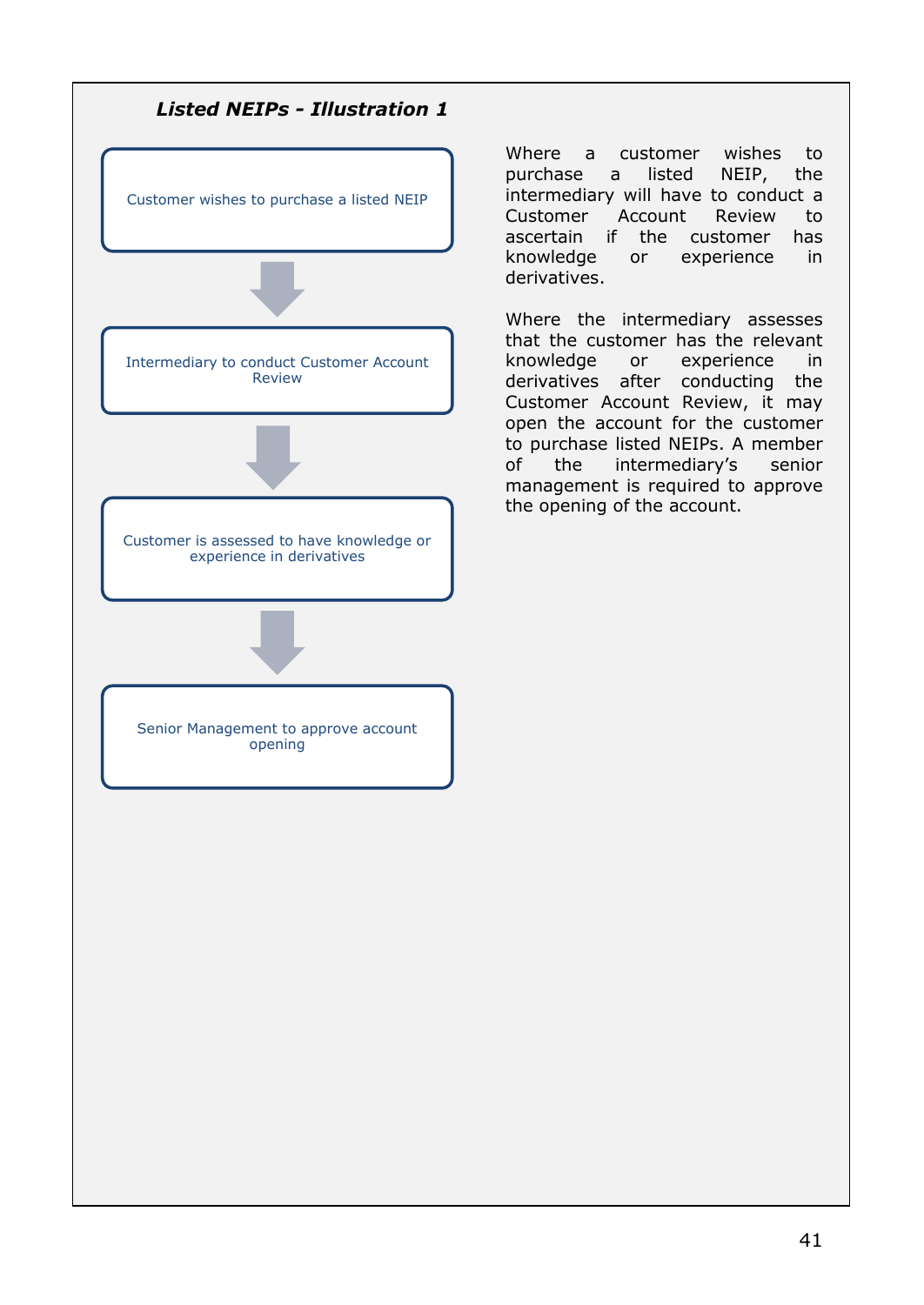

Where a customer wishes to purchase a listed NEIP, the intermediary will have to conduct a Customer Account Review to ascertain if the customer has knowledge or experience in derivatives.

Where the intermediary assesses the customer to not have the relevant knowledge or experience in derivatives after conducting the Customer Account Review, the intermediary should inform the customer that he does not have the relevant knowledge or experience in derivatives to purchase listed NEIPs. The intermediary could ask the customer if he wants to take the internet-based tutorial on derivatives.

If the customer decides to take the tutorial and demonstrates knowledge in derivatives after the tutorial, the intermediary may open the account for the customer to purchase listed NEIPs. A member of the intermediary"s senior management is required to approve the opening of the account.